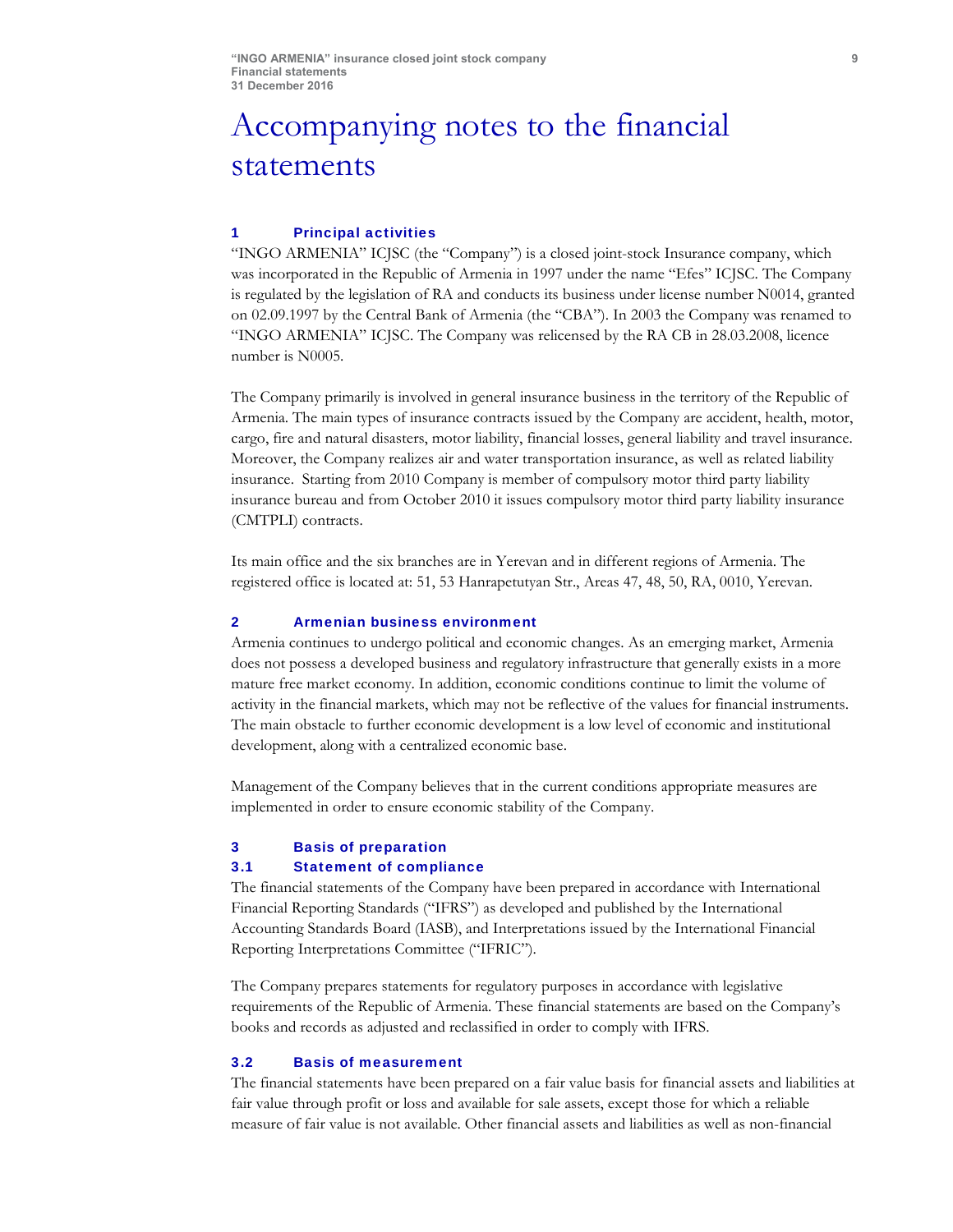assets and liabilities are stated at amortized cost or at historical cost, with the exception of land and buildings, which are stated at revalued amount.

#### 3.3 Functional and presentation currency

Functional currency of the Company is the currency of the primary economic environment in which the Company operates. The Company's functional currency and the Company's presentation currency is Armenian Drams ("AMD"), since this currency best reflects the economic substance of the underlying events and transactions of the Company. The financial statements are presented in thousands of AMD, unless otherwise stated, which is not convertible outside Armenia

#### 3.4 Changes in accounting policies

The Company applied for the first time certain standards and amendments, which are effective for annual periods beginning on or after 1 January 2016. The Company has not early adopted any other standard, interpretation or amendment that has been issued but is not yet effective. Although the new standards and amendments described below and applied for the first time in 2016, did not have a material impact on the annual consolidated financial statements of the Company.

- *Defined Benefit Plans: Employee Contributions (Amendments to IAS 19).*
- *Disclosure Initiative (Amendments to IAS 1)*
- *Clarification of Acceptable Methods of Depreciation and Amortisation (Amendments to IAS 16and IAS 38)*
- *Accounting for Acquisitions of Interests in Joint Operations (Amendments to IFRS 11)*
- *Equity Method in Separate Financial Statements (Amendments to IAS 27)*
- *IFRS 14 Regulatory Deferral Accounts.*
- *Annual Improvements to IFRSs 2012–2014 Cycle.*

# 3.5 Standards, amendments and interpretations not yet applied by the **Company**

At the date of authorization of these financial statements, certain new standards, amendments and interpretations to the existing Standards have been published but are not yet effective. The Company has not early adopted any of these pronouncements.

Management anticipates that all of the pronouncements will be adopted in the Company's accounting policy for the first period beginning after the effective date of the pronouncement.

Management does not anticipate a material impact on the Company's financial statements from these Amendments, they are presented below.

Amendments to IAS 12 *Income Taxes* 

The IASB has issued *Recognition of Deferred Tax Assets for Unrealised Losses*, which makes narrow-scope amendments to IAS 12 *Income Taxes*. The focus of these amendments is to clarify how to account for deferred tax assets related to debt instruments measured at fair value, particularly where changes in the market interest rate decrease the fair value of a debt instrument below cost.

These amendments clarify the following aspects:

 unrealized losses on debt instruments measured at fair value and measured at cost for tax purposes give rise to a deductible temporary difference regardless of whether the debt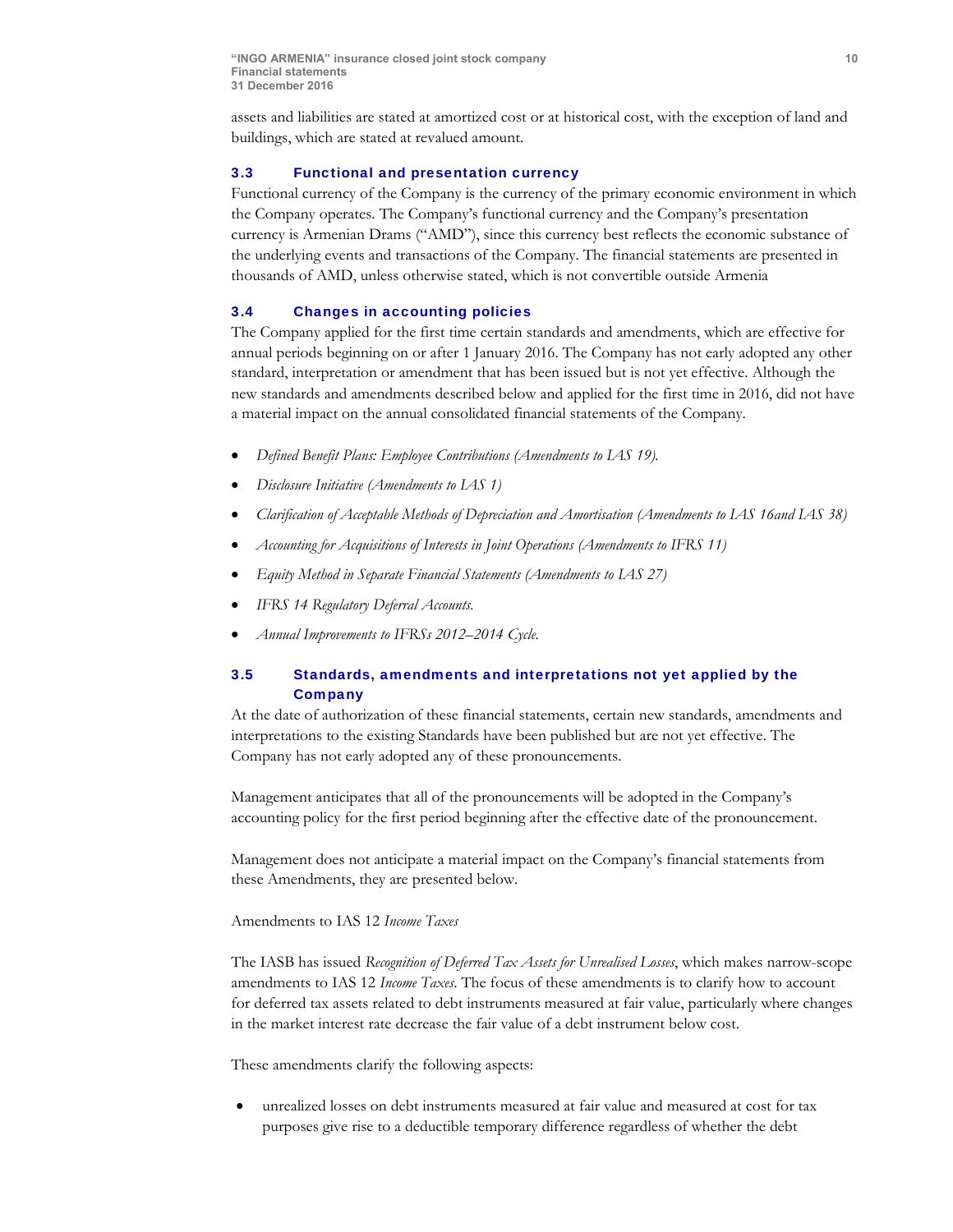instrument's holder expects to recover the carrying amount of the debt instrument by sale or by use;

- the carrying amount of an asset does not limit the estimation of probable future taxable profits;
- estimates for future taxable profits exclude tax deductions resulting from the reversal of deductible temporary differences;
- an entity should consider whether tax law restricts the sources of taxable profits against which it may make deductions on the reversal of the deductible temporary difference. If tax law imposes no such restrictions, an entity assesses a deductible temporary difference in combination with all of its other deductible temporary differences.

The Amendments are effective for annual periods beginning on or after January 1, 2017 and are required to be applied retrospectively. Management does not anticipate a material impact on the Company's financial statements from these Amendments.

# **IFRS 9 Financial Instruments (2014)**

The IASB recently released *IFRS 9 Financial Instruments* (2014), representing the completion of its project to replace *IAS 39 Financial Instruments: Recognition and Measurement.* The new standard introduces extensive changes to IAS 39's guidance on the classification and measurement of financial assets and introduces a new 'expected credit loss' model for the impairment of financial assets. IFRS 9 also provides new guidance on the application of hedge accounting.

The Company's management have yet to assess the impact of IFRS 9 on these financial statements. The new standard is required to be applied for annual reporting periods beginning on or after 1 January 2018.

### **IFRS 15 Revenue from Contracts with Customers**

IFRS 15 presents new requirements for the recognition of revenue, replacing *IAS 18 Revenue*, *IAS 11 Construction Contracts*, and several revenue-related Interpretations. The new standard establishes a control-based revenue recognition model and provides additional guidance in many areas not covered in detail under existing IFRSs, including how to account for arrangements with multiple performance obligations, variable pricing, customer refund rights, supplier repurchase options, and other common complexities.

IFRS 15 is effective for reporting periods beginning on or after 1 January 2018. The Company's management have not yet assessed the impact of IFRS 15 on these financial statements.

The following new or amended standards are not expected to have a significant impact of the Company's financial statements.

- *IFRS 14 Regulatory Deferral Accounts.*
- *Accounting for Acquisitions of Interests in Joint Operations (Amendments to IFRS 11).*
- *Clarification of Acceptable Methods of Depreciation and Amortisation (Amendments to IAS 16 and IAS 38).*
- *Equity Method in Separate Financial Statements (Amendments to IAS 27).*
- *Sale of Contribution of Assets between an Investor and its Associate or its Joint Venture (Amendments to IFRS 10 and IAS 28).*
- *Annual Improvements to IFRSs 2012–2014 Cycle various standards.*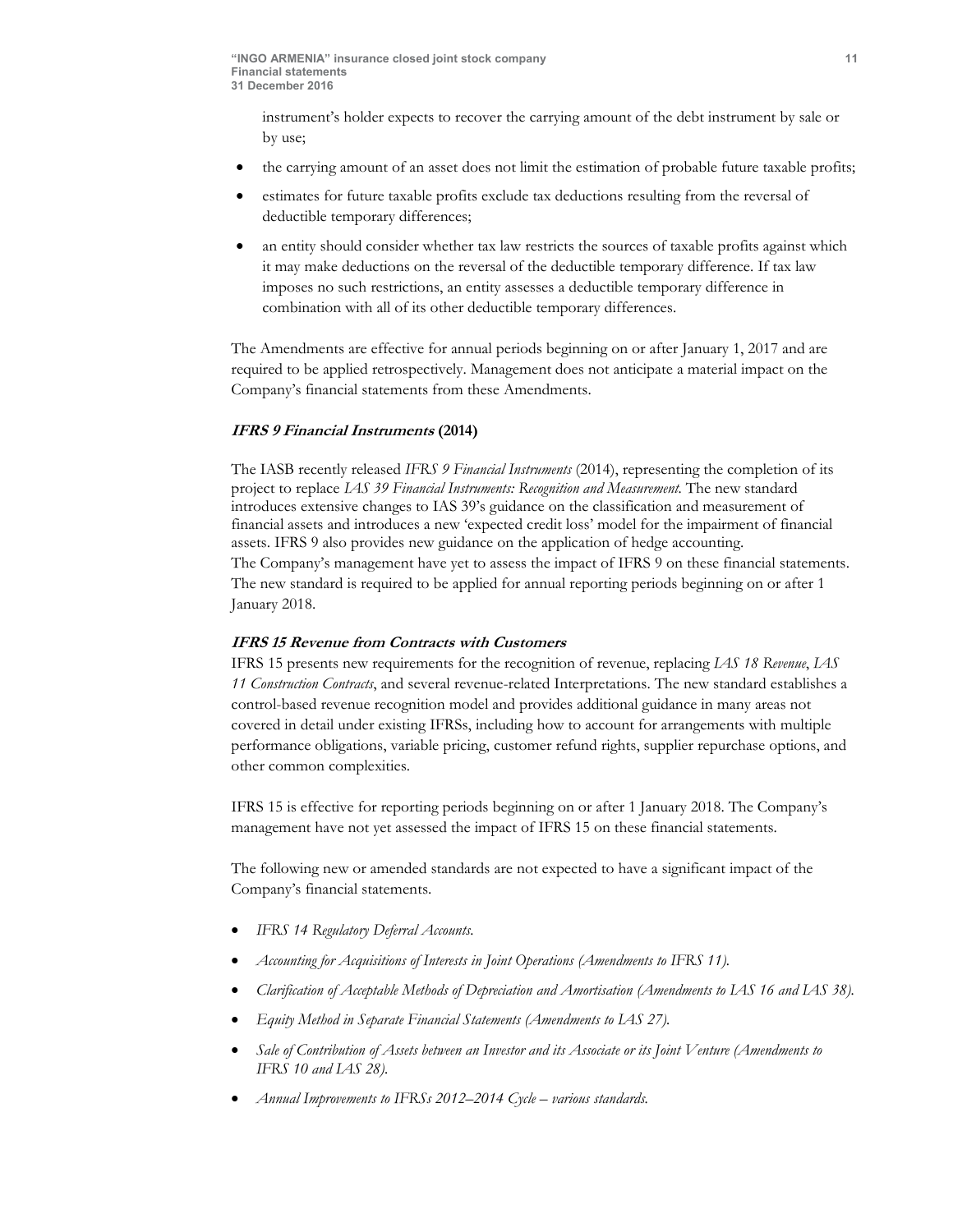- *Investment Entities: Applying the Consolidation Exception (Amendments to IFRS 10, IFRS 12 and IAS 28).*
- *Disclosure Initiative (Amendments to IAS 1).*

# **IFRS 16 Leases**

IFRS 16 presents new requirements and amendments to the accounting of leases. IFRS 16 will require lessees to account for leases 'on-balance sheet' by recognizing a 'right-of-use' asset and a lease liability.

IFRS 16 also:

- changes the definition of a lease;
- sets requirements on how to account for the asset and liability, including complexities such as non-lease elements, variable lease payments and option periods;
- provides exemptions for short-term leases and leases of low value assets;
- changes the accounting for sale and leaseback arrangements;
- largely retains IAS 17's approach to lessor accounting;
- introduces new disclosure requirements.

IFRS 16 is effective for annual periods beginning on or after January 1, 2019. Early application is permitted provided IFRS 15 Revenue from Contracts with Customers is also applied. The Company's management have not yet assessed the impact of IFRS 16 on these financial statements.

### 4 Summary of significant accounting policies

The following significant accounting policies have been applied in the preparation of the financial statements. The accounting policies have been consistently applied.

# 4.1 Insurance contracts

Insurance contracts are those contracts under which the Company accepts significant insurance risk from another party (the policyholder) by agreeing to compensate the policyholders if a specified uncertain future event (the insured event) adversely affects the policyholders. Insurance risk is significant if, and only if, an insured event could cause an insurer to pay significant additional benefits in any scenario, excluding scenarios that lack commercial substance. The additional benefits stated above refer to amounts that exceed those that would be payable if no insured event occurred.

Insurance contracts can also transfer financial risk. Financial risk is the risk of a possible future change in one or more of a specified interest rate, financial instrument price, commodity price, foreign exchange rate, index of price or rates, credit rating or credit index or other variable, provided in the case of a non-financial variable that the variable is not specific to a party to the contract.

Once the contract has been classified as an insurance contract, it remains an insurance contract for the remainder of its lifetime, even if the insurance risk reduces significantly during this period, unless all rights and obligations are extinguished or expire.

# 4.2 Recognition and measurement

#### *Gross premiums written*

Gross premiums written comprise the total premiums receivable for the whole period of cover provided by contracts entered into during the accounting period and are recognised on the date on which the policy commences.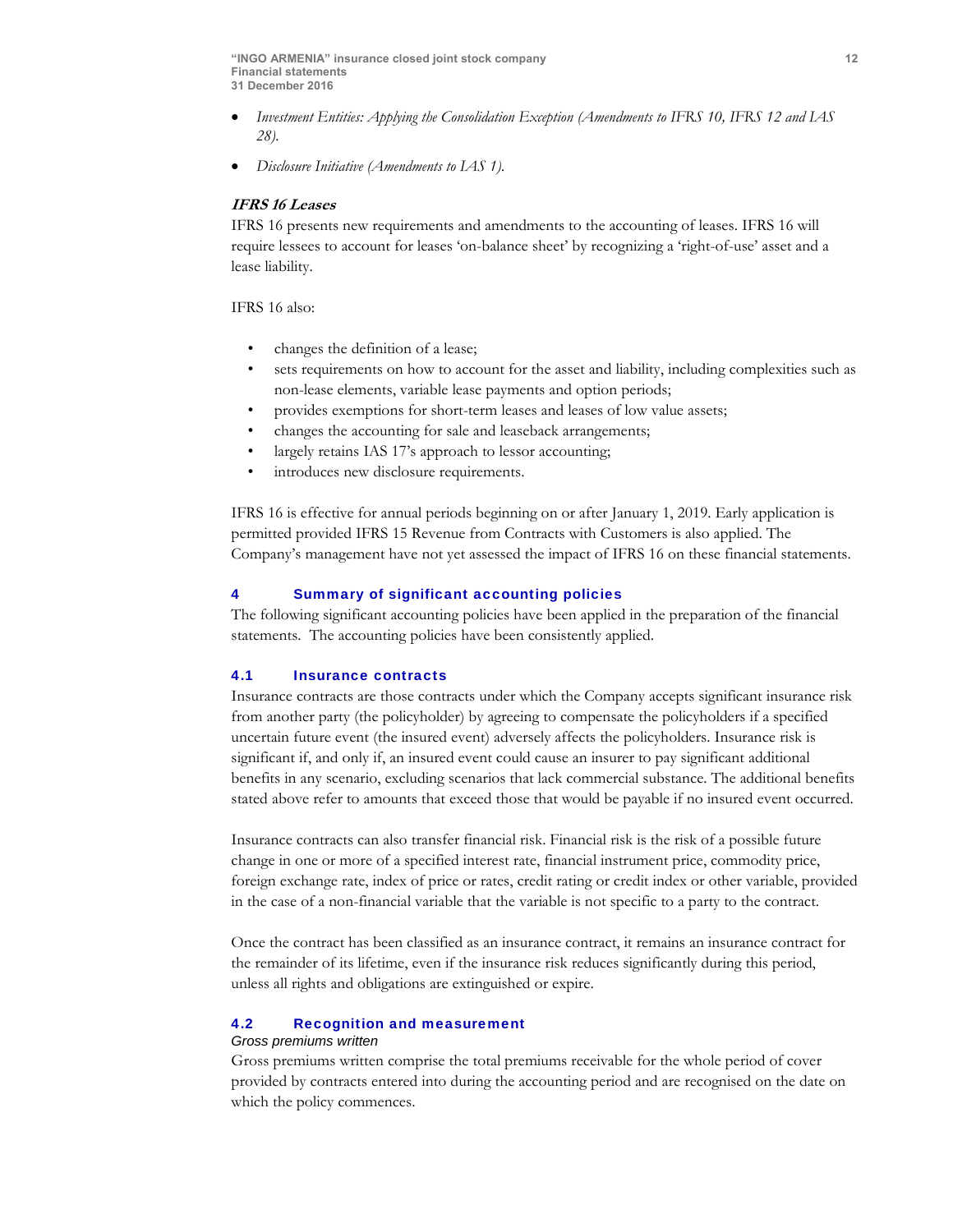Written premiums are stated gross of commissions payable to intermediaries and net of taxes and duties levied on premiums.

#### *Provision for unearned premiums*

Unearned premiums are those proportions of premiums written in a year that relate to periods of risk after the balance sheet date. The proportion attributable to subsequent periods is deferred as a provision for unearned premiums.

#### *Written premiums ceded to reinsurers*

Written premiums ceded to reinsurers comprise the total premiums payable for the whole cover provided by contracts entered into the period and are recognised on the date on which the policy is effective.

Unearned reinsurance premiums are those proportions of premiums written in a year that relate to periods of risk after the balance sheet date. The proportion attributable to subsequent periods is deferred as a reinsurers' share of change in the gross provision for unearned premiums.

#### *Claims incurred*

Claims incurred consist of claims paid to policyholders, changes in the valuation of the liabilities arising on policyholder contacts and internal and external claims handling expenses. Claims are recognized upon notification.

#### *Reinsurer's share of claims incurred*

Reinsurance claims are recognised when the related gross insurance claim is recognised according to the terms of the relevant contract.

#### *Reinsurance commission income*

Reinsurance commissions received or receivable which do not require the Company to render further service are recognised as revenue by the Company on the effective commencement or renewal dates of the related policies. However, when it is probable that the Company will be required to render further services during the life of the policy, the commission, or part thereof, is deferred and recognised as revenue over the period during which the services are provided.

#### *Acquisition costs*

Costs incurred in acquiring general insurance contracts are recognised in the period in which they are incurred. Acquisition costs include direct costs such as commission fees. A proportion of acquisition costs are deferred to a subsequent accounting period to match the deferral to a subsequent accounting period of the proportion of the written premiums to which the acquisition costs relate. The deferral of acquisition costs is calculated by applying the ration of unearned premiums to written premiums.

#### *Insurance contract liabilities*

Insurance contract liabilities are recognised when contracts are entered into. These liabilities are known as the outstanding claims provision, which are based on the estimated ultimate cost of all claims incurred but not settled at the balance sheet date, whether reported or not, together with related claims handling costs and reduction for the expected value of subrogation and other recoveries. Delays can be experienced in the notification and settlement of certain types of claims, therefore the ultimate cost of these cannot be known with certainty at the balance sheet date. The liability is calculated at the reporting date using a range of standard actuarial claim projection techniques, based on empirical data and current assumptions that may include a margin for adverse deviation. The liability is not discounted for the time value of money. No provision for equalisation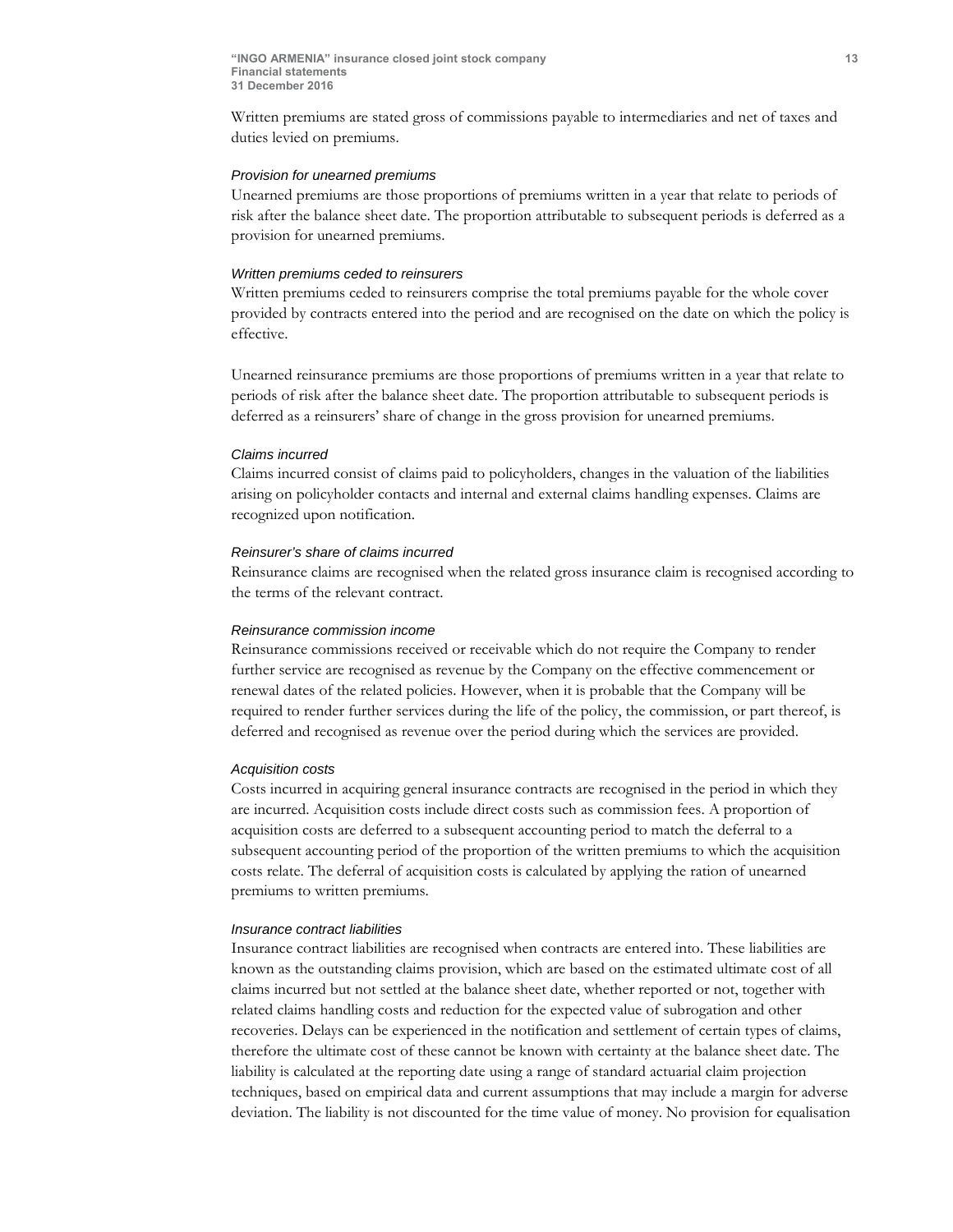or catastrophe reserves is recognised. The liabilities are derecognised when the contractual obligations are fulfilled or when the contract is cancelled.

The provision for unearned premiums represents that parts of written premiums, that is estimated to be earned in subsequent periods.

Generally the reserve is released over the term of the contract and is recognised as premium income.

The Company assesses at the end of each reporting period whether its recognised insurance liabilities are adequate, using current estimates of future cash flows under its insurance contracts. If that assessment shows that the carrying amount of its insurance liabilities (less related deferred acquisition costs) is inadequate in the light of the estimated future cash flows, the entire deficiency shall be recognised in profit or loss.

#### *Reinsurance*

The Company cedes insurance risk in the normal course of business for all of its businesses. Reinsurance assets represent balances due from reinsurance companies.

Reinsurance assets are reviewed for impairment at each reporting date or more frequently when an indication of impairment arises during the reporting year. Impairment occurs when there is objective evidence as a result of an event that occurred after initial recognition of the reinsurance asset that the Company may not receive all outstanding amounts due under the terms of the contract and the event has a reliably measurable impact on the amounts that the Company will receive from the reinsurer. The impairment loss is recorded in statement of comprehensive income.

Reinsurance liabilities represent balances due to reinsurance companies. Amounts payable are estimated in a manner consistent with the related reinsurance contract. Premiums and claims are presented on a gross basis for both ceded and assumed reinsurance.

Reinsurance assets or liabilities are derecognised when the contractual rights are extinguished or when the contract is transferred to another party.

#### *Insurance receivables and payables*

The accounting for insurance receivables and payables is the same as the one for the financial instruments, described in the notes 4.8, 4.9 and 4.10.

# 4.3 Recognition of income and expenses

The recognition criteria for income and expenses other than those related to insurance contracts are presented below:

#### *Investment income*

Investment income consists of dividends, interest income, movements in amortised cost on debt securities and other loans and receivables.

Interest income is recognised in the statement of comprehensive income as it accrues and is calculated by using the effective interest rate method.

#### *Gains less losses on investments*

Net gains and losses on investments recorded in the statement of comprehensive income include gains and losses on financial assets and investment properties. Gains and losses on the sale of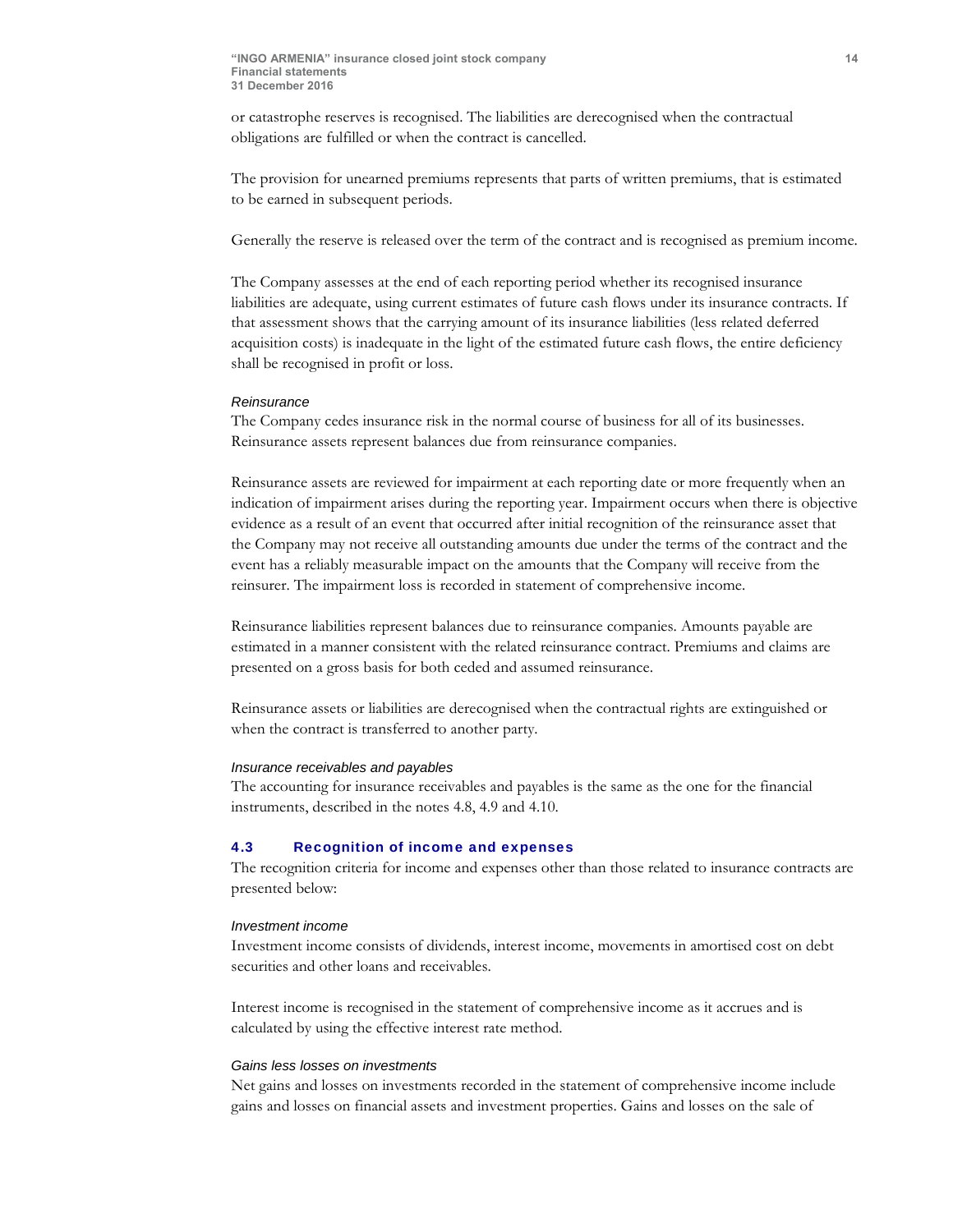investments are calculated as the difference between net sales proceeds and the original or amortised cost and are recorded on occurrence of the sale transaction.

#### *Net trading income*

Net trading income comprises gains less losses related to trading assets and liabilities, and includes all realized and unrealized fair value changes, interest, dividends and foreign exchange differences related to trading assets and liabilities. Net trading income also includes gains less losses from trading in foreign currencies.

#### *Finance cost*

Interest paid is recognised in the statement of comprehensive income as it accrues and is calculated by using the effective interest rate method. Accrued interest is included within the carrying value of the interest bearing financial liability.

#### 4.4 Foreign currency translation

Transactions in foreign currencies are initially recorded in the functional currency rate ruling at the date of the transactions. Gains and losses resulting from the translation of trading assets are recognised in the statement of comprehensive income in net trading income, while gains less losses resulting from translation of non-trading assets are recognized in the statement of comprehensive income in other income or other expense. Monetary assets and liabilities denominated in foreign currencies are retranslated at the functional currency rate of exchange ruling at the balance sheet date.

Changes in the fair value of monetary securities denominated in foreign currency classified as available for sale are analysed between translation differences resulting from changes in the amortised cost of the security and other changes in the carrying amount of the security. Translation differences related to changes in the amortised cost are recognised in profit or loss, and other changes in the carrying amount are recognised in equity.

Non-monetary items that are measured in terms of historical cost in a foreign currency are translated using the exchange rates as the dates of the initial transactions. Non-monetary items measured at fair value in a foreign currency are translated using the exchange rates at the date when the fair value was determined. Translation differences on non-monetary items, such as equities held at fair value through profit or loss, are reported as part of the fair value gain or loss. Translation differences on non-monetary items, such as equities classified as available-for-sale financial assets, are included in the fair value reserve in equity.

Differences between the contractual exchange rate of a certain transaction and the prevailing average exchange rate on the date of the transaction are included in gains less losses from trading in foreign currencies in net trading income.

The exchange rates at year-end used by the Company in the preparation of the financial statements are as follows:

|                 | 31 December 2016 | 31 December 2015 |
|-----------------|------------------|------------------|
|                 |                  |                  |
| AMD/1 US Dollar | 483.94           | 483.75           |
| AMD/1 Euro      | 512.20           | 528.69           |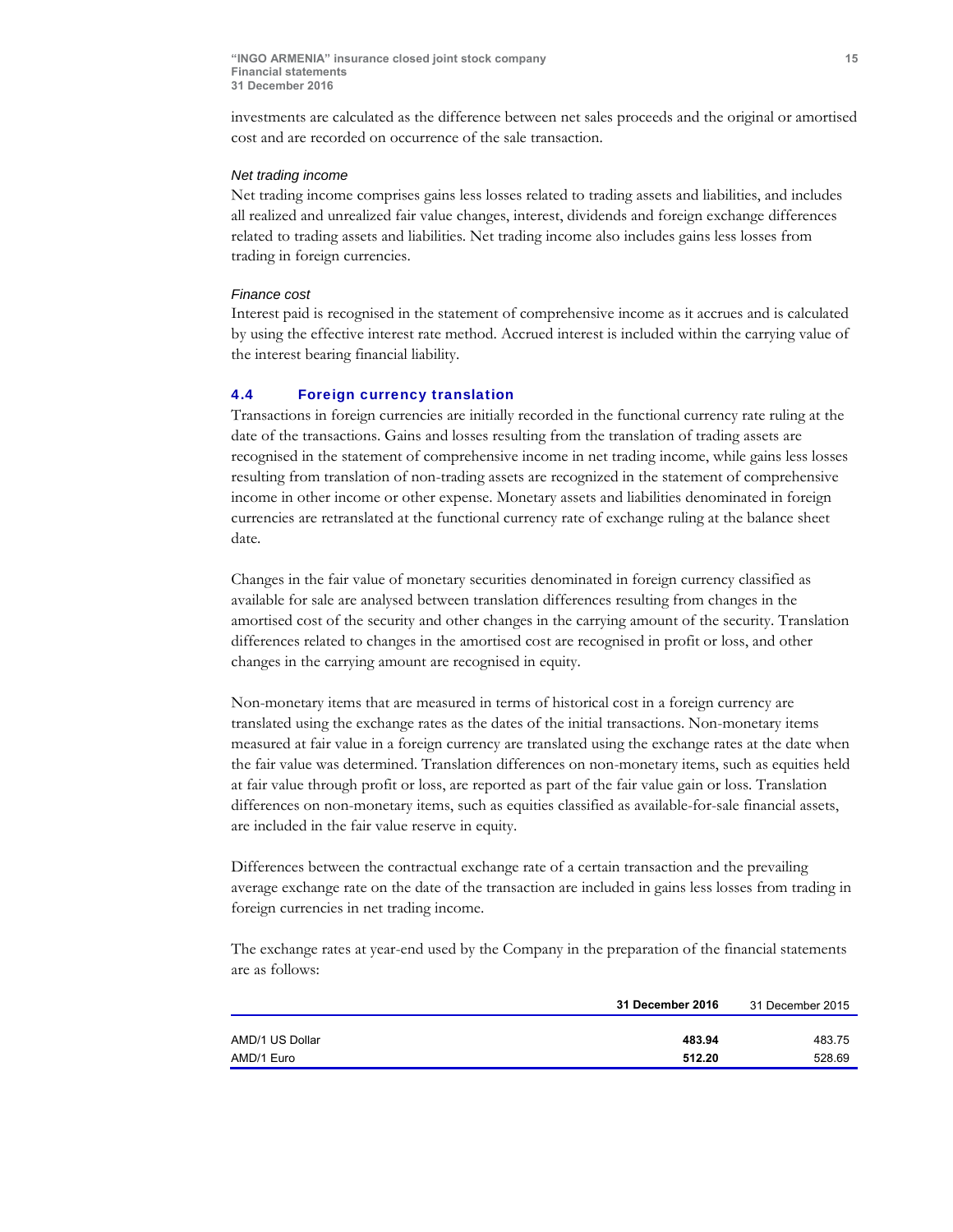#### 4.5 Taxation

Income tax on the profit for the year comprises current and deferred tax. Income tax is recognised in the statement of comprehensive income except to the extent that it relates to items recognised directly in equity, in which case it is recognised in equity.

Current tax is the expected tax payable on the taxable income for the year, using tax rates enacted or substantially enacted at the balance sheet date, and any adjustment to tax payable in respect of previous years. . In the case when financial statements are authorized for issue before appropriate tax returns are submitted, taxable profits or losses are based on estimates. Tax authorities might have more stringent position in interpreting tax legislation and in reviewing tax calculations. As a result tax authorities might claim additional taxes for those transactions, for which they did not claim previously. As a result significant additional taxes, fines and penalties could arise. Tax review can include 3 calendar years immediately preceding the year of a review. In certain circumstances tax review can include even more periods.

Deferred tax assets and liabilities are calculated in respect of temporary differences using the liability method. Deferred income taxes are provided for all temporary differences arising between the tax bases of assets and liabilities and their carrying values for financial reporting purposes, except where the deferred income tax arises from the initial recognition of goodwill or of an asset or liability in a transaction that is not a business combination and, at the time of the transaction, affects neither the accounting profit nor taxable profit or loss.

A deferred tax asset is recorded only to the extent that it is probable that taxable profit will be available against which the deductible temporary differences can be utilised. Deferred tax assets and liabilities are measured at tax rates that are expected to apply to the period when the asset is realised or the liability is settled, based on tax rates that have been enacted or substantively enacted at the balance sheet date.

Deferred income tax is provided on temporary differences arising on investments in subsidiaries, associates and joint ventures, except where the timing of the reversal of the temporary difference can be controlled and it is probable that the temporary difference will not reverse in the foreseeable future.

The Republic of Armenia also has various operating taxes, which are assessed on the Company's activities. These taxes are included as a component of "Other expenses" in the statement of income.

#### 4.6 Cash and cash equivalents

Cash and cash equivalents comprise cash on hand and amounts due from financial institutions, which can be converted into cash at short notice and which are subject to an insignificant risk of changes in value.

Cash and cash equivalents are carried at amortised cost.

# 4.7 Amounts due from other financial institutions

In the normal course of business, the Company maintains deposits for various periods of time with banks. Amounts due from other financial institutions are carried net of any allowance for impairment losses.

#### 4.8 Financial instruments

The Company recognizes financial assets and liabilities on its balance sheet when it becomes a party to the contractual obligation of the instrument. Regular way purchases and sales of financial assets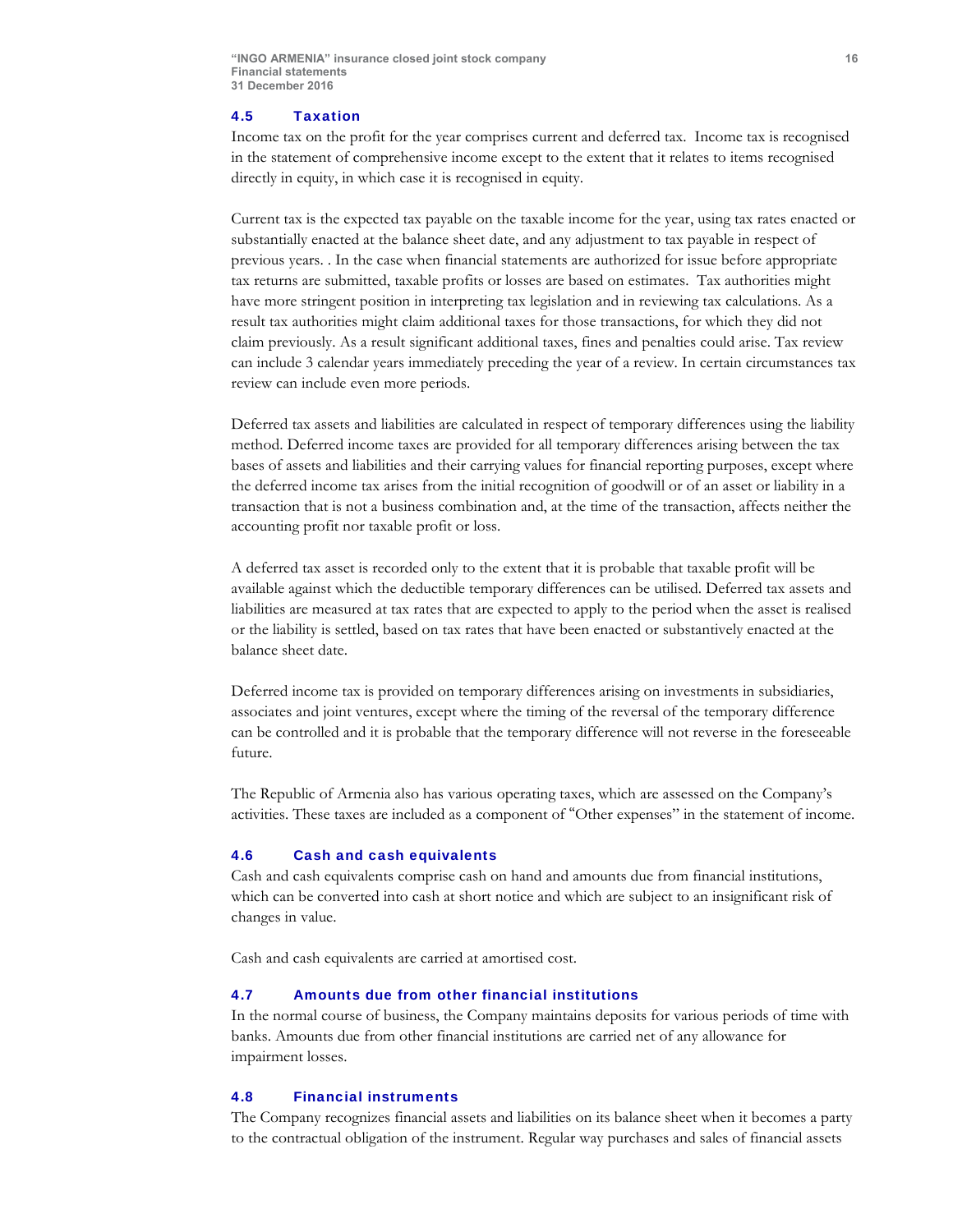and liabilities are recognised using settlement date accounting. Regular way purchases of financial instruments that will be subsequently measured at fair value between trade date and settlement date are accounted for in the same way as for acquired instruments.

When financial assets and liabilities are recognised initially, they are measured at fair value, plus, in the case of investments not at fair value through profit or loss, directly attributable transaction costs.

After initial recognition all financial liabilities, other than liabilities at fair value through profit or loss (including held for trading) are measured at amortized cost using effective interest method. After initial recognition financial liabilities at fair value through profit or loss are measured at fair value.

The Company classified its financial assets into the following categories:

- held-to-maturity investments,
- loans and recievables,
- available-for-sale financial instruments.

The classification of investments between the categories is determined at acquisition based on the guidelines established by the management. The Company determines the classification of its financial assets after initial recognition and, where allowed and appropriate, re-evaluates this designation after each financial year-end.

#### *Held-to-maturity investments*

Held-to-maturity investments are financial assets with fixed or determinable payments and fixed maturities that the Company's management has the positive intention and ability to hold to maturity. Were the Company to sell other than insignificant amount of held-to-maturity assets not close to their maturity, the entire category would be reclassified as available-for-sale. Held-to-maturity investments are carried at amortized cost using the effective interest rate method, less any allowance for impairment.

#### *Loans and receivables*

Loans and receivables are financial assets with fixed or determinable payments, which arise when the Company provides money directly to a debtor with no intention of trading the receivable.

Loans granted by the Company with fixed maturities are initially recognized at fair value plus related transaction costs. Where the fair value of consideration given does not equal the fair value of the loan, for example where the loan is issued at lower than market rates, the difference between the fair value of consideration given and the fair value of the loan is recognized as a loss on initial recognition of the loan and included in the statement of profit or loss and other comprehensive income as losses on origination of assets. Subsequently, the loan carrying value is measured using the effective interest method. Loans to customers that do not have fixed maturities are accounted for under the effective interest method based on expected maturity. Loans are carried net of any allowance for impairment losses.

#### *Available-for-sale financial instruments*

Investments available for sale represent debt and equity investments that are intended to be held for an indefinite period of time, which may be sold in response to needs for liquidity or changes in interest rates, exchange rates or equity prices. After initial recognition available-for sale financial assets are measured at fair value with gains or losses being recognised as a separate component of equity until the investment is derecognised or until the investment is determined to be impaired at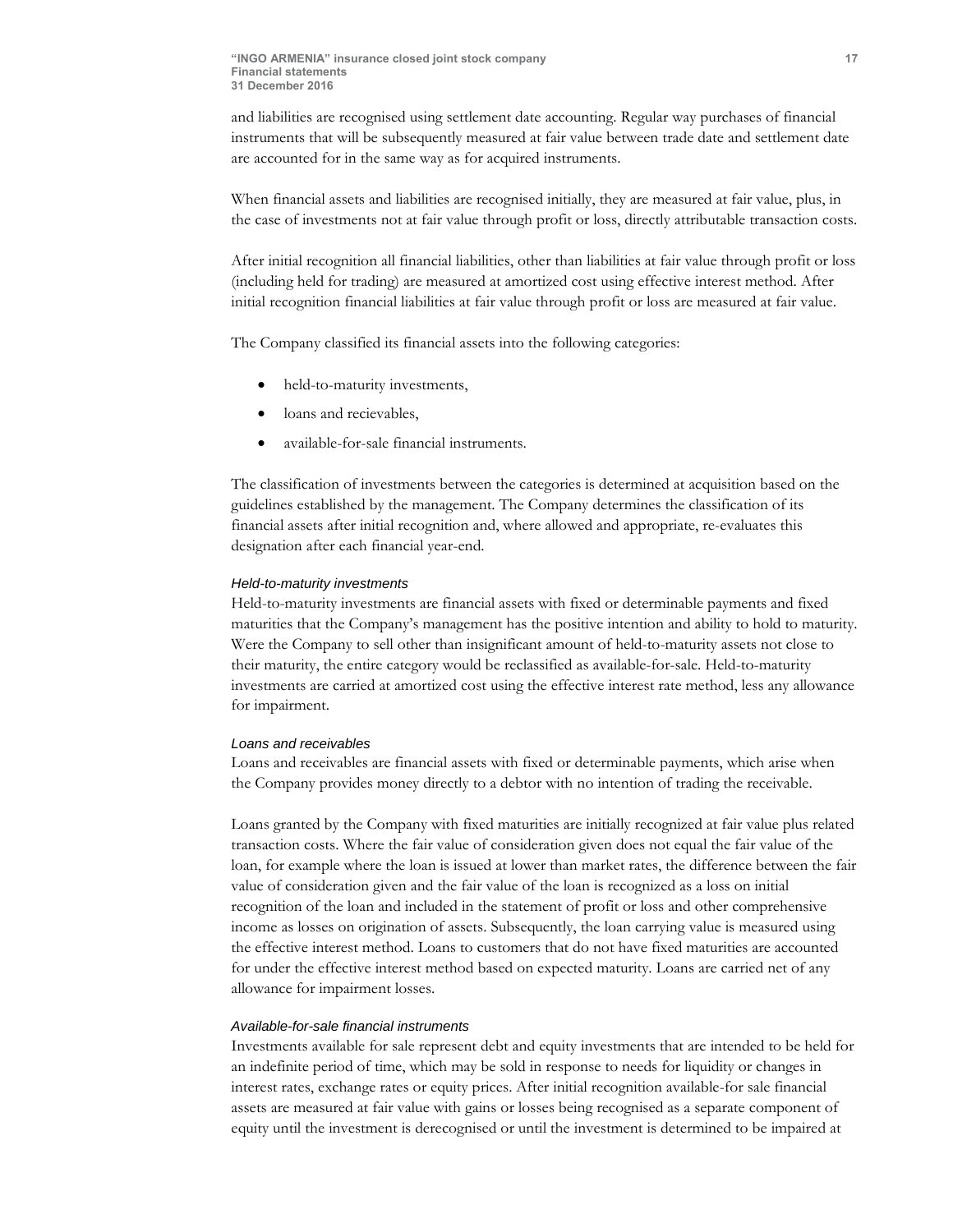which time the cumulative gain or loss previously reported in equity is included in the statement of income. However, interest calculated using the effective interest method is recognised in the statement of income. Dividends on available-for-sale equity instruments are recognised in profit or loss when the Company's right to receive payment is established.

The fair value of investments that are actively traded in organised financial markets is determined by reference to quoted market bid prices at the close of business on the balance sheet date. For investments where there is no active market, fair value is determined using valuation techniques. Such techniques include using recent arm's length market transactions, reference to the current market value of another instrument, which is substantially the same, and discounted cash flow analysis. Otherwise the investments are stated at cost less any allowance for impairment.

### 4.9 Impairment of financial assets

The Company assesses at each balance sheet date whether a financial asset or group of financial assets is impaired.

#### *Assets carried at amortized cost*

A financial asset or a group of financial assets is impaired and impairment losses are incurred only if there is objective evidence of impairment as a result of one or more events that occurred after the initial recognition of the asset ("loss event") and that loss event (or events) has an impact on the estimated future cash flows of the financial asset or group of financial assets that can be reliably estimated.

The Company first assesses whether objective evidence of impairment exists individually for financial assets that are individually significant, and individually or collectively for financial assets that are not individually significant. If it is determined that no objective evidence of impairment exists for an individually assessed financial asset, whether significant or not, the asset is included in a group of financial assets with similar credit risk characteristics and that group of financial assets is collectively assessed for impairment. Assets that are individually assessed for impairment and for which an impairment loss is or continues to be recognised are not included in a collective assessment of impairment.

If there is objective evidence that an impairment loss on financial assets carried at amortised cost has been incurred, the amount of the loss is measured as the difference between the asset's carrying amount and the present value of estimated future cash flows (excluding future credit losses that have not been incurred) discounted at the financial asset's original effective interest rate (i.e. the effective interest rate computed at initial recognition). The carrying amount of the asset shall be reduced through use of an allowance account. The amount of the loss shall be recognised in the statement of income.

If, in subsequent period, the amount of the impairment loss decreases and that decrease can be related objectively to an event occurring after the impairment was recognized, the previously recognized impairment loss is reversed. Any subsequent reversal of an impairment loss is recognized in the statement of comprehensive income, to the extent that the carrying value of the asset does not exceed its amortised cost at the reversal date.

Impairment allowances of financial assets have been established in the financial statements on the basis of existing economic conditions. The Company is not able to predict how conditions may change in Armenia, and what impact these changes may have on the adequacy of the impairment allowance of financial assets in future periods.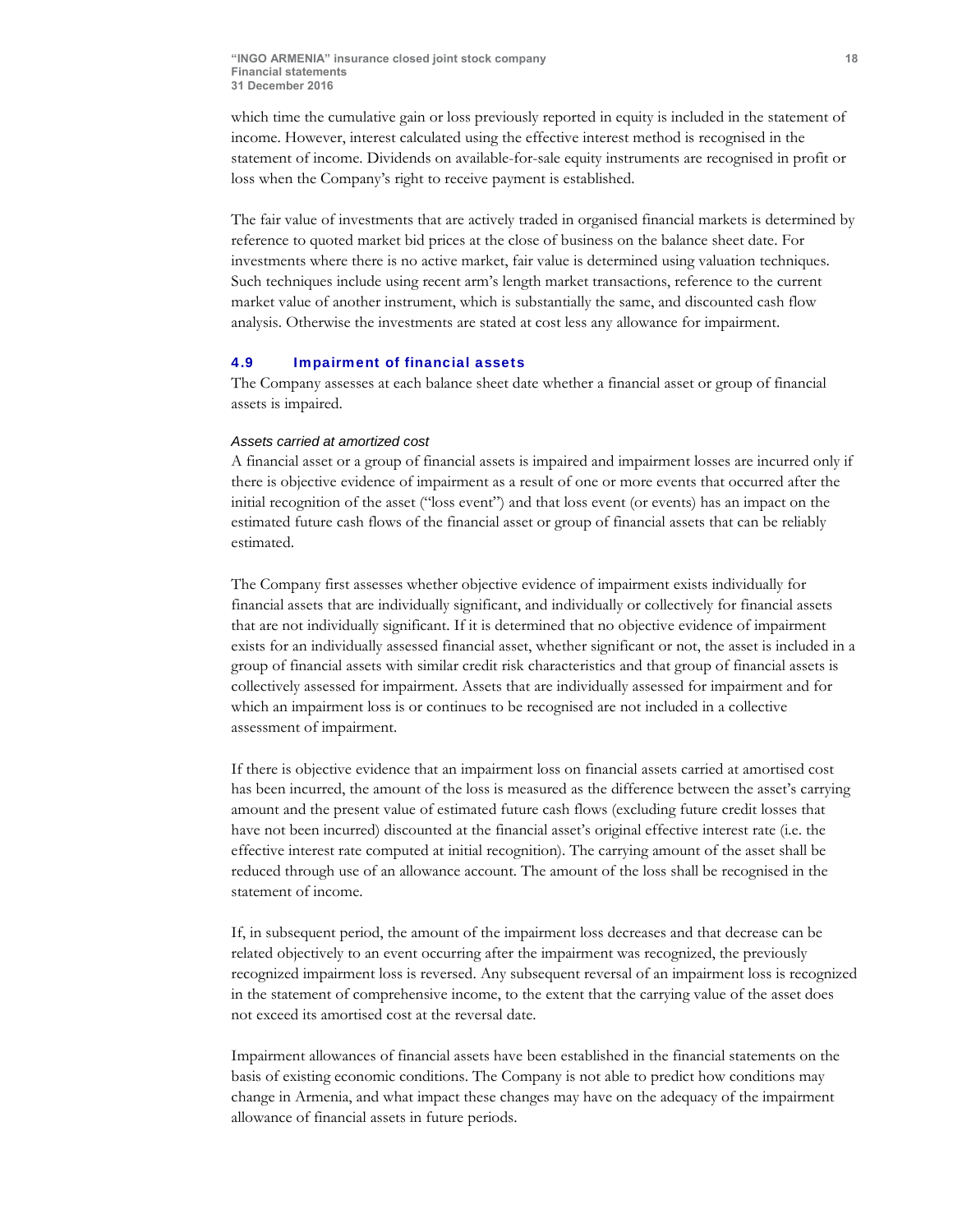#### *Available-for-sale financial assets*

If an available-for-sale asset is impaired, an amount comprising the difference between its cost (net of any principal payment and amortization) and its current fair value, less any impairment loss previously recognised in the statement of income, is transferred from equity to the statement of income.

Reversals of impairment in respect of equity instruments classified as available-for-sale are not recognised in the statement of income but accounted for in other comprehensive income in a separate component of equity. Reversals of impairment losses on debt instruments are reversed through the statement of profit or loss and other comprehensive income if the increase in fair value of the instrument can be objectively related to an event occurring after the impairment loss was recognised in profit or loss.

# 4.10 Derecognition of financial assets and liabilities

#### *Financial assets*

A financial asset (or, where applicable a part of a financial asset or part of a group of similar financial assets) is derecognised where:

- the rights to receive cash flows from the asset have expired;
- the Company has transferred its rights to receive cash flows from the asset, or retained the right to receive cash flows from the asset, but has assumed an obligation to pay them in full without material delay to a third party under a 'pass-through' arrangement; and
- $\bullet$  the Company either (a) has transferred substantially all the risks and rewards of the asset, or (b) has neither transferred nor retained substantially all the risks and rewards of the asset, but has transferred control of the asset.

Where the Company has transferred its rights to receive cash flows from an asset and has neither transferred nor retained substantially all the risks and rewards of the asset nor transferred control of the asset, the asset is recognised to the extent of the Company's continuing involvement in the asset. Continuing involvement that takes the form of a guarantee over the transferred asset is measured at the lower of the original carrying amount of the asset and the maximum amount of consideration that the Company could be required to repay.

Where continuing involvement takes the form of a written and/or purchased option (including a cash-settled option or similar provision) on the transferred asset, the extent of the Company's continuing involvement is the amount of the transferred asset that the Company may repurchase, except that in the case of a written put option (including a cash-settled option or similar provision) on an asset measured at fair value, the extent of the Company's continuing involvement is limited to the lower of the fair value of the transferred asset and the option exercise price.

#### *Financial liabilities*

A financial liability is derecognised when the obligation under the liability is discharged or cancelled or expires.

Where an existing financial liability is replaced by another from the same lender on substantially different terms, or the terms of an existing liability are substantially modified, such an exchange or modification is treated as a derecognition of the original liability and the recognition of a new liability, and the difference in the respective carrying amounts is recognised in the statement of profit or loss and other comprehensive income.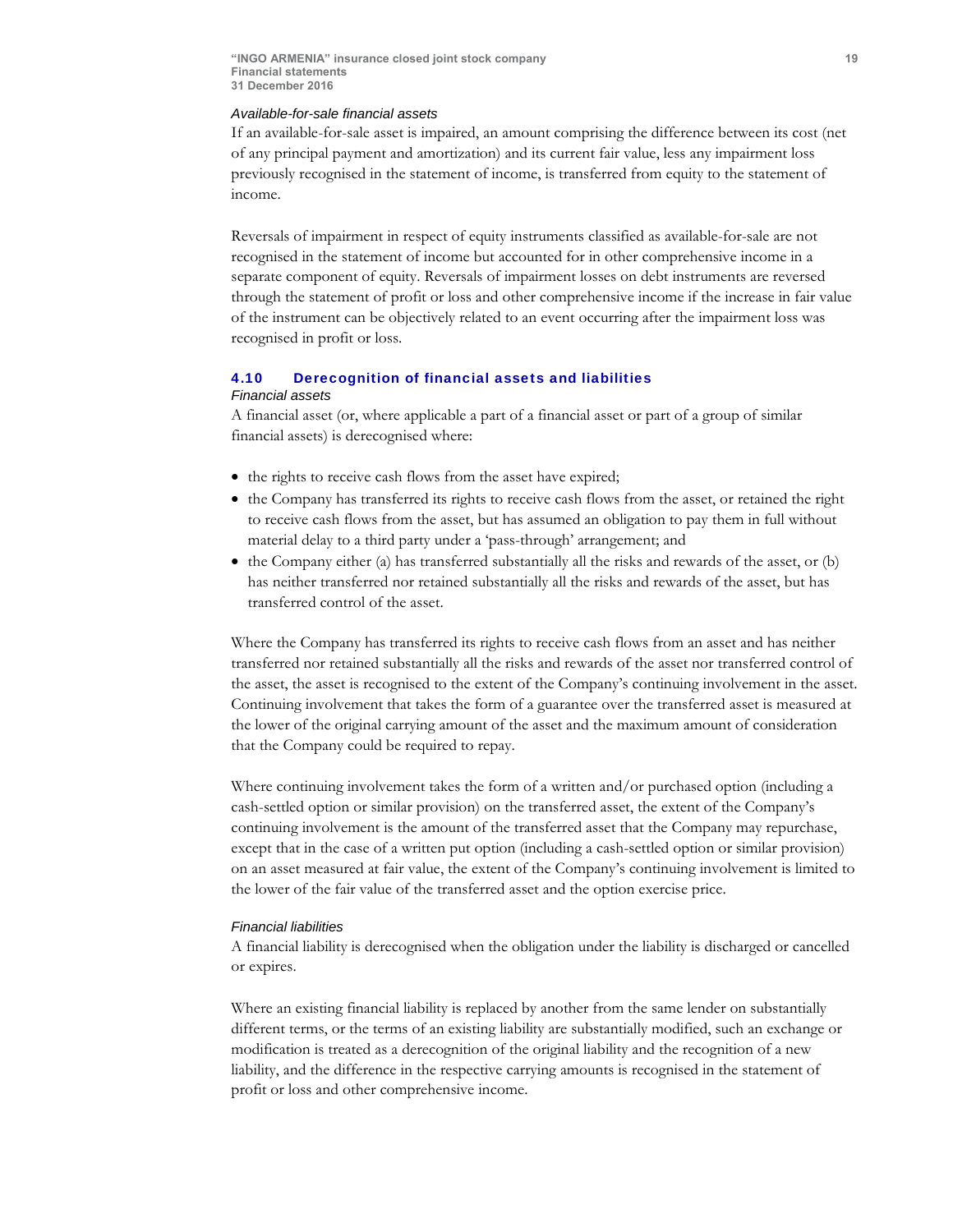#### 4.11 Repurchase and reverse repurchase agreements

Sale and repurchase agreements ("repos") are treated as secured financing transactions. Securities sold under sale and repurchase agreements are retained in the statement of financial position and, in case the transferee has the right by contract or custom to sell or repledge them, reclassified as securities pledged under sale and repurchase agreements and faced as the separate balance sheet item. The corresponding liability is presented within amounts due to financial institutions or customers.

Securities purchased under agreements to resell ("reverse repo") are recorded as amounts due from other financial institutions or loans and advances to customers as appropriate and are not recognized in the statement of financial position. The difference between sale and repurchase price is treated as interest and accrued over the life of repo agreements using the effective yield method.

If assets purchased under an agreement to resell are sold to third parties, the obligation to return the securities is recorded as a trading liability and measured at fair value.

#### 4.12 Property, plant and equipment

Property, plant and equipment ("PPE") are recorded at historical cost less accumulated depreciation. The Company's land and buildings are stated at fair value less accumulated depreciation. If the recoverable value of PPE is lower than its carrying amount, due to circumstances not considered to be temporary, the respective asset is written down to its recoverable value. Depreciation is calculated using the straight-line method based on the estimated useful life of the asset. The following depreciation rates have been applied:

|                    | Useful life (years) | Rate (%) |
|--------------------|---------------------|----------|
|                    |                     |          |
| <b>Buildings</b>   | 50                  | 2        |
| Computers          | 5                   | 20       |
| Vehicles           | 5                   | 20       |
| Other fixed assets | 5                   | 20       |

Leasehold improvements are capitalized and depreciated over the shorter of the lease term and their useful lives on a straight-line basis. Assets under the course of construction are accounted based on actual expenditures less any impairment losses. Upon completion of construction assets are transferred to property plant and equipment and accounted at their carrying amounts. Assets under the course of construction are not depreciated until they are ready for usage.

Assets under the course of construction are accounted based on actual expenditures less any impairment losses. Upon completion of construction assets are transferred to property plant and equipment and accounted at their carrying amounts. Assets under the course of construction are not depreciated until they are ready for usage.

Repairs and maintenance are charged to the statement of comprehensive income during the period in which they are incurred. The cost of major renovations is included in the carrying amount of the asset when it is probable that future economic benefits in excess of the originally assessed standard of performance of the existing asset will flow to the Company. Major renovations are depreciated over the remaining useful life of the related asset.

Gains and losses on disposals are determined by comparing proceeds with carrying amount and are included in operating profit.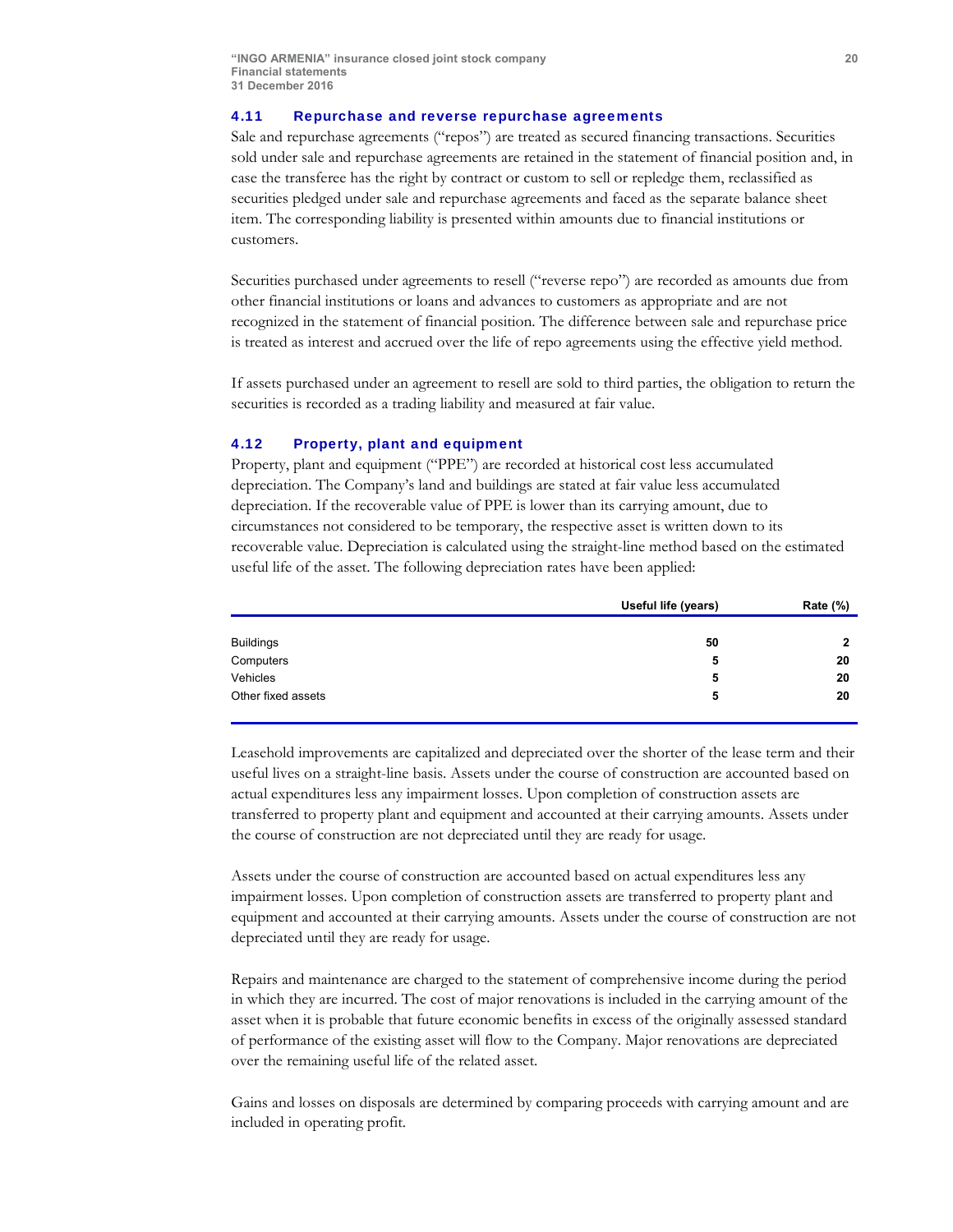Land and buildings are revalued on a regular basis approximately after 3-5 years. The frequency of revaluation depends on changes in fair value of assets. In case of significant divergences between fair value of revalued assets and their carrying amounts further revaluation is conducted. Revaluation is conducted for the whole class of property, plant and equipment.

Land and buildings are devalued on a regular basis. The frequency of revaluation depends on changes in fair value of devalued assets. In case of significant divergences between fair value of devalued assets and their carrying amounts further revaluation is conducted. Revaluation is conducted for the whole class of property, plant and equipment.

Any revaluation surplus is credited to the revaluation reserve for property and equipment included in equity section of the balance sheet, except to the extent that it reverses a revaluation decrease of the same asset previously recognised in the statement of income, in which case the increase is recognised in the statement of income. A revaluation deficit is recognised in the statement of income, except that a deficit directly offsetting a previous surplus on the same asset is directly offset against the surplus in the revaluation reserve for property and equipment.

When revalued assets are sold, the amounts attributed to disposed item of assets and included in the revaluation reserve are transferred to retained earnings.

#### 4.13 Intangible assets

Intangible assets include computer software, licences and letters of attorney.

Intangible assets acquired separately are measured on initial recognition at cost. Following initial recognition, intangible assets are carried at cost less any accumulated amortisation and any accumulated impairment losses. The useful lives of intangible assets are assessed to be either finite or indefinite. Intangible assets with finite lives are amortised on a straight-line basis over the useful economic lives and assessed for impairment whenever there is an indication that the intangible asset may be impaired. Amortisation periods and methods for intangible assets with finite useful lives are reviewed at least at each financial year-end.

Costs associated with maintaining computer software programmes are recorded as an expense as incurred.

### 4.14 Leases

#### *Operating - Company as lessee*

Leases of assets under which the risks and rewards of ownership are effectively retained by the lessor are classified as operating leases. Lease payments under an operating lease are recognised as expenses in the profit or loss and comprehensive income on a straight-line basis over the lease term and included into other operating expenses.

#### 4.15 Borrowings

Borrowings, which include amounts due to banks are initially recognised at the fair value of the consideration received less directly attributable transaction costs. After initial recognition, borrowings are subsequently measured at amortised cost using the effective interest method. Gains and losses are recognised in the statement of profit or loss and other comprehensive income when the liabilities are derecognised as well as through the amortisation process.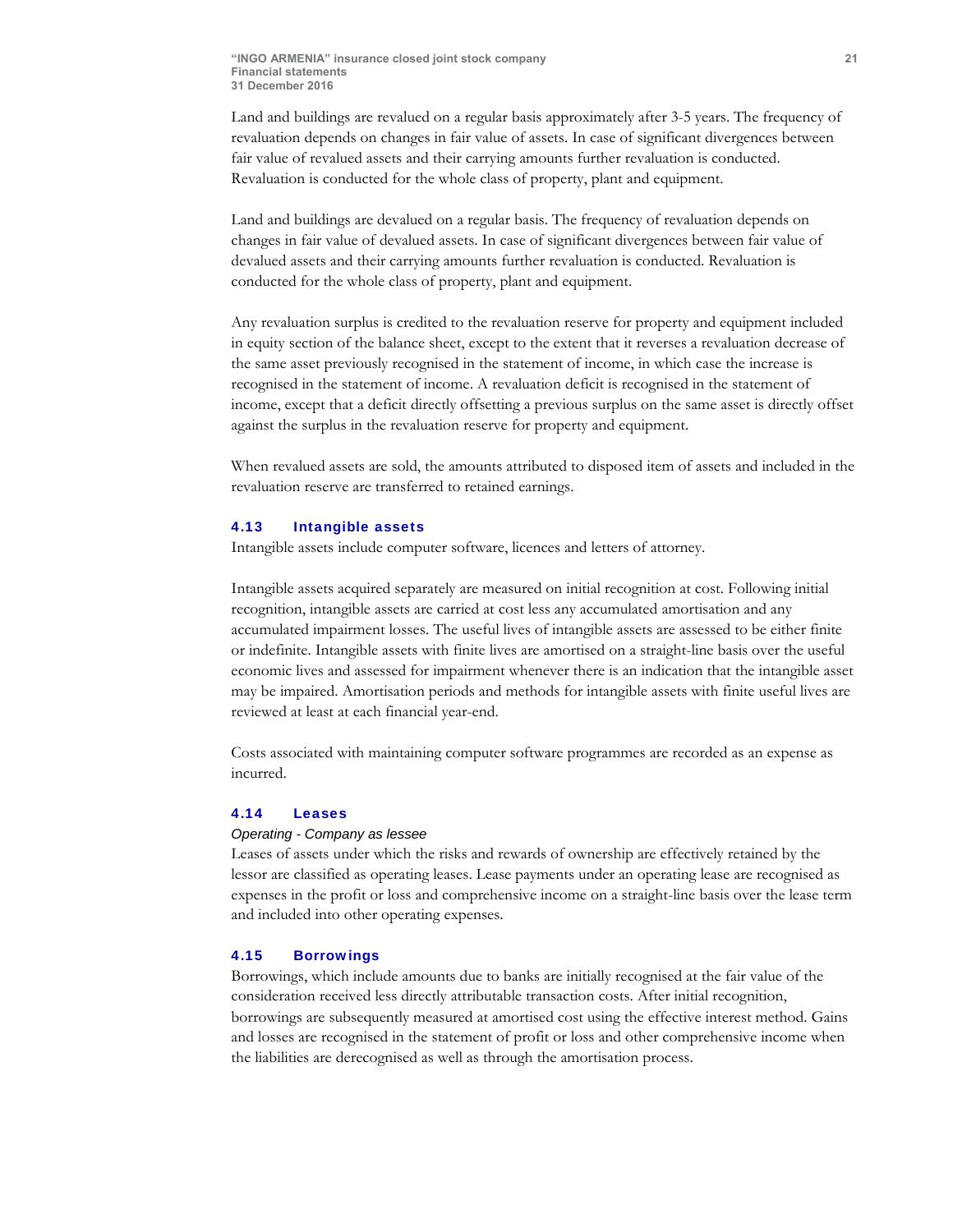Borrowings that are directly related to the acquisition, construction or production of a qualifying asset are included in the value of these assets, according to the requirements IAS 23 Borrowing Costs.

# 4.16 Grants

Grants relating to the assets are included in other liabilities and are credited to the income statement on a straight line basis over the expected lives of the related assets.

#### 4.17 Provisions

Provisions are recognised when the Company has a present legal or constructive obligation as a result of past events, and it is probable that an outflow of resources embodying economic benefits will be required to settle the obligation and a reliable estimate of the amount of obligation can be made.

### 4.18 Equity

#### *Share capital*

Ordinary shares are classified as equity. External costs directly attributable to the issue of new shares, other than on a business combination, are shown as a deduction from the proceeds in equity. Any excess of the fair value of consideration received over the par value of shares issued is recognised as additional paid-in capital.

### *Retained earnings*

Include retained earnings of current and previous periods.

#### *Dividends*

Dividends are recognised as a liability and deducted from equity at the balance sheet date only if they are declared before or on the balance sheet date. Dividends are disclosed when they are proposed before the balance sheet date or proposed or declared after the balance sheet date but before the financial statements are authorised for issue.

#### *Property revaluation surplus*

The property revaluation surplus is used to record increases in the fair value of land and buildings and decreases to the extent that such decrease relates to an increase on the same asset previously recognised in equity.

#### *Revaluation reserve for available-for-sale securities*

This reserve records fair value changes in available-for-sale-investments.

#### 4.19 Offsetting

Financial assets and liabilities, and income and expenses, are offset and the net amount reported in the balance sheet when there is a legally enforceable right to set off the recognised amounts and there is an intention to settle on a net basis, or realise the asset and settle the liability simultaneously.

Income and expenses are presented on a net basis only when permitted under IFRS, or for gains and losses arising from a group of similar transactions such as in the Company's trading activity.

#### 5 Critical accounting estimates and judgements

The preparation of financial statements in conformity with IFRS requires management to make judgments, estimates and assumptions that affect the application of policies and the reported amounts of assets and liabilities, income and expense. The estimates and associated assumptions are based on historical experience and various other key actors that are believed to be reasonable under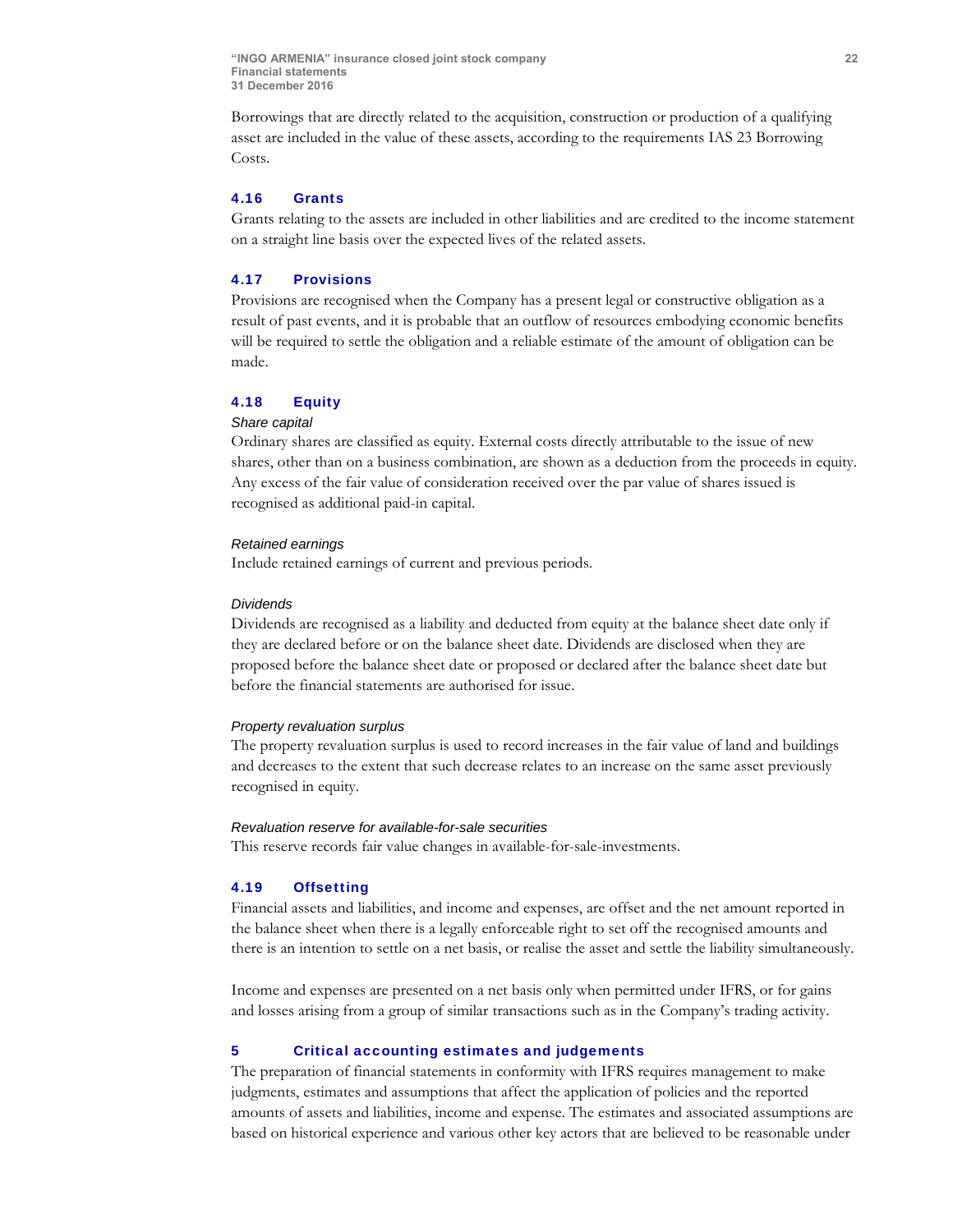the circumstances, the results of which form the basis of making the judgements about carrying values of assets and liabilities that are not readily apparent from other sources. Although these estimates are based on management's best knowledge of current events and actions, actual results ultimately may differ from these estimates.

The most significant areas of judgements and estimates with regards to these financial statements are presented below:

# *Insurance contract liabilities*

For insurance contracts, estimates have to be made both for the expected ultimate cost of claims reported at the balance sheet date and for the expected ultimate cost of claims incurred but not yet reported at the balance sheet date (IBNR). It can take a significant period of time before the ultimate claims cost can be established with certainty and for some type of policies, IBNR claims form the majority of the balance sheet liability.

The main assumption underlying these estimates is that a Company's past claims development experience can be used to project future claims development and hence ultimate claims costs. As such, these methods extrapolate the development of paid and incurred losses, average costs per claim and claim numbers based on the observed development of earlier years and expected loss ratios. Historical claims development is mainly analysed by accident years, but can also be further analysed by geographical area, as well as by significant business lines and claim types. The principal difficulty is that the insurance market in Armenia is relatively new and instable, and it is almost impossible to make any future estimates based on historical data.

The Company assesses its notified claims on the case-by-case basis.

#### *Measurement of fair values*

Management uses valuation techniques to determine the fair value of financial instruments (where active market quotes are not available) and non-financial assets. This involves developing estimates and assumptions consistent with how market participants would price the instrument. Management bases its assumptions on observable data as far as possible but this is not always available. In that case management uses the best information available. Estimated fair values may vary from the actual prices that would be achieved in an arm's length transaction at the reporting date (refer to note 33).

#### *Classification of investment securities*

Securities owned by the Company comprise Armenian state and corporate bonds. Upon initial recognition, the Company designates securities as available-for-sale financials assets recognition of changes in fair value through equity.

#### *Useful Life of PPE*

Useful life evaluation of PPE is the result of judgement, based on the experience with similar assets. Future economic benefits are embodied in assets and mainly consumed along with usage. However, such factors as operational, technical or commercial depreciation often lead to decrease of asset's economic benefit. Management evaluates the remaining useful life according to the asset's current technical condition and estimated period, during which the Company expects to receive benefits. For the evaluation of remaining useful life are considered the following main factors: expectable usage of assets, depending on the operational factors and maintenance program, that is depreciation and technical and commercial depreciation arising from the changes in the market conditions.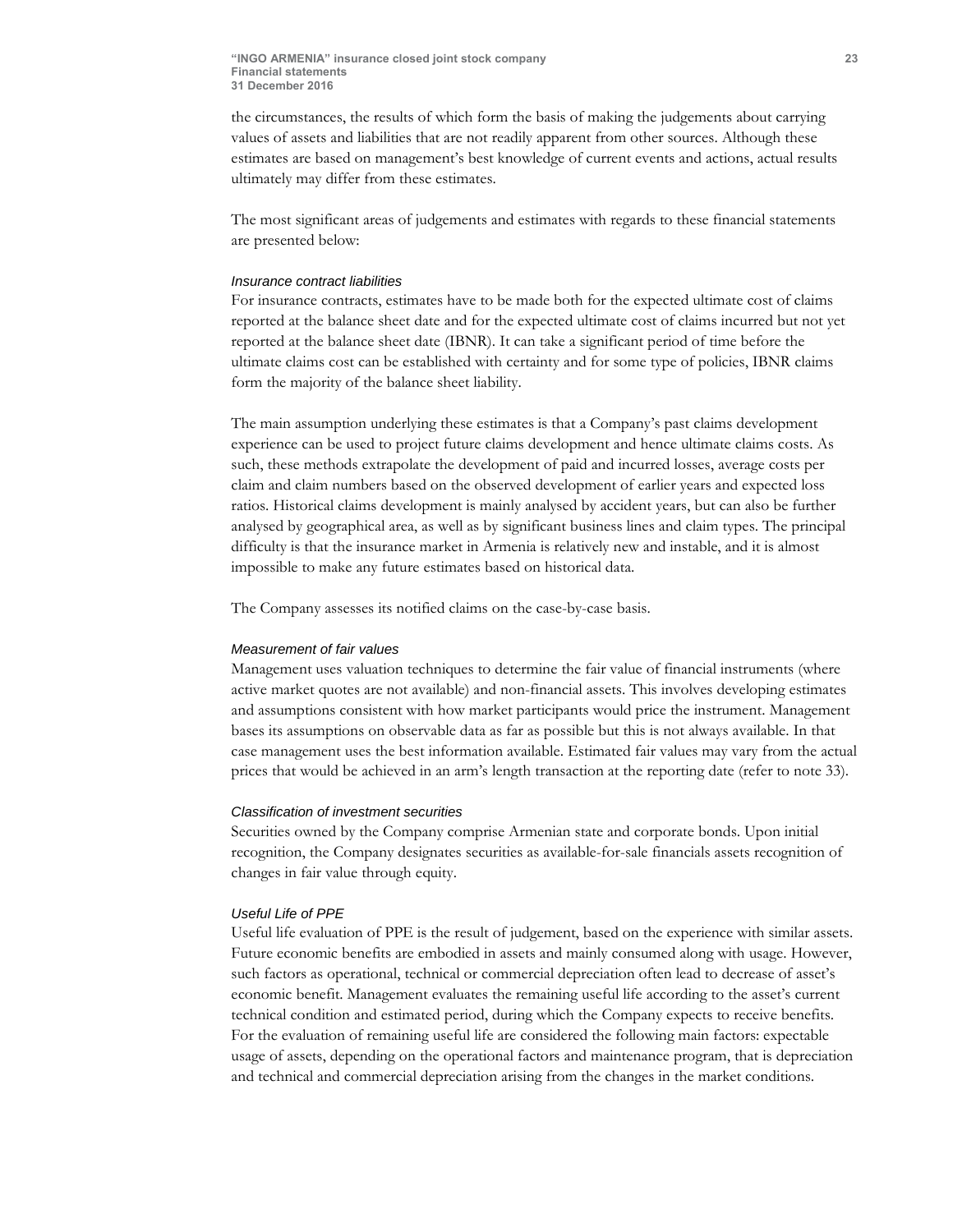#### *Related party transactions*

In the normal course of business the Company enters into transactions with its related parties. Judgement is applied in determining if transactions are priced at market or non-market interest rates, where there is no active market for such transactions. The basis for judgement is pricing for similar types of transactions with unrelated parties and effective interest rate analysis (refer to note 32).

#### *Allowance for impairment of receivables*

The Company reviews its problem receivables at each reporting date to assess whether an allowance for impairment should be recorded in statement of comprehensive income. In particular, judgement by management is required in the estimation of the amount and timing of future cash flows when determining the level of allowance required. Such estimates are based on assumptions about a number of factors and actual results may differ, resulting in future changes to the allowance.

In addition to specific allowances against individually significant receivables, the Company also makes a collective impairment allowance against exposures which, although not specifically identified as requiring a specific allowance, have a greater risk of default than when originally granted. This take into consideration factors such as any deterioration in country risk, industry, and technological obsolescence, as well as identified structural weaknesses or deterioration in cash flows.

#### *Tax legislation*

Armenian tax legislation is subject to varying interpretations (refer to note 31).

The Management of the Company has not reviewed its previous estimations, i.e. has not derecognized previously estimated deferred tax liability related to the fixed assets and continues its tax accounting as before.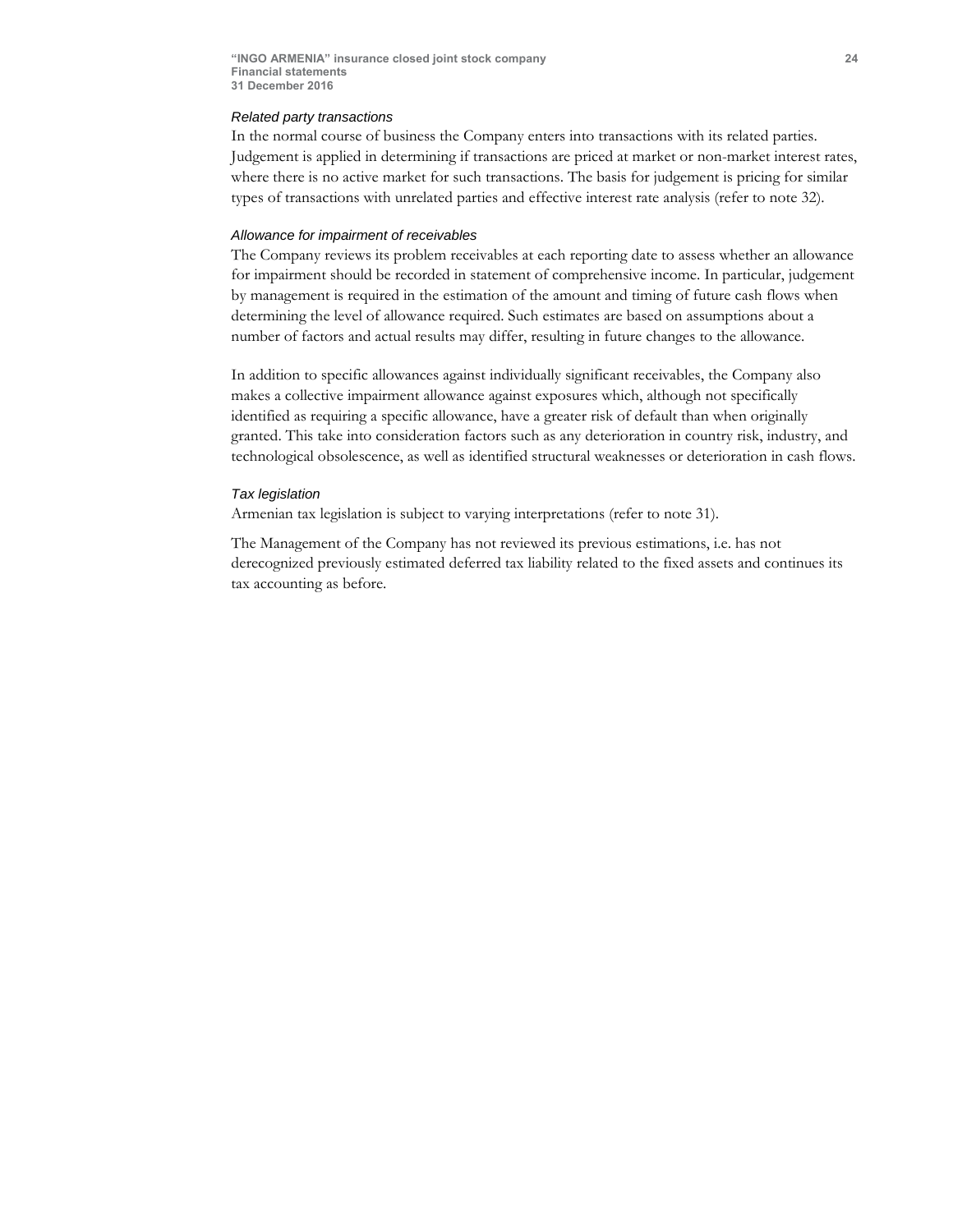#### 6 Property, plant and equipment

| In thousand Armenian drams                              | Land     | <b>Buildings</b> | <b>Machinery</b><br>and<br>equipment | <b>Vehicles</b> | Office<br>equipment | <b>Other PPE</b> | <b>Total</b> |
|---------------------------------------------------------|----------|------------------|--------------------------------------|-----------------|---------------------|------------------|--------------|
|                                                         |          |                  |                                      |                 |                     |                  |              |
| <b>Cost or Revalued amount</b>                          |          |                  |                                      |                 |                     |                  |              |
| At 1 January 2015                                       | 10,030   | 1,105,653        | 320,682                              | 108,926         | 212,786             | 11,740           | 1,769,817    |
| Revaluation                                             | (830)    | 17,236           |                                      |                 |                     |                  | 16,406       |
| Depreciation adjustment as a result of<br>revaluation   |          | (44, 189)        |                                      |                 |                     |                  | (44, 189)    |
| <b>Additions</b>                                        |          |                  | 9,053                                | 648             | 6,264               |                  | 15,965       |
| Disposals                                               |          |                  | (33,598)                             |                 | (54, 713)           | (674)            | (88, 985)    |
| At 31 December 2015                                     | 9,200    | 1,078,700        | 296,137                              | 109,574         | 164,337             | 11,066           | 1,669,014    |
| Revaluation                                             | (2, 200) | 19,574           |                                      |                 |                     | $\overline{a}$   | 17,374       |
| Depreciation adjustment as a result of<br>revaluation   |          | (21, 574)        |                                      |                 |                     |                  | (21, 574)    |
| <b>Additions</b>                                        |          |                  | 13,741                               | 510             | 17,918              | 1,535            | 33,704       |
| Disposals                                               |          |                  | (1, 482)                             | (1,073)         | (465)               | (1, 813)         | (4, 833)     |
| At 31 December 2016                                     | 7,000    | 1,076,700        | 308,396                              | 109,011         | 181,790             | 10,788           | 1,693,685    |
| <b>Accumulated depreciation</b>                         |          |                  |                                      |                 |                     |                  |              |
| At 1 January 2015                                       |          | 22,076           | 165,209                              | 55,422          | 120,666             | 2,455            | 365,828      |
| <b>Distributions</b>                                    |          | 22,113           | 49,296                               | 19,247          | 32,775              | 712              | 124,143      |
| Depreciation adjustment as a result of<br>revaluation   |          | (44, 189)        |                                      |                 |                     |                  | (44, 189)    |
| <b>Disposals</b>                                        |          |                  | (29,096)                             |                 | (42,079)            | (240)            | (71, 415)    |
| At 31 December 2015                                     |          | $\overline{a}$   | 185,409                              | 74,669          | 111,362             | 2,927            | 374,367      |
| <b>Distributions</b>                                    |          | 21,574           | 48,565                               | 15,333          | 22,921              | 815              | 109,208      |
| Depreciation adjustment in the result<br>of revaluation |          | (21, 574)        |                                      |                 |                     |                  | (21, 574)    |
| <b>Disposals</b>                                        |          |                  | (1, 416)                             | (358)           | (403)               | (343)            | (2, 520)     |
| At 31 December 2016                                     |          |                  | 232,558                              | 89,644          | 133,880             | 3,399            | 459,481      |
| <b>Carrying value</b>                                   |          |                  |                                      |                 |                     |                  |              |
| At 31 December 2015                                     | 9,200    | 1,078,700        | 110,728                              | 34.905          | 52,975              | 8,139            | 1,294,647    |
| At 31 December 2016                                     | 7,000    | 1,076,700        | 75,838                               | 19,367          | 47,910              | 7,389            | 1,234,204    |
|                                                         |          |                  |                                      |                 |                     |                  |              |

#### *Revaluation of assets*

The land and buildings owned by the Company were evaluated by an independent appraiser on 30 December, 2016 using a combination of the comparative, income and cost methods. As a result, the amount of the land decreased by AMD 2,200 thousand, as well as the amount of the real estate increased by the total amount of AMD 19,574 thousand net.

Management has based their estimate of the fair value of the land and building on the results of the independent appraisal.

Management believes that at 31 December 2016 the fair value of the land and buildings does not differ significantly from their market value.

The net book value of buildings that would have been recognized by the difference of the historic cost and accumulated depreciation, the carrying value would be AMD 975,369 thousand, as at 31 December 2016 (2015: AMD 1,005,462 thousand).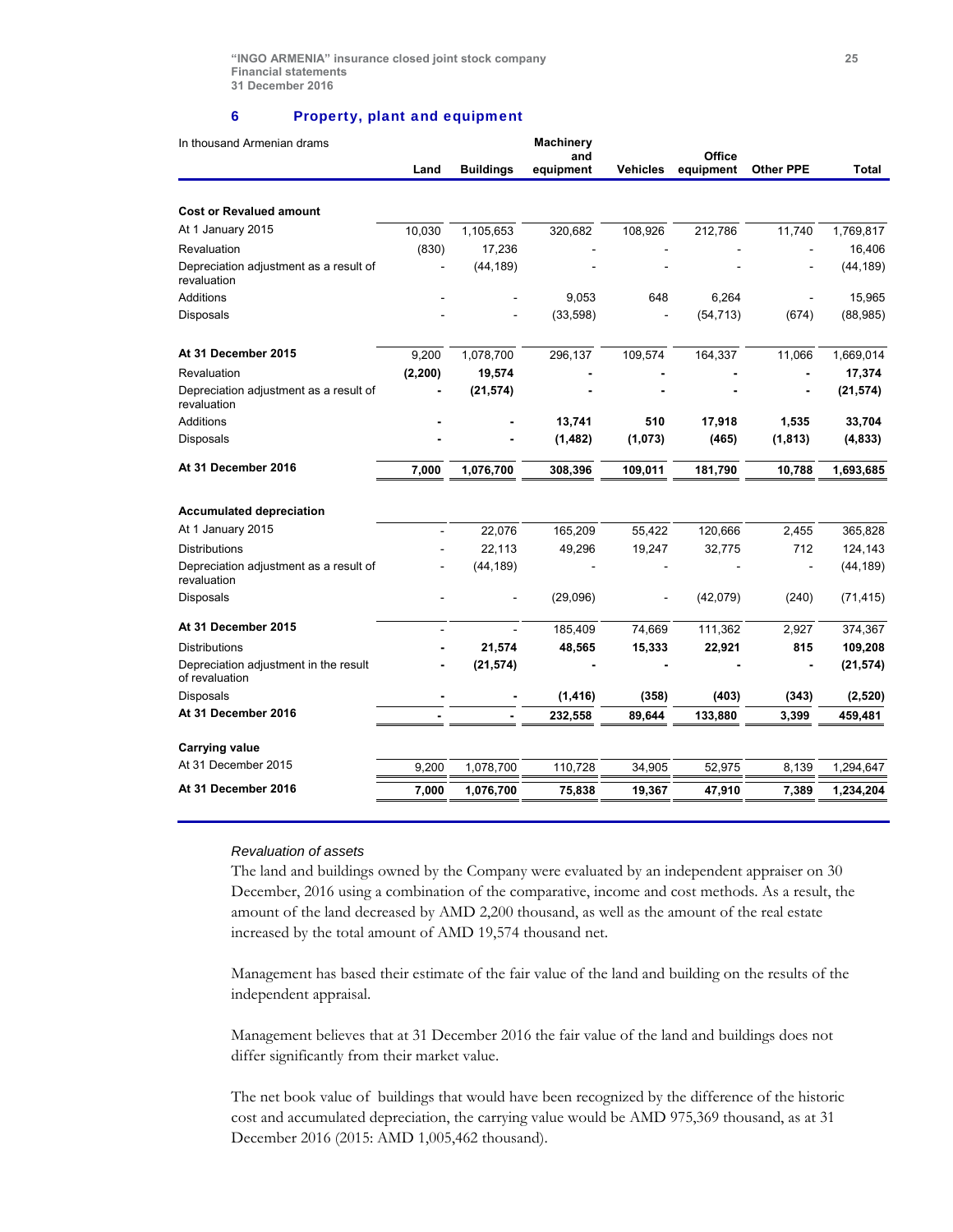#### *Fully depreciated items*

As at 31 December 2016 fixed assets included fully depreciated assets in amount of AMD 93,534 thousand (2015: AMD 65,356 thousand).

### *Restrictions on title of fixed assets*

As at 31 December 2016, the Company does not have property pledged (2015: either).

# 7 Intangible assets

| In thousand Armenian drams      | <b>Licenses and</b><br>certificates | <b>Software</b> | Other intangible<br>assets | <b>Total</b> |
|---------------------------------|-------------------------------------|-----------------|----------------------------|--------------|
| Cost                            |                                     |                 |                            |              |
| At January 1, 2015              | 51,936                              | 92,265          | 653,619                    | 797,820      |
| <b>Additions</b>                | 2,400                               | 1,765           |                            | 4,165        |
| Disposals                       | (6, 523)                            | (9, 182)        | (650, 845)                 | (666, 550)   |
| At 31 December 2015             | 47,813                              | 84,848          | 2,774                      | 135,435      |
| Additions                       | 2,535                               |                 |                            | 2,535        |
| Disposals                       | (2, 402)                            |                 | (755)                      | (3, 157)     |
| Reclassification                | (26, 048)                           | 26,048          |                            |              |
| At 31 December 2016             | 21,898                              | 110,896         | 2,019                      | 134,813      |
| <b>Accumulated amortisation</b> |                                     |                 |                            |              |
| At January 1, 2015              | 27,787                              | 26,603          | 649,770                    | 704,160      |
| Amortization charge             | 7,793                               | 10,384          | 2,323                      | 20,500       |
| <b>Disposals</b>                | (6, 523)                            | (9, 182)        | (650, 845)                 | (666, 550)   |
| At 31 December 2015             | 29,057                              | 27,805          | 1,248                      | 58,110       |
| Amortization charge             | 2,261                               | 14,654          | 230                        | 17,145       |
| <b>Disposals</b>                | (2, 402)                            |                 | (755)                      | (3, 157)     |
| Reclassification                | (7, 814)                            | 7,814           |                            |              |
| At 31 December 2016             | 21,102                              | 50,273          | 723                        | 72,098       |
| <b>Carrying value</b>           |                                     |                 |                            |              |
| At 31 December 2015             | 18,756                              | 57,043          | 1,526                      | 77,325       |
| At 31 December 2016             | 796                                 | 60,623          | 1,296                      | 62,715       |

As at 31 December 2016, the Company does not possess any intangible assets pledged as security for liabilities or whose title is otherwise restricted.

### 8 Other assets

| In thousand Armenian drams                   | 2016    | 2015    |
|----------------------------------------------|---------|---------|
| Prepayments and other debtors                | 280,514 | 174,774 |
| Allowance in respect of doubtful receivables | (101)   | (639)   |
|                                              | 280,413 | 174,135 |
| Settlements with employees                   | 3,794   | 1,131   |
| <b>Blanks</b>                                | 152     | 1,766   |
| Other                                        | 1,461   | 1,860   |
| <b>Total other assets</b>                    | 285,820 | 178,892 |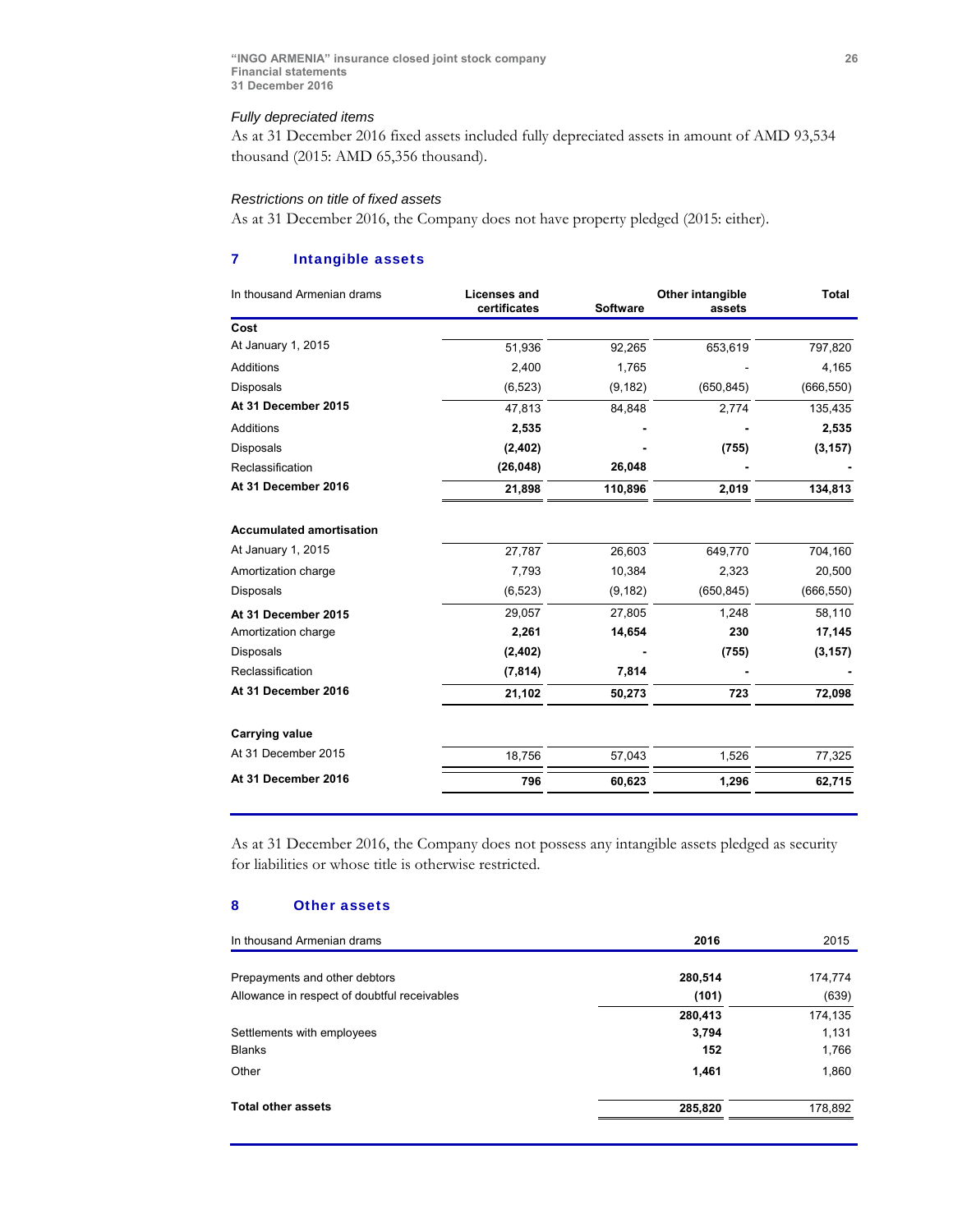# Reconciliation of allowance account for losses on other assets is as follows:

| In thousand Armenian drams | Total   |
|----------------------------|---------|
|                            |         |
| At January 1, 2015         | 1,620   |
| Charge for the year        | 795     |
| Amounts written off        | (2,789) |
| Recoveries                 | 1,013   |
| At 31 December 2015        | 639     |
| Reversal for the year      | (640)   |
| Amounts written off        | (568)   |
| Recoveries                 | 670     |
| At 31 December 2016        | 101     |

# 9 Deferred acquisition costs

The following table demonstrates the reconciliation of acquisition costs deferred during the period:

| In thousand Armenian drams       | Total       |
|----------------------------------|-------------|
| At January 1, 2015               | 560,239     |
| Acquisition costs deferred       | 1,262,660   |
| Recognition of expense (Note 25) | (1,243,175) |
| At 31 December 2015              | 579,724     |
| Acquisition costs deferred       | 1,068,667   |
| Recognition of expense (Note 25) | (1,205,286) |
| At 31 December 2016              | 443,105     |

#### 10 Insurance receivables

|         | 745,972                              |
|---------|--------------------------------------|
| 35,920  | 41,469                               |
| 287,631 | 294,134                              |
| 84,554  | 174,273                              |
|         | (209, 416)                           |
|         | 1,046,432                            |
|         | 1,185,705<br>(194, 560)<br>1,399,250 |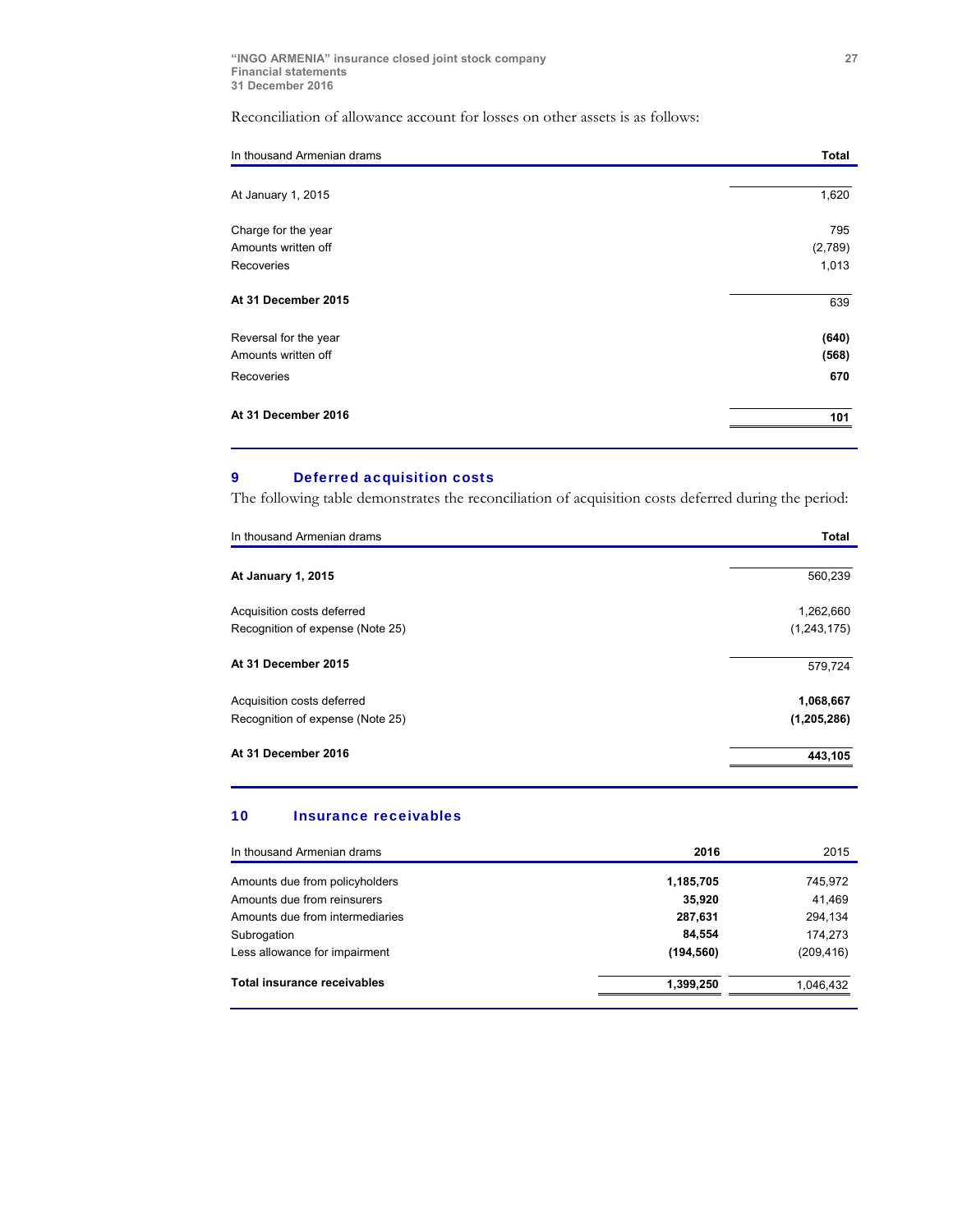Reconciliation allowance for impairment in respect of insurance receivables during the year is as follows:

| In thousand Armenian drams | Total      |
|----------------------------|------------|
| <b>At January 1, 2015</b>  | 274,282    |
| Charge for the year        | 225,672    |
| Amounts written off        | (307, 426) |
| Recoveries                 | 16,888     |
| At 31 December 2015        | 209,416    |
| Charge for the year        | 110,580    |
| Amounts written off        | (146, 710) |
| Recoveries                 | 21,274     |
| At 31 December 2016        | 194,560    |

# 11 Borrowings to other parties

| In thousand Armenian drams        | 2016           | 2015    |
|-----------------------------------|----------------|---------|
| Borrowings to individuals         | $\blacksquare$ | 500     |
| Borrowings to legal entities      | 22.101         | 109.809 |
| Total borrowings to other parties | 22.101         | 110,309 |
|                                   |                |         |

The movement in allowance for impairment losses on borrowings to other parties was as follows:

| In thousand Armenian drams | Total |
|----------------------------|-------|
| At January 1, 2015         | 60    |
| Reversal for the year      | (260) |
| Recovery                   | 200   |
| At December 31, 2015       |       |
| Charge for the year        | 500   |
| Amounts written off        | (500) |
| At December 31, 2016       |       |

# 12 Amounts due from other financial institutions

| In thousand Armenian drams                          | 2016      | 2015    |
|-----------------------------------------------------|-----------|---------|
| Deposits                                            | 1.764.931 | 466,278 |
| Total amounts due from other financial institutions | 1,764,931 | 466,278 |

Deposits are not impaired or overdue.

All deposits in banks have more than 90 days of maturity (or they are shorter-term, but the maturities are regularly reconsidered and prolonged).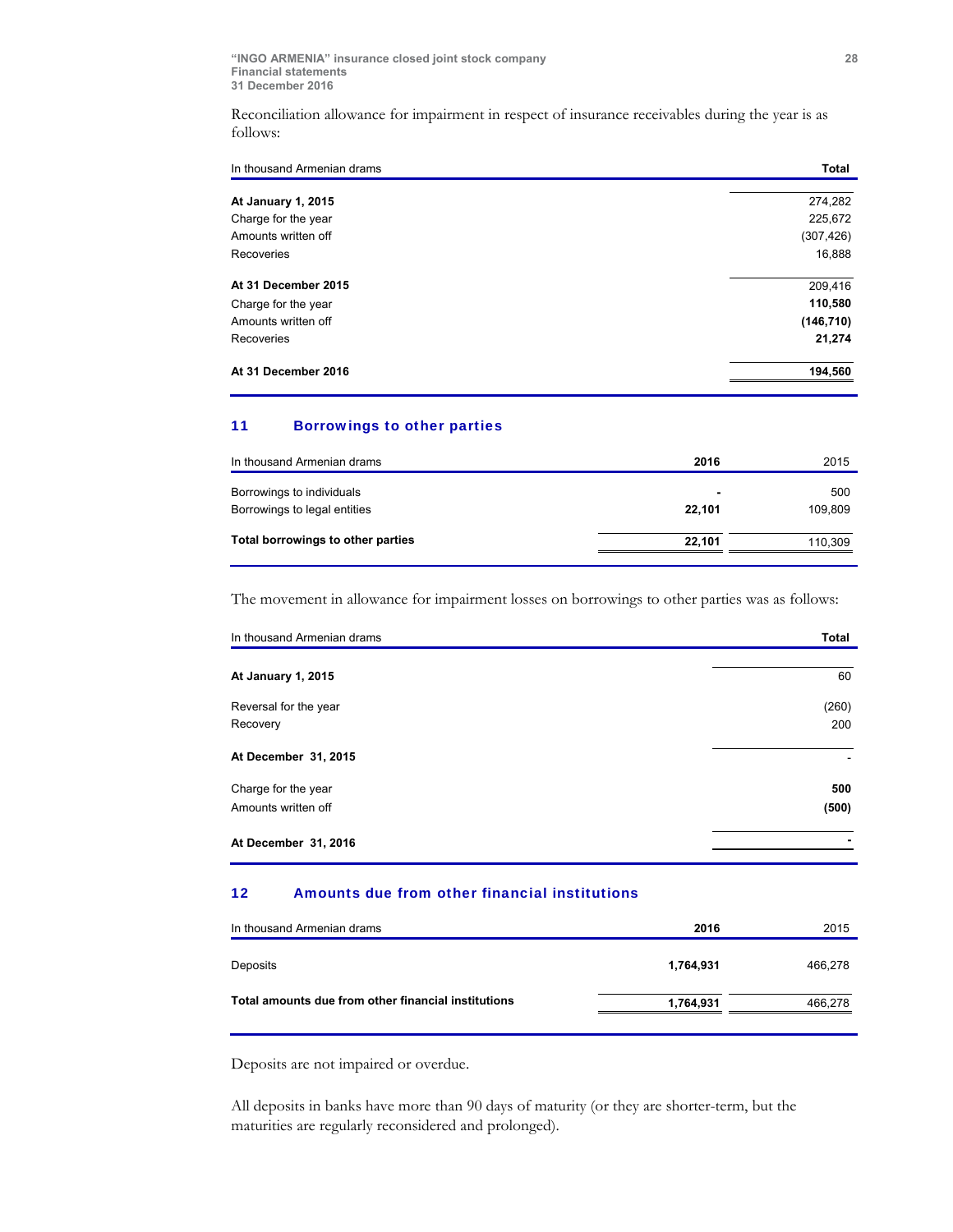As at 31 December 2016 deposits in other financial institutions in amount of AMD 1,332,257 thousand (75%) were due from 3 banks (2015: AMD 420,296 thousand (90%) were due from 3 banks).

### 13 Investments available for sale

| In thousand Armenian drams  | 2016      | 2015      |
|-----------------------------|-----------|-----------|
|                             |           |           |
| <b>Unquoted investments</b> |           |           |
| RA state bonds              | 3,113,009 | 3,166,168 |
| Corporate bonds             | -         | 164,160   |
| <b>Total investments</b>    | 3,113,009 | 3,330,328 |
|                             |           |           |

All debt securities have fixed coupons.

The fair value of unquoted available-for-sale debt securities is measured using a valuation technique, which uses current market rates to discount future cash flows of the financial instruments.

Available for sale securities by effective interest rates and maturity dates comprise:

| In thousand Armenian drams |                | 2016           |             | 2015      |
|----------------------------|----------------|----------------|-------------|-----------|
|                            | %              | Maturity       | %           | Maturity  |
|                            |                |                |             |           |
| RA state bonds             | 8.19-12.58     | 2018-2036      | 11.19-15.74 | 2016-2032 |
| Corporate bonds            | $\blacksquare$ | $\blacksquare$ | 13.5        | 2016      |
|                            |                |                |             |           |

Debt securities available for sale at fair value of AMD 1,545,353 thousand (2015: AMD 1,133,690 thousand) were pledged under repurchase agreements with other banks, with no right to sell or repledge by the counterparty. These have been reclassified as securities pledged under repurchase agreements on the face of the balance sheet (Note 18).

### 14 Cash and cash equivalents

| In thousand Armenian drams      | 2016    | 2015   |
|---------------------------------|---------|--------|
| Cash on hand                    | 1,216   | 812    |
| Bank accounts                   | 102,034 | 74,964 |
| Total cash and cash equivalents | 103,250 | 75,776 |
|                                 |         |        |

As at 31 December 2016 the bank accounts in amount of AMD 78,031 thousand (76%) is due from 5 banks (2015: AMD 57,584 thousand (76%) due from 5 banks).

### 15 Share capital

As at 31 December 2016 the Company's registered and paid-in share capital was AMD 2,536,260 thousand. In accordance with the Company's statues, the share capital consists of 4,124 shares, all of which have a nominal value of AMD 615,000 each.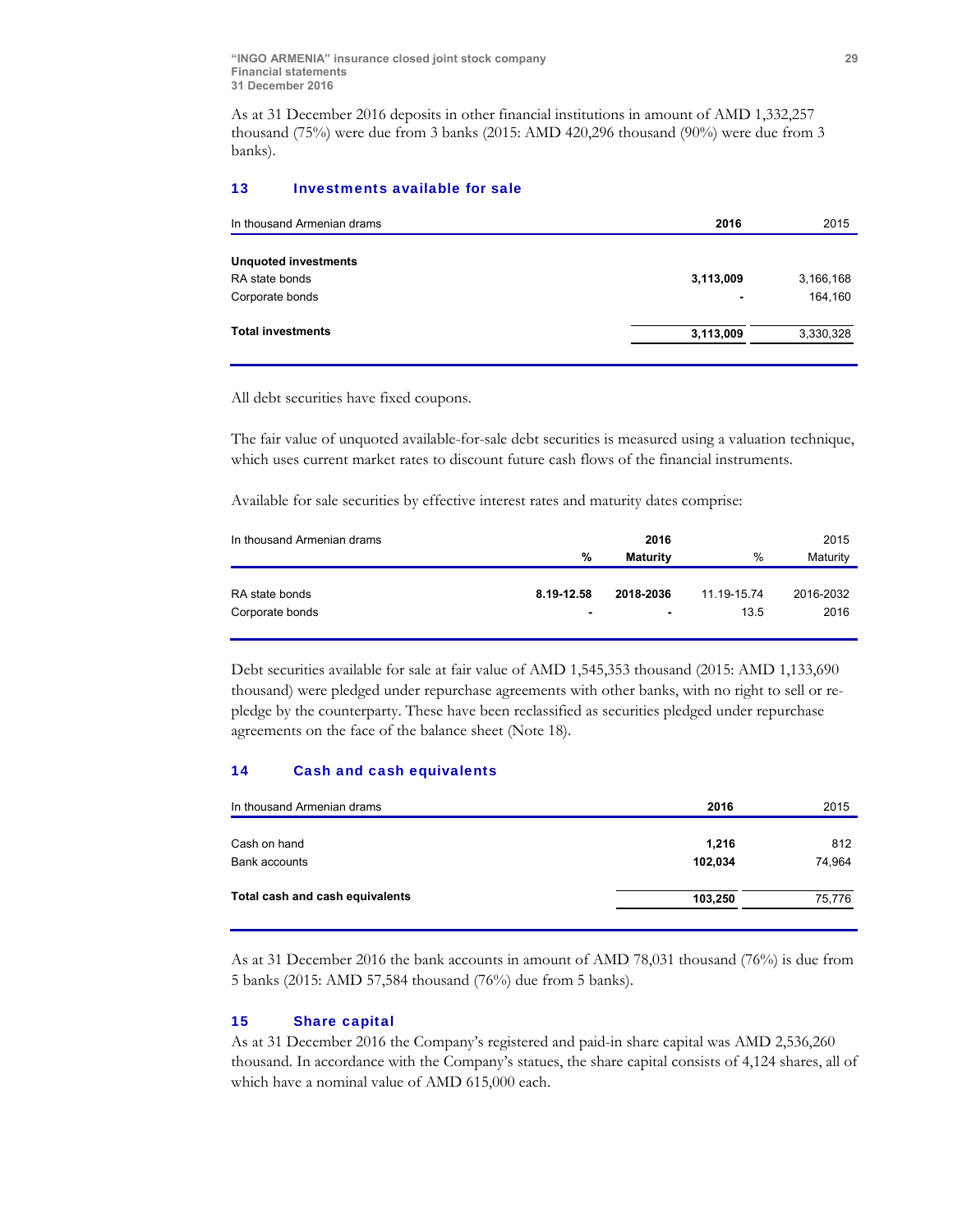| In thousand Armenian drams |           | 2015                                         |                          |                               |
|----------------------------|-----------|----------------------------------------------|--------------------------|-------------------------------|
|                            | capital   | Paid-in share % of total paid-<br>in capital | Paid-in share<br>capital | % of total paid-in<br>capital |
| Levon Altunyan             | 634,065   | 25                                           | 634.065                  | 25                            |
| "Invest Polis" CJSC        | 1,902,195 | 75                                           | 1.902.195                | 75                            |
|                            | 2,536,260 | 100                                          | 2,536,260                | 100                           |
|                            |           |                                              |                          |                               |

The respective shareholding as at 31 December 2016 and 2015 may be specified as follows:

As at 31 December 2016, the Company did not possess any of its own shares.

The holders of ordinary shares are entitled to receive dividends as declared and are entitled to one vote per share at annual and general meetings of the Company.

At the Shareholders' Meeting in April 2016, the Company declared dividends in respect of the year ended 31 December 2015, totaling AMD 400,000 thousand on 4,124 of ordinary shares (AMD 97 thousand per share).

Distributable among shareholders reserves equal the amount of retained earnings, determined according to the Armenian legislation. Non-distributable reserves are represented by a reserve fund, which is created as required by the statutory regulations, in respect of general insurance risks, including future losses and other unforeseen risks or contingencies. The reserve has been created in accordance with the Company's statutes that provide for the creation of a reserve for these purposes of not less than 15% of the Company's share capital reported in statutory books.

In 2016 the Company increased its general reserve by AMD 24,253 thousand (2015: AMD 22,542 thousand) using the retained earnings.

### 16 Insurance contract liabilities

| In thousand Armenian drams       |                                      |                        | 2016                      |                                      | 2015                   |                    |
|----------------------------------|--------------------------------------|------------------------|---------------------------|--------------------------------------|------------------------|--------------------|
|                                  | Insurance<br>contract<br>liabilities | Reinsuranc<br>e assets | <b>Net</b><br>liabilities | Insurance<br>contract<br>liabilities | Reinsuranc<br>e assets | Net<br>liabilities |
|                                  |                                      |                        |                           |                                      |                        |                    |
| Unearned premiums                | 4,002,132                            | (1,577,914)            | 2,424,218                 | 3,437,492                            | (1,065,660)            | 2,371,832          |
| Claims incurred but not reported | 210,724                              | (28, 217)              | 182.507                   | 262.002                              | (57,602)               | 204.400            |
| Notified claims                  | 625,114                              | (279,081)              | 346,033                   | 488.954                              | (195, 232)             | 293,722            |
| At December 31                   | 4,837,970                            | (1,885,212)            | 2,952,758                 | 4.188.448                            | (1,318,494)            | 2,869,954          |
|                                  |                                      |                        |                           |                                      |                        |                    |

The following tables show the changes in the insurance liabilities and related reinsurance assets during the period: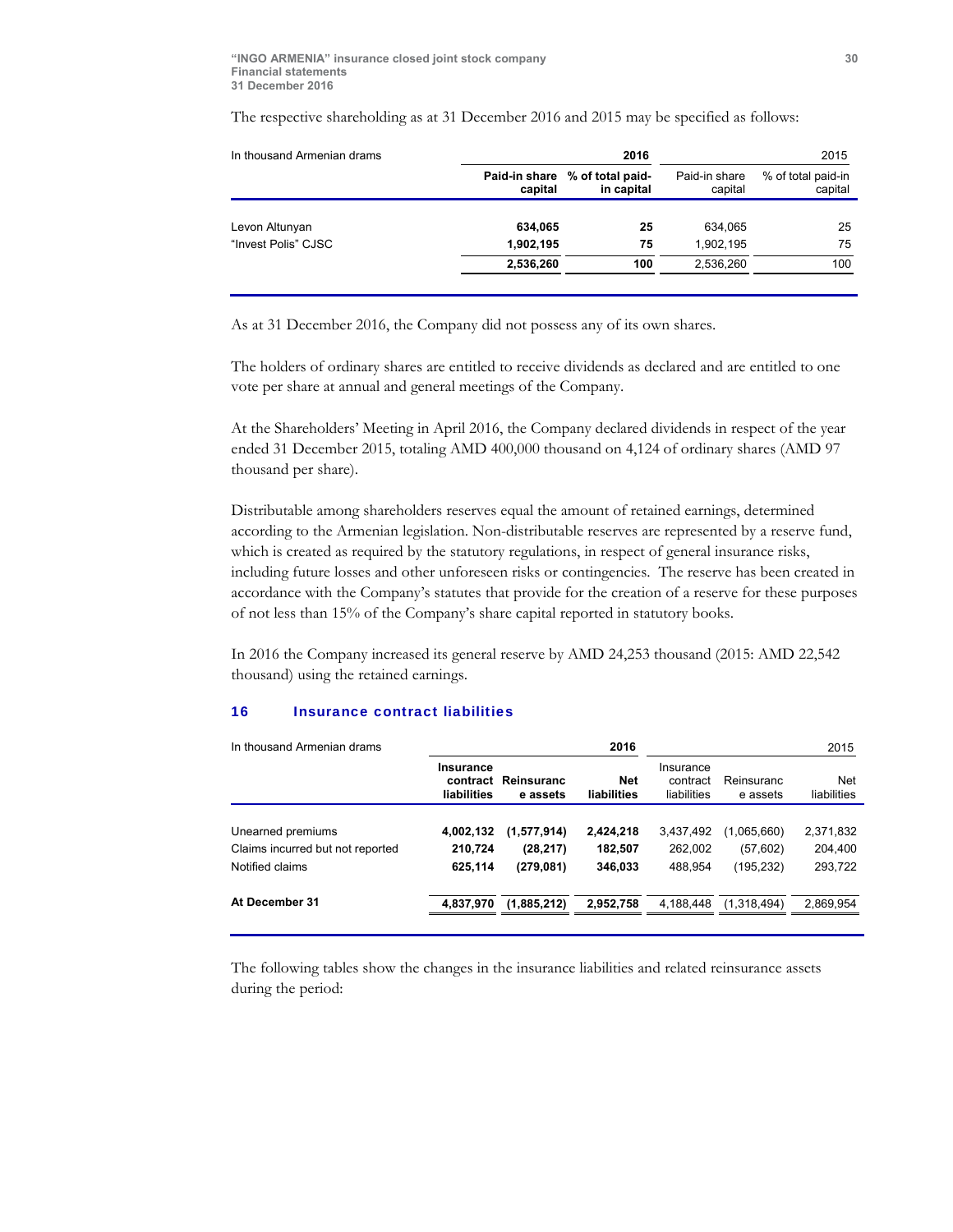# *Unearned premium*

| In thousand Armenian drams       | Insurance contract<br>liabilities | <b>Reinsurance assets</b> | <b>Net liabilities</b> |
|----------------------------------|-----------------------------------|---------------------------|------------------------|
| <b>At January 1, 2015</b>        | 3.124.369                         | (810, 162)                | 2,314,207              |
| Premiums written during the year | 8,141,484                         | (1,682,185)               | 6,459,299              |
| Premiums earned during the year  | (7,828,361)                       | 1,426,687                 | (6,401,674)            |
| At 31 December 2015              | 3.437.492                         | (1,065,660)               | 2,371,832              |
| Premiums written during the year | 8,647,769                         | (2,414,184)               | 6,233,585              |
| Premiums earned during the year  | (8,083,129)                       | 1,901,930                 | (6, 181, 199)          |
| At 31 December 2016              | 4,002,132                         | (1,577,914)               | 2,424,218              |

# *Claims provision*

| In thousand Armenian drams                                | Insurance contract<br>liabilities | <b>Reinsurance assets</b> | <b>Net liabilities</b> |
|-----------------------------------------------------------|-----------------------------------|---------------------------|------------------------|
|                                                           |                                   |                           |                        |
| Claims incurred but not reported                          | 254,747                           | (46, 343)                 | 208,404                |
| Notified claims                                           | 453,426                           | (114, 914)                | 338,512                |
| <b>At January 1, 2015</b>                                 | 708,173                           | (161, 257)                | 546,916                |
| Total change in provision for<br>claims notified and IBNR | 3,623,366                         | (269, 952)                | 3,353,414              |
| Claims paid                                               | (3,580,583)                       | 178,375                   | (3,402,208)            |
| At 31 December 2015                                       | 750,956                           | (252, 834)                | 498,122                |
|                                                           |                                   |                           |                        |
| Claims incurred but not reported                          | 262,002                           | (57,602)                  | 204,400                |
| Notified claims                                           | 488,954                           | (195, 232)                | 293,722                |
| At 31 December 2015                                       | 750,956                           | (252, 834)                | 498,122                |
| Total change in provision for<br>claims notified and IBNR | 3.494.781                         | (246, 602)                | 3,248,179              |
| Claims paid                                               | (3,409,899)                       | 192,138                   | (3,217,761)            |
| At 31 December 2016                                       | 835,838                           | (307, 298)                | 528,540                |
| Claims incurred but not reported                          | 210,724                           | (28, 217)                 | 182,507                |
| Notified claims                                           | 625,114                           | (279, 081)                | 346,033                |
| At 31 December 2016                                       | 835,838                           | (307, 298)                | 528,540                |
|                                                           |                                   |                           |                        |

# 17 Insurance payables

| In thousand Armenian drams                            | 2016    | 2015    |
|-------------------------------------------------------|---------|---------|
| Amounts payable to policyholders                      | 10,807  | 12.125  |
| Amounts payable to reinsurers                         | 661,274 | 421,150 |
| Amounts payable to agents, brokers and intermediaries | 91,245  | 109,345 |
| Total insurance payables                              | 763,326 | 542,620 |
|                                                       |         |         |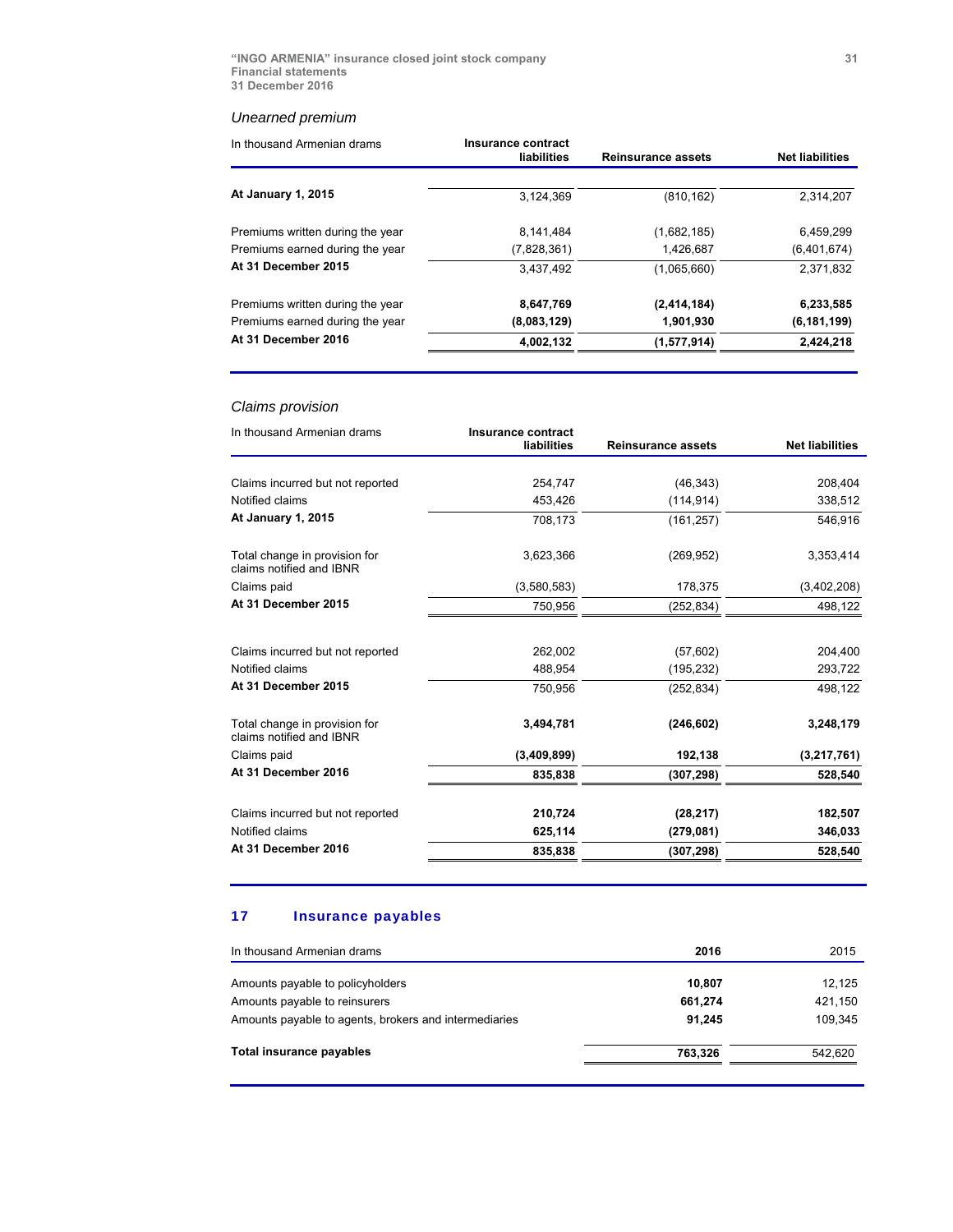# 18 Securities pledged under repurchase agreements

| In thousand Armenian drams               | Asset     |           | Liability |           |  |
|------------------------------------------|-----------|-----------|-----------|-----------|--|
|                                          | 2016      | 2015      | 2016      | 2015      |  |
| Investments available for sale (note 13) | 1,545,353 | 1.133.690 | 1.432.615 | 1.071.891 |  |
|                                          | 1,545,353 | 1,133,690 | 1.432.615 | 1,071,891 |  |
|                                          |           |           |           |           |  |

# 19 Revenues of future periods

Revenues of future periods relate to deferred reinsurance commissions, the reconciliation of which is presented below:

| In thousand Armenian drams       | Total      |
|----------------------------------|------------|
|                                  |            |
| <b>At January 1, 2015</b>        | 99,611     |
| Deferred reinsurance commissions | 217,323    |
| Recognition of income (Note 22)  | (199, 300) |
| At 31 December 2015              | 117,634    |
| Deferred reinsurance commissions | 235,321    |
| Recognition of income (Note 22)  | (216, 631) |
| At 31 December 2016              | 136,324    |
|                                  |            |

# 20 Other liabilities

| In thousand Armenian drams                           | 2016    | 2015    |
|------------------------------------------------------|---------|---------|
| <b>Other liabilities (financial)</b>                 |         |         |
| Accounts payables                                    | 27,659  | 24,361  |
| Accounts payables to Armenian Motor Insurers' Bureau | 14,569  | 35,686  |
| Staff related liabilities                            | 130,134 | 123,678 |
| Other accounts payables                              | 15,868  | 8,857   |
|                                                      | 188,230 | 192,582 |
| Other liabilities (non-financial)                    |         |         |
| Tax payable, other than income tax                   | 59,490  | 50,678  |
| <b>Total other liabilities</b>                       | 247,720 | 243.260 |
|                                                      |         |         |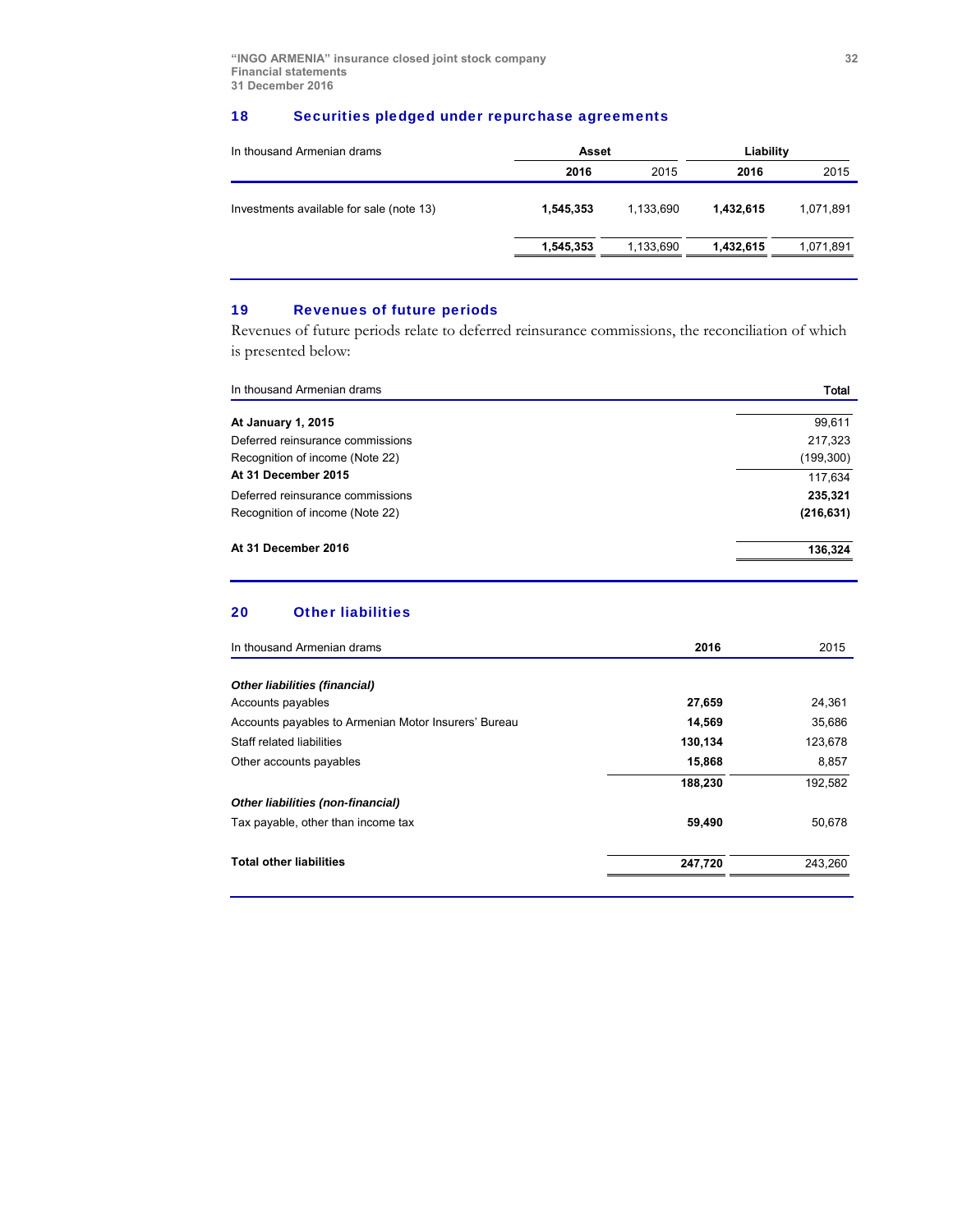#### 21Premiums written

|                            |                              |                                                                 |                                                 |                                              |                                                              |                                               |                                                                                            |                             | 2016                                       |
|----------------------------|------------------------------|-----------------------------------------------------------------|-------------------------------------------------|----------------------------------------------|--------------------------------------------------------------|-----------------------------------------------|--------------------------------------------------------------------------------------------|-----------------------------|--------------------------------------------|
| In thousand Armenian drams | Gross<br>premiums<br>written | Change in the<br>gross<br>provision for<br>unearned<br>premiums | <b>Gross</b><br>insurance<br>premium<br>revenue | Insurance<br>premium<br>impairment<br>charge | Gross<br>insurance<br>premium<br>revenue after<br>impairment | Written<br>premiums<br>ceded to<br>reinsurers | Reinsurers'<br>share of<br>change in the<br>gross<br>provision for<br>unearned<br>premiums | Ceded<br>earned<br>premiums | <b>Net insurance</b><br>premium<br>revenue |
| Accident                   | 211,723                      | (47, 624)                                                       | 164,099                                         | (92)                                         | 164,007                                                      | (76, 567)                                     | 59,747                                                                                     | (16, 820)                   | 147,187                                    |
| Health                     | 1,728,866                    | (78, 923)                                                       | 1,649,943                                       | 1,528                                        | 1,651,471                                                    | (182, 370)                                    | 88,521                                                                                     | (93, 849)                   | 1,557,622                                  |
| Motor                      | 435,078                      | 58,608                                                          | 493,686                                         | (1,733)                                      | 491,953                                                      | (83, 142)                                     | (11, 100)                                                                                  | (94, 242)                   | 397,711                                    |
| Aircrafts                  | 86,847                       | (34, 136)                                                       | 52,711                                          | (771)                                        | 51,940                                                       | (67,980)                                      | 30,841                                                                                     | (37, 139)                   | 14,801                                     |
| Cargo                      | 81,363                       | 1,178                                                           | 82,541                                          | 264                                          | 82,805                                                       | (45, 974)                                     | (716)                                                                                      | (46, 690)                   | 36,115                                     |
| Fire and natural diseases  | 1,832,148                    | (205, 886)                                                      | 1,626,262                                       | 2,215                                        | 1,628,477                                                    | (1,601,246)                                   | 247,243                                                                                    | (1, 354, 003)               | 274,474                                    |
| Voluntary motor liability  | 30,256                       | 2,708                                                           | 32,964                                          |                                              | 32,964                                                       | (9, 488)                                      | (165)                                                                                      | (9,653)                     | 23,311                                     |
| Aircraft liability         | 84,139                       | (44, 147)                                                       | 39,992                                          |                                              | 39,992                                                       | (72, 451)                                     | 40,628                                                                                     | (31, 823)                   | 8,169                                      |
| General liability          | 210,297                      | (18, 562)                                                       | 191,735                                         | 58                                           | 191,793                                                      | (163, 294)                                    | 36,558                                                                                     | (126, 736)                  | 65,057                                     |
| <b>Financial losses</b>    | 55,929                       | (18, 327)                                                       | 37,602                                          | (107)                                        | 37,495                                                       | (55, 291)                                     | 19,346                                                                                     | (35, 945)                   | 1,550                                      |
| Travel                     | 214,577                      | (1, 298)                                                        | 213,279                                         | (13)                                         | 213,266                                                      | (56, 381)                                     | 1,351                                                                                      | (55,030)                    | 158,236                                    |
| <b>CMTPL</b>               | 3,676,546                    | (178, 230)                                                      | 3,498,316                                       | (43,596)                                     | 3,454,720                                                    |                                               |                                                                                            |                             | 3,454,720                                  |
| As at December 31          | 8,647,769                    | (564, 639)                                                      | 8,083,130                                       | (42, 247)                                    | 8,040,883                                                    | (2, 414, 184)                                 | 512,254                                                                                    | (1,901,930)                 | 6,138,953                                  |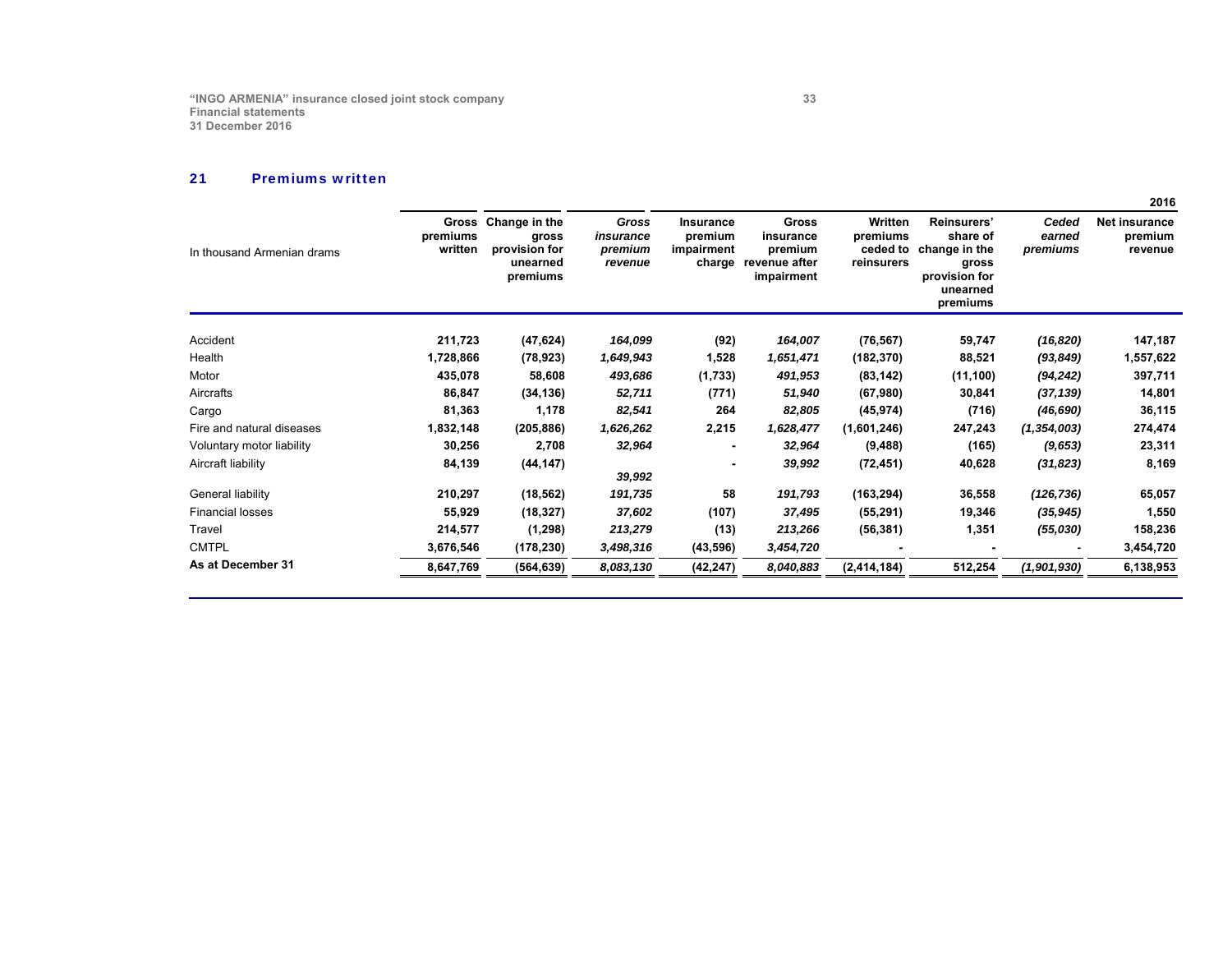# **"INGO ARMENIA" insurance closed joint stock company 34 Financial statements 31 December 2016**

|                            |                              |                                                                 |                                          |                                              |                                                              |                                   |                                                                                                  |                          | 2015                                |
|----------------------------|------------------------------|-----------------------------------------------------------------|------------------------------------------|----------------------------------------------|--------------------------------------------------------------|-----------------------------------|--------------------------------------------------------------------------------------------------|--------------------------|-------------------------------------|
| In thousand Armenian drams | Gross<br>premiums<br>written | Change in the<br>gross<br>provision for<br>unearned<br>premiums | Gross<br>insurance<br>premium<br>revenue | Insurance<br>premium<br>impairment<br>charge | Gross<br>insurance<br>premium<br>revenue after<br>impairment | Written<br>ceded to<br>reinsurers | Reinsurers'<br>premiums share of change<br>in the gross<br>provision for<br>unearned<br>premiums | Ceded earned<br>premiums | Net insurance<br>premium<br>revenue |
| Accident                   | 200,287                      | (1,650)                                                         | 198,637                                  | 2,384                                        | 201,021                                                      | (6,798)                           | (2,380)                                                                                          | (9, 178)                 | 191,843                             |
| Health                     | 1,430,235                    | 28,148                                                          | 1,458,383                                | (25, 529)                                    | 1,432,854                                                    |                                   |                                                                                                  |                          | 1,432,854                           |
| Motor                      | 553,964                      | 6,303                                                           | 560,267                                  | (789)                                        | 559,478                                                      | (105, 702)                        | (1,582)                                                                                          | (107, 284)               | 452,194                             |
| Aircrafts                  | 39,971                       | (11, 141)                                                       | 28,830                                   |                                              | 28,830                                                       | (22, 691)                         | 4,019                                                                                            | (18, 672)                | 10,158                              |
| Cargo                      | 90,095                       | (696)                                                           | 89,399                                   | (169)                                        | 89,230                                                       | (47, 292)                         | 568                                                                                              | (46, 724)                | 42,506                              |
| Fire and natural diseases  | 1,556,109                    | (248, 839)                                                      | 1,307,270                                | (8,227)                                      | 1,299,043                                                    | (1,258,502)                       | 257,080                                                                                          | (1,001,422)              | 297,621                             |
| Voluntary motor liability  | 36,536                       | (3,225)                                                         | 33,311                                   |                                              | 33,311                                                       | (9,336)                           | (124)                                                                                            | (9,460)                  | 23,851                              |
| Aircraft liability         | 15,165                       | (4,635)                                                         | 10,530                                   |                                              | 10,530                                                       | (7,749)                           | 1,691                                                                                            | (6,058)                  | 4,472                               |
| General liability          | 236,149                      | (30, 837)                                                       | 205,312                                  | (98)                                         | 205,214                                                      | (147, 354)                        | 17,621                                                                                           | (129, 733)               | 75,481                              |
| <b>Financial losses</b>    | 23,653                       | 25,564                                                          | 49,217                                   |                                              | 49,217                                                       | (22, 449)                         | (24, 219)                                                                                        | (46, 668)                | 2,549                               |
| Travel                     | 226,754                      | (5,761)                                                         | 220,993                                  | (9)                                          | 220,984                                                      | (54, 312)                         | 2,822                                                                                            | (51, 490)                | 169,494                             |
| <b>CMTPL</b>               | 3,732,566                    | (66, 354)                                                       | 3,666,212                                | (85, 296)                                    | 3,580,916                                                    |                                   |                                                                                                  |                          | 3,580,916                           |
| As at December 31          | 8,141,484                    | (313, 123)                                                      | 7,828,361                                | (117, 733)                                   | 7,710,628                                                    | (1,682,185)                       | 255,496                                                                                          | (1,426,689)              | 6,283,939                           |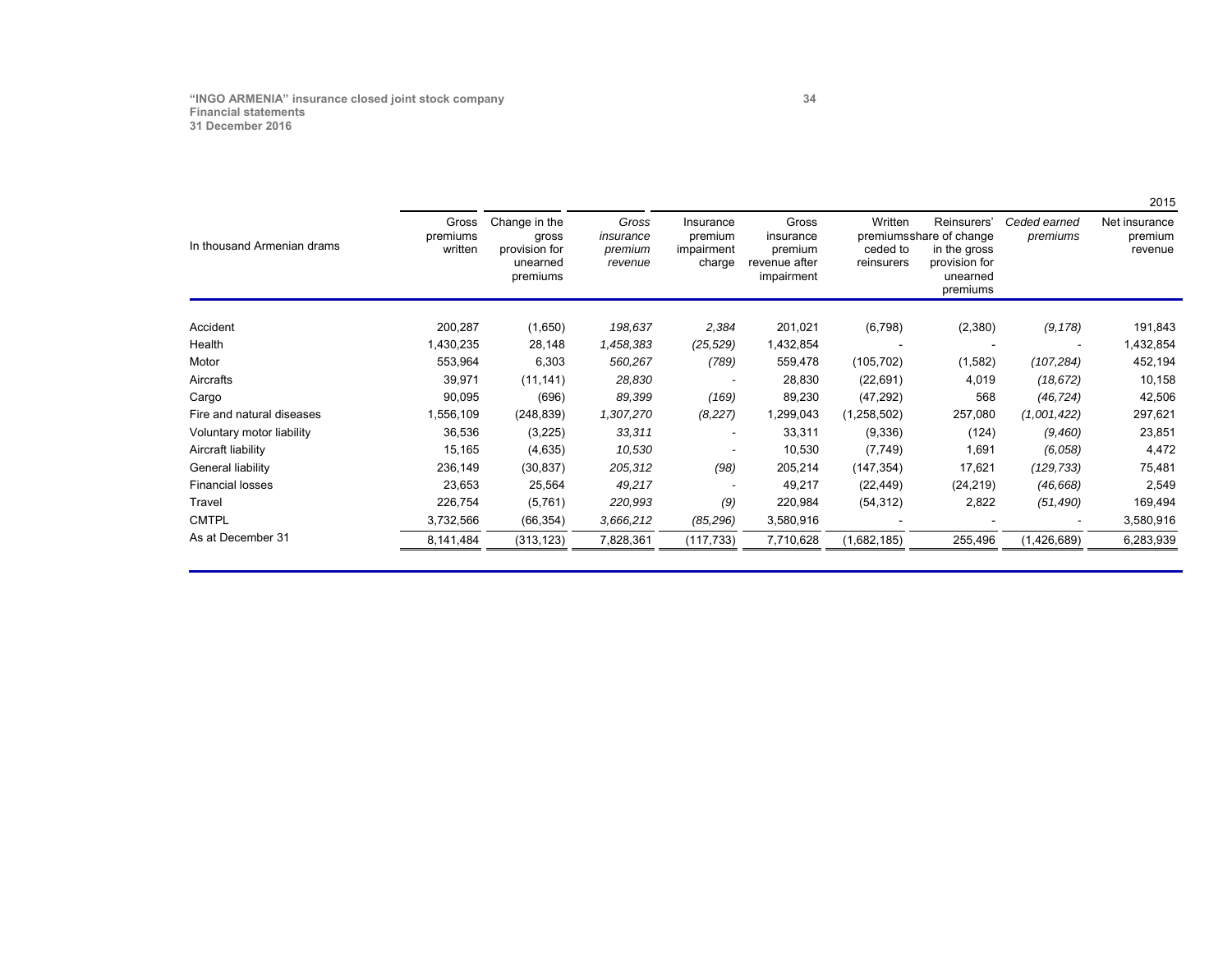#### 22 Net insurance commission income

| In thousand Armenian<br>drams | <b>Reinsurance</b><br>commission | <b>Reinsurance</b><br>commission<br>refund as per<br>cancellations | 2016<br><b>Net</b><br>reinsurance<br>commission | Reinsurance<br>commission | Reinsurance<br>commission<br>refund as per<br>cancellations | 2015<br><b>Net</b><br>reinsurance<br>commission |
|-------------------------------|----------------------------------|--------------------------------------------------------------------|-------------------------------------------------|---------------------------|-------------------------------------------------------------|-------------------------------------------------|
| Accident                      | 2,672                            | (45)                                                               | 2,627                                           | 1,837                     | (358)                                                       | 1,479                                           |
| Health                        | 13,320                           | (5,010)                                                            | 8,310                                           |                           |                                                             |                                                 |
| Motor                         | 30,530                           | (1, 197)                                                           | 29,333                                          | 34,582                    | (1, 167)                                                    | 33,415                                          |
| Cargo                         | 11,089                           | (16)                                                               | 11,073                                          | 8,522                     | (21)                                                        | 8,501                                           |
| Fire and natural diseases     | 143,457                          | (1,665)                                                            | 141,792                                         | 136,014                   | (7,755)                                                     | 128,259                                         |
| Voluntary motor liability     | 3,335                            | (273)                                                              | 3,062                                           | 3,520                     | (446)                                                       | 3,074                                           |
| General liability             | 16,837                           | (310)                                                              | 16,527                                          | 18,945                    | (8)                                                         | 18,937                                          |
| <b>Financial losses</b>       | 3,229                            |                                                                    | 3,229                                           | 5,116                     |                                                             | 5,116                                           |
| Travel                        | 685                              | (7)                                                                | 678                                             | 519                       |                                                             | 519                                             |
| <b>Total</b>                  | 225,154                          | (8, 523)                                                           | 216,631                                         | 209,055                   | (9,755)                                                     | 199,300                                         |

# 23 Investment income

| In thousand Armenian drams                                   | 2016    | 2015    |
|--------------------------------------------------------------|---------|---------|
| Interest income from amounts due from financial institutions | 149,081 | 92.541  |
| Interest income from available-for-sale securities           | 476.985 | 600,662 |
| Other investment income                                      | 11.164  | 27.439  |
| Total investment income                                      | 637,230 | 720,642 |
|                                                              |         |         |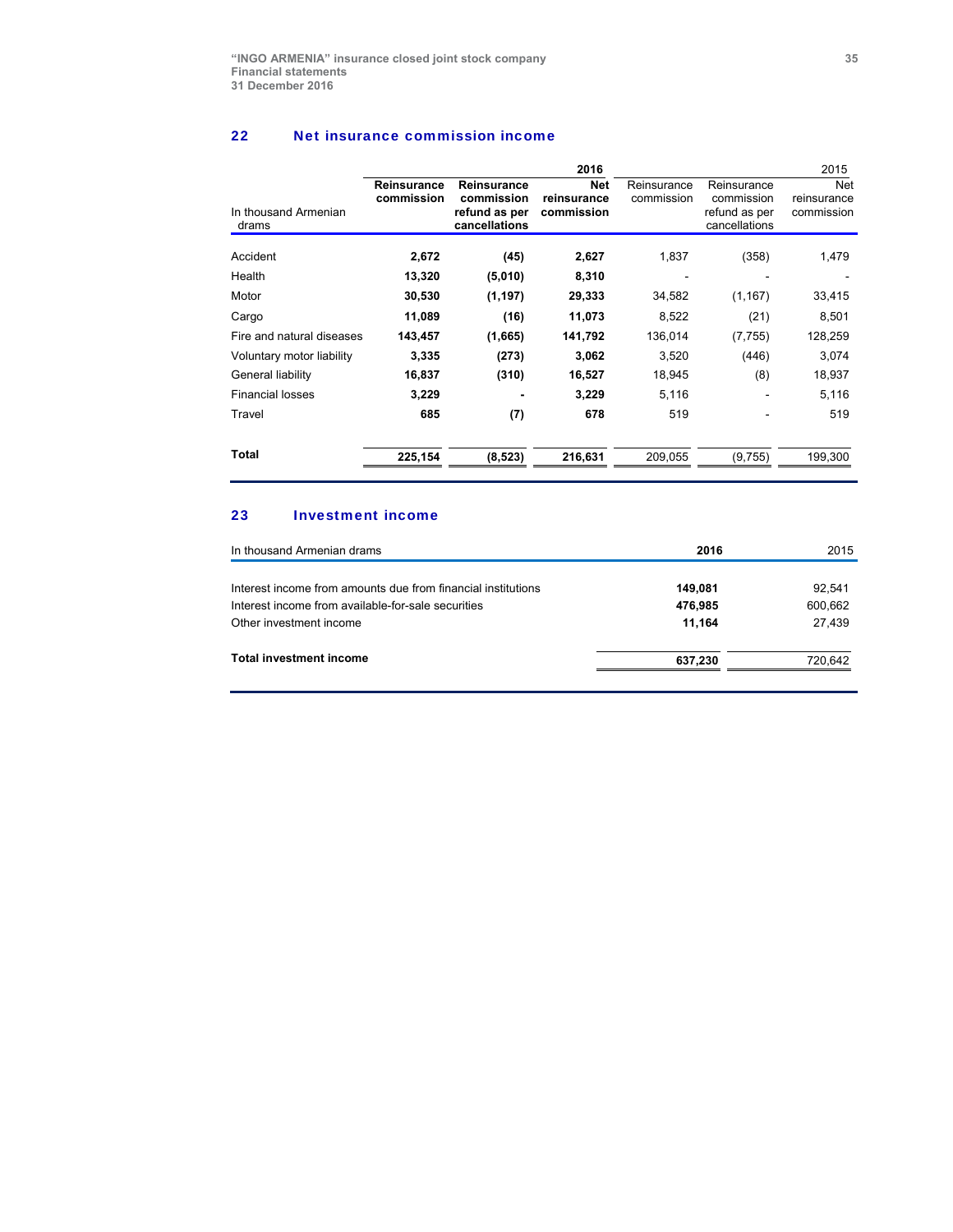**"INGO ARMENIA" insurance closed joint stock company 36 Financial statements December 31, 2016** 

#### 24Insurance claims

|                 |                |           |                       |           |                                 |                    |                      |                            |          |                | 2016         |
|-----------------|----------------|-----------|-----------------------|-----------|---------------------------------|--------------------|----------------------|----------------------------|----------|----------------|--------------|
| <b>Accident</b> | Health         | Motor     | Aircraft<br>liability | Cargo     | Fire and<br>natural<br>diseases | Motor<br>liability | General<br>liability | <b>Financial</b><br>losses | Travel   | <b>CMTPL</b>   | <b>Total</b> |
|                 |                |           |                       |           |                                 |                    |                      |                            |          |                |              |
| 49,341          | 1,241,006      | 200,310   | 5,468                 | 24,928    | 51,697                          | 2,385              | 4,289                | 19,204                     | 23,465   | 1,787,806      | 3,409,899    |
| (6, 398)        | 10,901         | (7,617)   | 273                   | 873       | (3,017)                         | (14)               | (37, 559)            | 2,923                      | (5, 206) | (6, 437)       | (51, 278)    |
| (1,038)         | 22,659         | (1,748)   | $\blacksquare$        | (690)     | 6,781                           | 532                | 9,861                | 86,964                     | (5,995)  | 18,834         | 136,160      |
| 41,905          | 1,274,566      | 190,945   | 5,741                 | 25,111    | 55,461                          | 2,903              | (23, 409)            | 109,091                    | 12,264   | 1,800,203      | 3,494,781    |
|                 | (48,577)       | (49, 174) | (5, 477)              | (20, 016) | (42,978)                        | (105)              | (2,636)              | (23, 175)                  |          |                | (192, 138)   |
| 50              | (2, 429)       | 4,932     | (274)                 | (721)     | 1,178                           | 42                 | 26,839               | (2,920)                    | 2,688    | $\blacksquare$ | 29,385       |
|                 | $\blacksquare$ | (4, 162)  | $\blacksquare$        | (371)     | 10,577                          | 38                 | (8,756)              | (83, 792)                  | 2,617    |                | (83, 849)    |
| 50              | (51,006)       | (48, 404) | (5,751)               | (21, 108) | (31, 223)                       | (25)               | 15,447               | (109, 887)                 | 5,305    |                | (246, 602)   |
| 41,955          | 1,223,560      | 142,541   | (10)                  | 4,003     | 24,238                          | 2,878              | (7, 962)             | (796)                      | 17,569   | 1,800,203      | 3,248,179    |
|                 |                |           |                       |           |                                 |                    |                      |                            |          |                |              |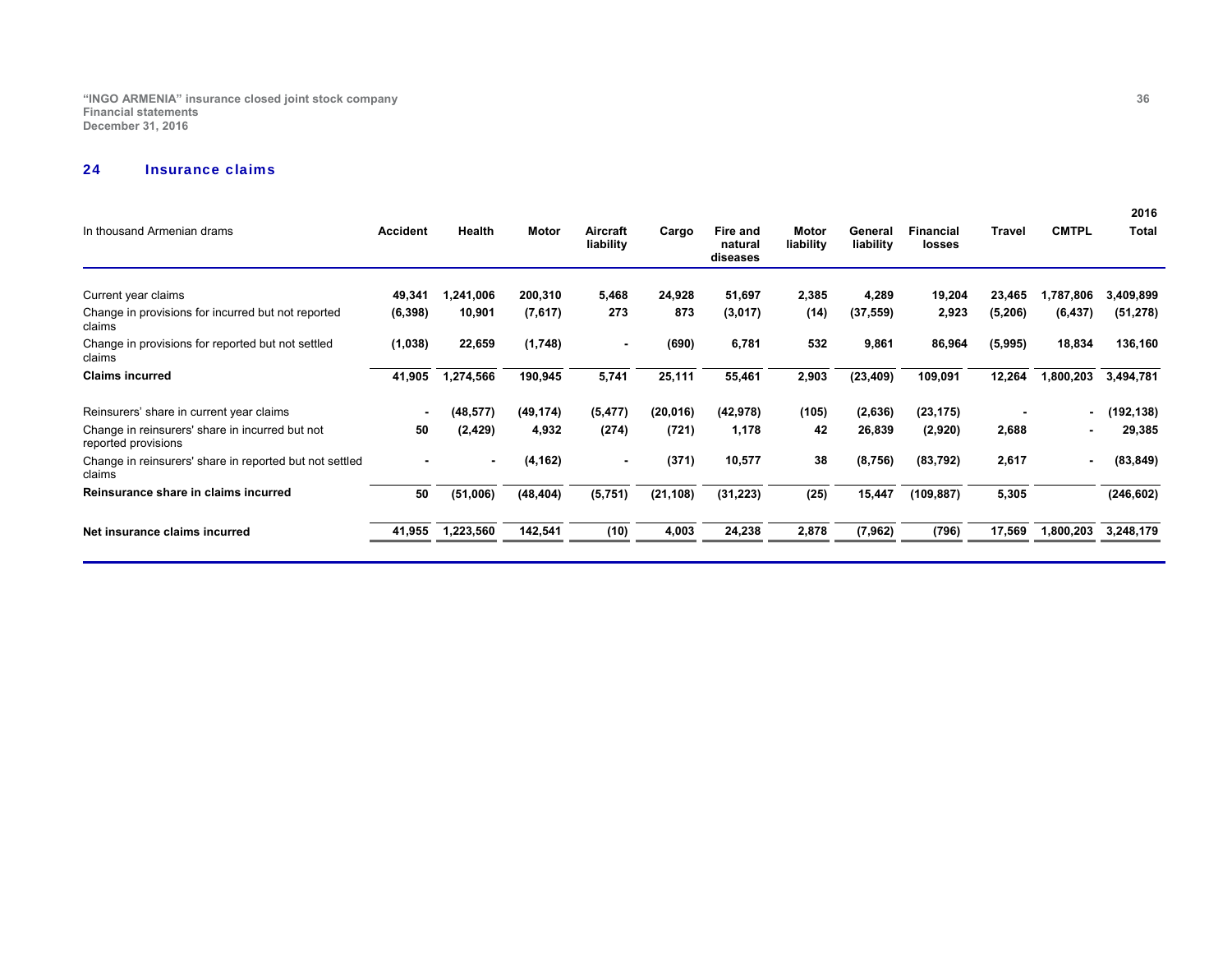**"INGO ARMENIA" insurance closed joint stock company 37 Financial statements December 31, 2016** 

| Accident | Health          | Motor     | Cargo            | Fire and<br>natural<br>diseases | Motor<br>liability | General<br>liability | Financial<br>losses | Travel                   | <b>CMTPL</b>             | Total      |
|----------|-----------------|-----------|------------------|---------------------------------|--------------------|----------------------|---------------------|--------------------------|--------------------------|------------|
|          |                 |           |                  |                                 |                    |                      |                     |                          |                          |            |
|          |                 |           |                  |                                 |                    |                      |                     |                          |                          | 3,580,583  |
|          | (1,963)         |           | 137              | (1,028)                         | (74)               | 1,740                | 893                 | (300)                    | (1,801)                  | 7,256      |
| (1, 121) | (23, 456)       | (144)     | 1,620            | (27, 602)                       | 1,167              | (6, 247)             | 107,780             | (5,024)                  | (11, 446)                | 35,527     |
| 78,808   | 1,127,167       | 287,471   | 8,539            | (4,324)                         | 4,292              | 9,146                | 156,386             | 33,747                   | 1,922,134                | 3,623,366  |
| (990)    | ٠               | (94, 835) | (5,960)          | (13,608)                        | (880)              | (13, 525)            | (48, 577)           | $\overline{\phantom{0}}$ | $\overline{\phantom{a}}$ | (178, 375) |
| (58)     | ٠               | (8,065)   | (66)             | 3,218                           | 186                | (2,326)              | (1, 458)            | (2,688)                  | $\overline{\phantom{a}}$ | (11, 257)  |
| (167)    | ۰               | 6,390     | (466)            | 22,092                          | (38)               | 6,257                | (111, 771)          | (2,617)                  | $\overline{\phantom{a}}$ | (80, 320)  |
| (1, 215) | ۰               | (96, 510) | (6, 492)         | 11,702                          | (732)              | (9,594)              | (161, 806)          | (5,305)                  |                          | (269, 952) |
| 77,593   | 1,127,167       | 190,961   | 2,047            | 7,378                           | 3,560              | (448)                | (5, 420)            | 28,442                   | 1,922,134                | 3,353,414  |
|          | 77,224<br>2,705 | 1,152,586 | 280,668<br>6,947 | 6,782                           | 24,306             | 3,199                | 13,653              | 47,713                   | 39,071                   | 1,935,381  |

2015

2015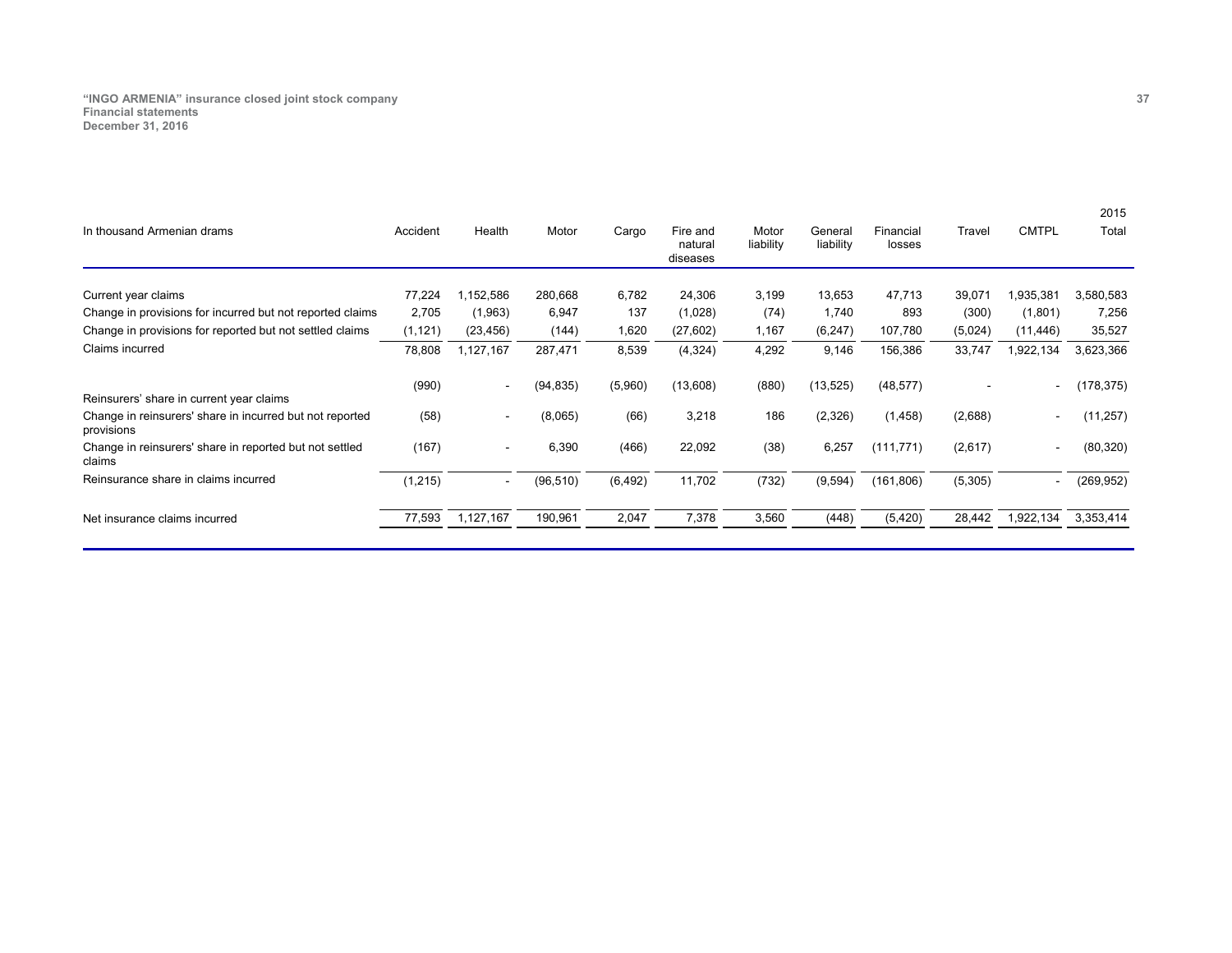# 25 Acquisition costs

| In thousand Armenian drams                   | 2016      | 2015           |
|----------------------------------------------|-----------|----------------|
|                                              |           |                |
| <b>Commission to agents</b>                  |           |                |
| Accident                                     | 43,954    | 53,212         |
| Health                                       | 241,399   | 212,694        |
| Motor                                        | 95,422    | 101,472        |
| Fire and natural diseases                    | 145,864   | 144,157        |
| Travel                                       | 52,673    | 65,076         |
| <b>CMTPL</b>                                 | 516,835   | 539,664        |
| Other                                        | 60,675    | 69,028         |
|                                              | 1,156,822 | 1,185,303      |
| <b>Commission to brokers</b>                 |           |                |
| Motor                                        | 681       | 563            |
| Cargo                                        | 4,670     | 7,673          |
| Fire and natural diseases                    | 24,520    | 13,427         |
| Voluntary motor liability                    | 17        | $\overline{2}$ |
| General liability                            | 6,119     | 6,393          |
| Other                                        | 8,574     | 1,652          |
|                                              | 44,581    | 29,710         |
| Medical check-up and other acquisition costs | 3,883     | 28,162         |
| <b>Total acquisition costs</b>               | 1,205,286 | 1,243,175      |

# 26 Financial expenses

| In thousand Armenian drams                                                                                   | 2016    | 2015              |
|--------------------------------------------------------------------------------------------------------------|---------|-------------------|
| Interest expenses from loans under repurchase agreements<br>Interest expenses from loans received from banks | 123.617 | 352,657<br>27.216 |
| <b>Total financial expenses</b>                                                                              | 123.617 | 379.873           |

# 27 Impairment charge/(reversal)

| 2016    | 2015    |
|---------|---------|
|         |         |
| 42,247  | 117,733 |
| 68,333  | 107.939 |
| 110,580 | 225.672 |
|         |         |
| 500     | (260)   |
| (640)   | 795     |
| (140)   | 535     |
| 110.440 | 226.207 |
|         |         |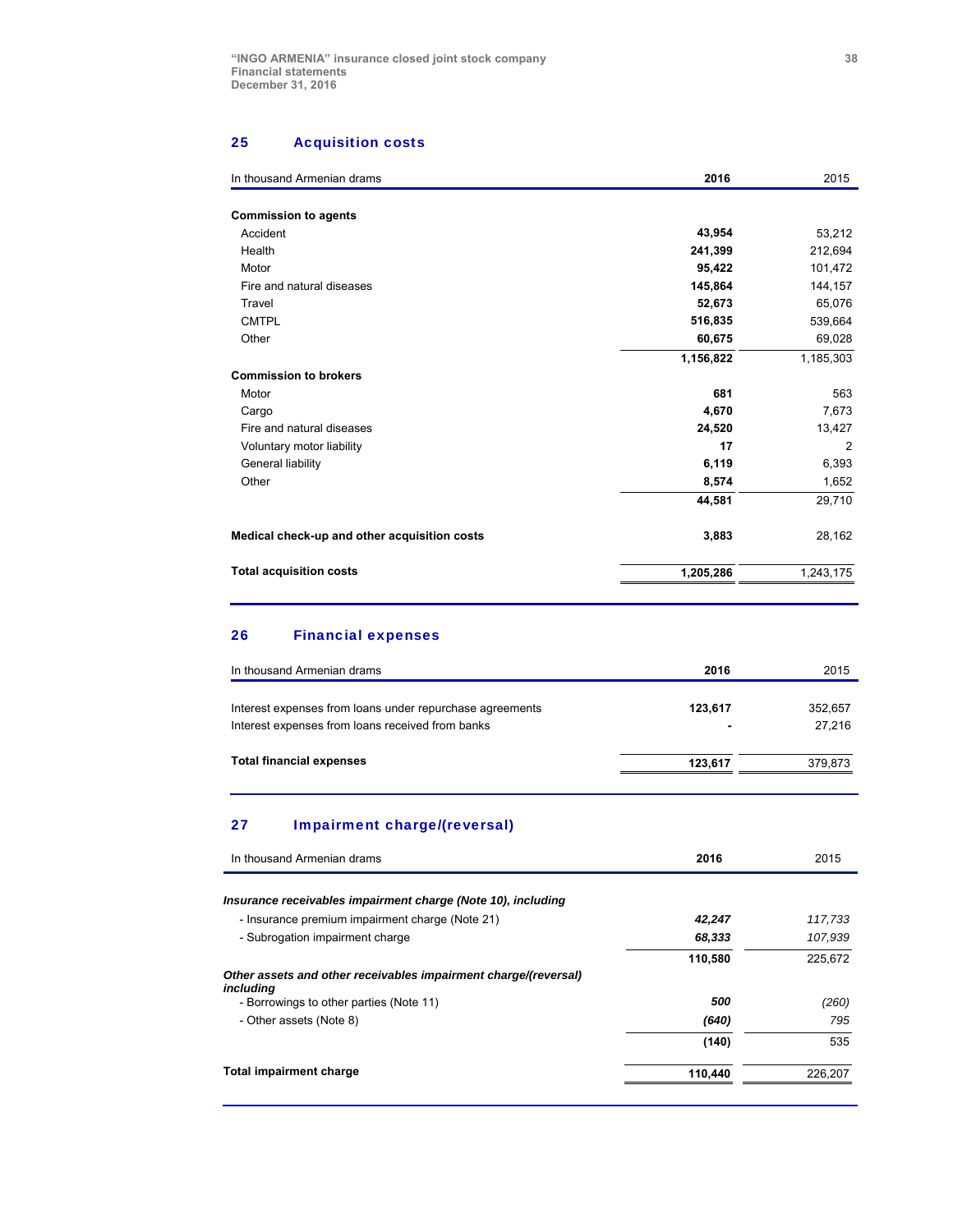#### 28 Staff costs

| In thousand Armenian drams                         | 2016    | 2015    |
|----------------------------------------------------|---------|---------|
| Compensations of employees, related taxes included | 946.080 | 979.461 |
| Total staff costs                                  | 946,080 | 979.461 |

# 29 Other operating and administrative expenses

| In thousand Armenian drams                        | 2016    | 2015    |
|---------------------------------------------------|---------|---------|
|                                                   |         |         |
| Fixed and intangible assets maintenance           | 27,394  | 29,620  |
| Advertising costs                                 | 54.740  | 34,286  |
| Business trip expenses                            | 11,863  | 7,848   |
| Communications                                    | 28,075  | 29,502  |
| Operating lease                                   | 119,216 | 109,151 |
| Taxes, other than income tax, duties              | 32,881  | 18,958  |
| Consulting and other services                     | 73,780  | 84,149  |
| Security                                          | 5,366   | 5,376   |
| Representative expenses                           | 15,572  | 6,310   |
| <b>Bank services</b>                              | 9,794   | 4,606   |
| Office supplies                                   | 55,454  | 55,962  |
| Penalties paid                                    | 2,694   | 3,291   |
| Losses from sale of PPE                           | 1,879   | 11,738  |
| Net loss from revaluation of PPE                  | 2,200   | 532     |
| Membership fee                                    | 1,560   | 1.017   |
| Payments to Armenian Motor Insurers' Bureau       | 77,867  | 78,306  |
| Assets given on gratis basis                      | 4,887   | 7,041   |
| Other expenses                                    | 39,136  | 36,509  |
| Total other operating and administrative expenses | 564,358 | 524,202 |

#### 30 Income tax expense

| In thousand Armenian drams | 2016     | 2015    |
|----------------------------|----------|---------|
| Current tax expense        | 281,352  | 141,039 |
| Deferred tax               | (25,077) | (9,346) |
| Total income tax expense   | 256.275  | 131,693 |
|                            |          |         |

The corporate income tax within the Republic of Armenia is levied at the rate of 20% (2015: 20%). Differences between IFRS and RA statutory tax regulations give rise to certain temporary differences between the carrying value of certain assets and liabilities for financial reporting purposes and for profit tax purposes. Deferred income tax is calculated using the principal tax rate of 20%.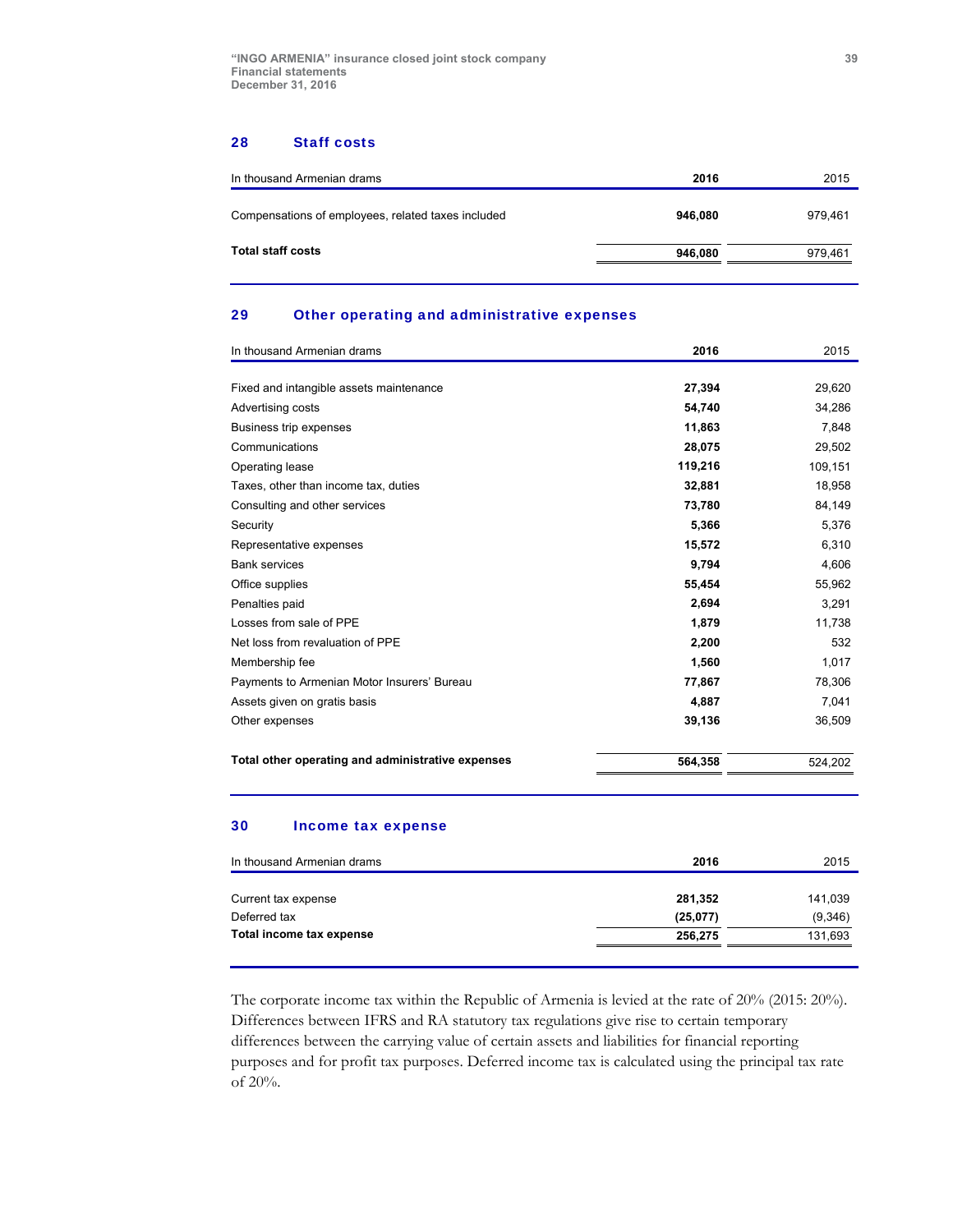As at date of auditor's report Company has not submitted the corporate income tax report to tax service yet, therefore current tax amount may vary.

Numerical reconciliation between the tax expenses and accounting profit is provided below:

| In thousand Armenian drams      | 2016      | <b>Effective</b><br>rate $(\%)$ | 2015    | Effective<br>rate $(\%)$ |
|---------------------------------|-----------|---------------------------------|---------|--------------------------|
| Profit before tax               | 1,195,740 |                                 | 616.755 |                          |
| Income tax at the rate of 20%   | 239,148   | 20                              | 123,351 | 20                       |
| Other taxable income            | 1,968     | $\overline{\phantom{0}}$        |         |                          |
| Non-deductible expenses         | 11,586    | 1                               | 8.505   |                          |
| Foreign exchange (gains)/losses | 3,573     | $\blacksquare$                  | (163)   |                          |
| Total income tax expense        | 256,275   | 21                              | 131.693 | 21                       |

Deferred tax calculation in respect of temporary differences:

| In thousand Armenian drams            | Recognized in |                |                        |            |  |
|---------------------------------------|---------------|----------------|------------------------|------------|--|
|                                       |               | Recognized in  | other<br>comprehensive |            |  |
|                                       | 2015          | profit or loss | income                 | 2016       |  |
| <b>Other liabilities</b>              | 25,630        | 1,284          |                        | 26,914     |  |
| Insurance receivables                 | 32,917        |                |                        | 32,917     |  |
| Insurance payables                    | 1,850         | (152)          |                        | 1,698      |  |
| Revenues of future periods            | 23,526        | 3,738          |                        | 27,264     |  |
| Leasehold improvements                | 1,519         | (93)           |                        | 1,426      |  |
| Investments available-for-sale        | 66,195        |                | (66, 195)              |            |  |
| <b>Total deferred tax assets</b>      | 151,637       | 4,777          | (66, 195)              | 90,219     |  |
| Property, plant and equipment         | (21, 347)     | (1, 399)       | (3,915)                | (26, 661)  |  |
| Available for sale investments        |               |                | (12, 300)              | (12, 300)  |  |
| Other assets                          | (226)         | (256)          |                        | (482)      |  |
| Insurance receivables                 | (3, 263)      | (743)          |                        | (4,006)    |  |
| Amounts due to financial institutions | (933)         | (2,636)        |                        | (3, 569)   |  |
| Cash and cash equivalents             | (150)         | (54)           |                        | (204)      |  |
| Other insurance reserves              | (11, 858)     | (2,006)        |                        | (13, 864)  |  |
| Deferred acquisition costs            | (115, 854)    | 27,394         |                        | (88, 460)  |  |
| <b>Total deferred tax liability</b>   | (153, 631)    | 20,300         | (16, 215)              | (149, 546) |  |
| Net deferred tax liability            | (1,994)       | 25,077         | (82, 410)              | (59, 327)  |  |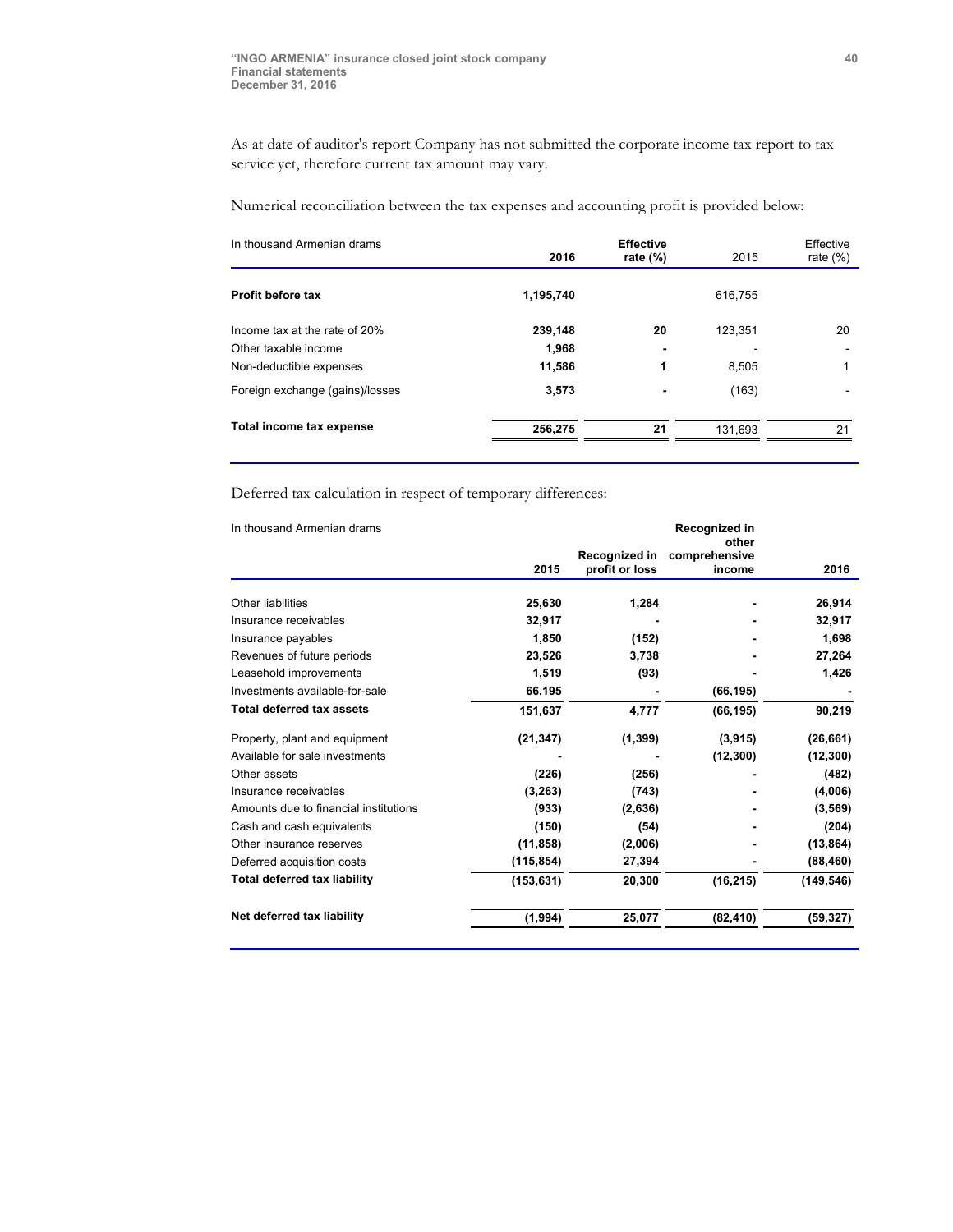| In thousand Armenian drams            |            | Recognized in  |                        |            |  |  |
|---------------------------------------|------------|----------------|------------------------|------------|--|--|
|                                       |            | Recognized in  | other<br>comprehensive |            |  |  |
|                                       | 2014       | profit or loss | income                 | 2015       |  |  |
|                                       |            |                |                        |            |  |  |
| <b>Other liabilities</b>              | 14,160     | 11,470         |                        | 25,630     |  |  |
| Insurance receivables                 | 32,917     |                |                        | 32,917     |  |  |
| Insurance payables                    | 740        | 1,110          |                        | 1,850      |  |  |
| Revenues of future periods            | 19,922     | 3,604          |                        | 23,526     |  |  |
| Leasehold improvements                | 1,613      | (94)           |                        | 1,519      |  |  |
| Investments available-for-sale        | 83,740     |                | (17, 545)              | 66,195     |  |  |
| Total deferred tax assets             | 153,092    | 16,090         | (17, 545)              | 151,637    |  |  |
| Property, plant and equipment         | (18, 359)  | 400            | (3,388)                | (21, 347)  |  |  |
| Other assets                          | (459)      | 233            |                        | (226)      |  |  |
| Insurance receivables                 | (2, 161)   | (1, 102)       |                        | (3,263)    |  |  |
| Amounts due to financial institutions | (3,339)    | 2.406          |                        | (933)      |  |  |
| Cash and cash equivalents             | (332)      | 182            |                        | (150)      |  |  |
| Other insurance reserves              | (6, 873)   | (4,985)        |                        | (11, 858)  |  |  |
| Deferred acquisition costs            | (111, 976) | (3,878)        |                        | (115, 854) |  |  |
| <b>Total deferred tax liability</b>   | (143, 499) | (6,744)        | (3,388)                | (153, 631) |  |  |
| Net deferred tax asset/(liability)    | 9,593      | 9,346          | (20, 933)              | (1,994)    |  |  |

# 31 Contingent liabilities and commitments

#### *Tax and legal matters*

The taxation system in Armenia is characterized by frequently changing legislation, which is often unclear, contradictory and subject to interpretation. Often, differing interpretations exist among various taxation authorities and jurisdictions.

Often tax authorities present claims for transactions and accounting methods, for which no observations have been presented previously. As a result additional fines and penalties could arise. Tax review can include 3 calendar years immediately preceding the year of a review. In certain circumstances tax review can include earlier periods.

Management believes that the Company has complied with all regulations and has completely settled all its tax liabilities.

The Company has formed provisions in the notified claims reserves for legal actions regarding the claims.

Management also believes that the ultimate liability, if any, arising from other legal actions and complaints taken against the Company, will not have a material adverse impact on the financial condition or results of future operations of the Company.

Therefore, the Company has not made any respective provision related to such tax and legal matters.

#### *Operating lease commitments – Company as a lessee*

In the normal course of business the Company enters into commercial lease agreements for office premises.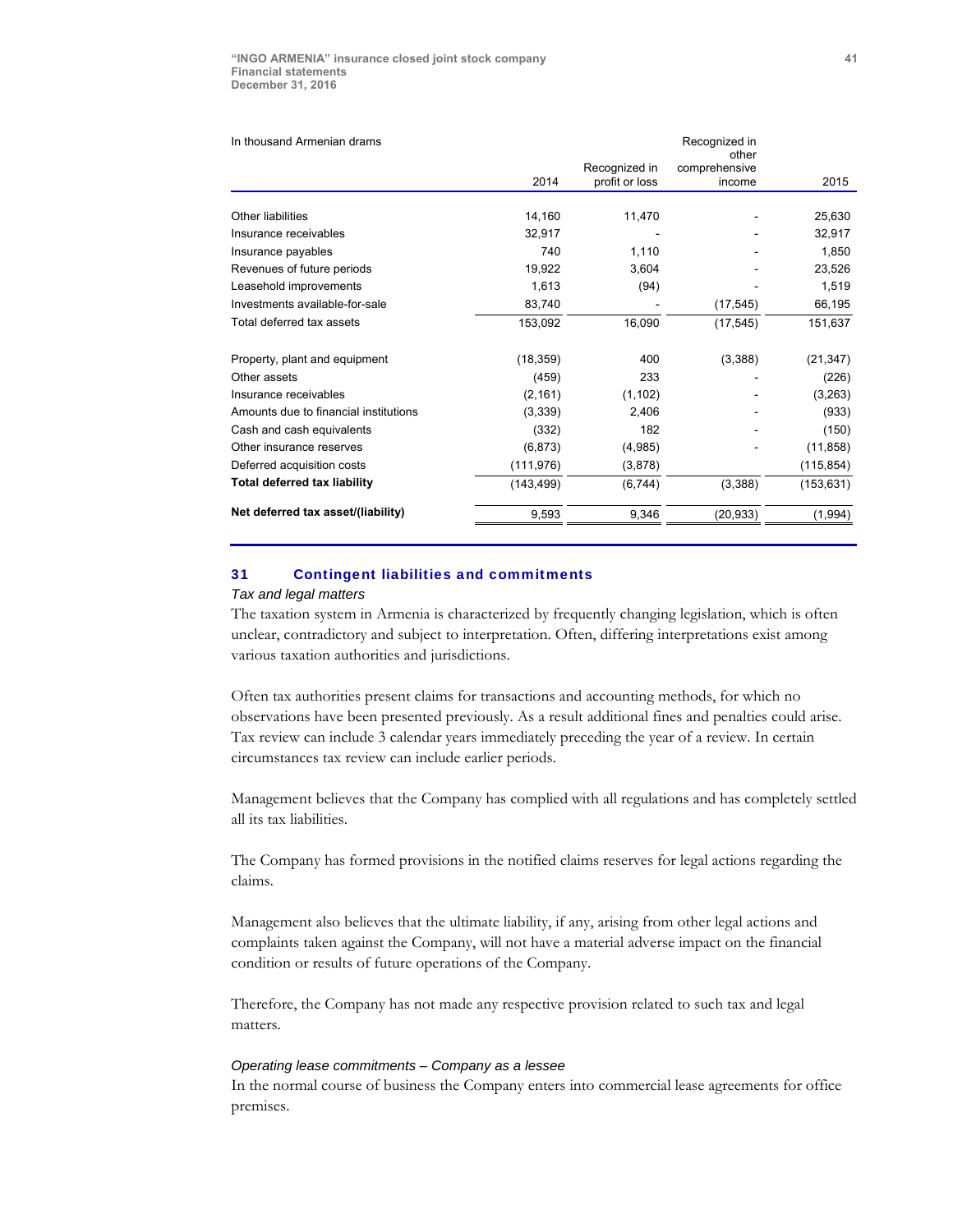The future aggregate minimum lease payments under non-cancellable operating leases are as follows:

| In thousand Armenian drams               | 2016      | 2015    |  |
|------------------------------------------|-----------|---------|--|
|                                          |           |         |  |
| Not later than 1 year                    | 96,030    | 77,554  |  |
| 1 - 5 years                              | 215.259   | 206,939 |  |
| Later than 5 years                       | 897,467   | 613,177 |  |
| <b>Total operating lease commitments</b> | 1,208,756 | 897,670 |  |

#### *Insurance*

The insurance industry in Armenia is in a developing state and many forms of insurance protection common in other parts of the world are not yet generally available. However, as at 31 December 2016 the Company's transportation is insured. Until the Company obtains adequate insurance coverage, there is a risk that the loss or destruction of certain assets could have a material adverse effect on the Company's operations and financial position.

Starting from 2010 the Company is member of Armenian compulsory motor insurance bureau (hereinafter «the Bureau»). The purpose of the Bureau is to protect injured parties and contribute to the development and stability of the Compulsory motor insurance. The Bureau's member insurance companies perform single, periodic or supplementary payments. The Bureau compensates injured parties through the guarantee fund, if:

- The damaged vehicle or the party having signed a Compulsory motor insurance contract on the mentioned vehicle is unknown ( in this case only the damage to injured parties is compensated),
- A damage has been caused as a result of use of a vehicle, on which a Compulsory motor insurance contract has not been signed,
- The damage has been caused through a stolen vehicle or illegally owned vehicle without no stealing purposes,
- The insurance company having written an insurance contract on the damaged vehicle has been recognized insolvable, if the latter was obliged to compensate the damage, as well as in other cases set by the law.

#### 32 Transactions with related parties

In accordance with IAS 24 *Related Party Disclosures*, parties are considered to be related if one party has ability to control the other party or exercise significant influence over the other party in making financial or operational decisions. For the purpose of the present financial statements, related parties include shareholders, members of Company's Management as well as other persons and enterprises related with and controlled by them respectively.

The ultimate controlling party of the Company is "INGOSTRAKH" IOJSC, registered in Russian Federation, who possesses 100% of voting shares of "Invest-Polis" CJSC who is a 75% shareholder of the Company.

The Company enters into transactions with related parties in the normal course of business. Details of significant transactions carried out during the year with related parties are as follows.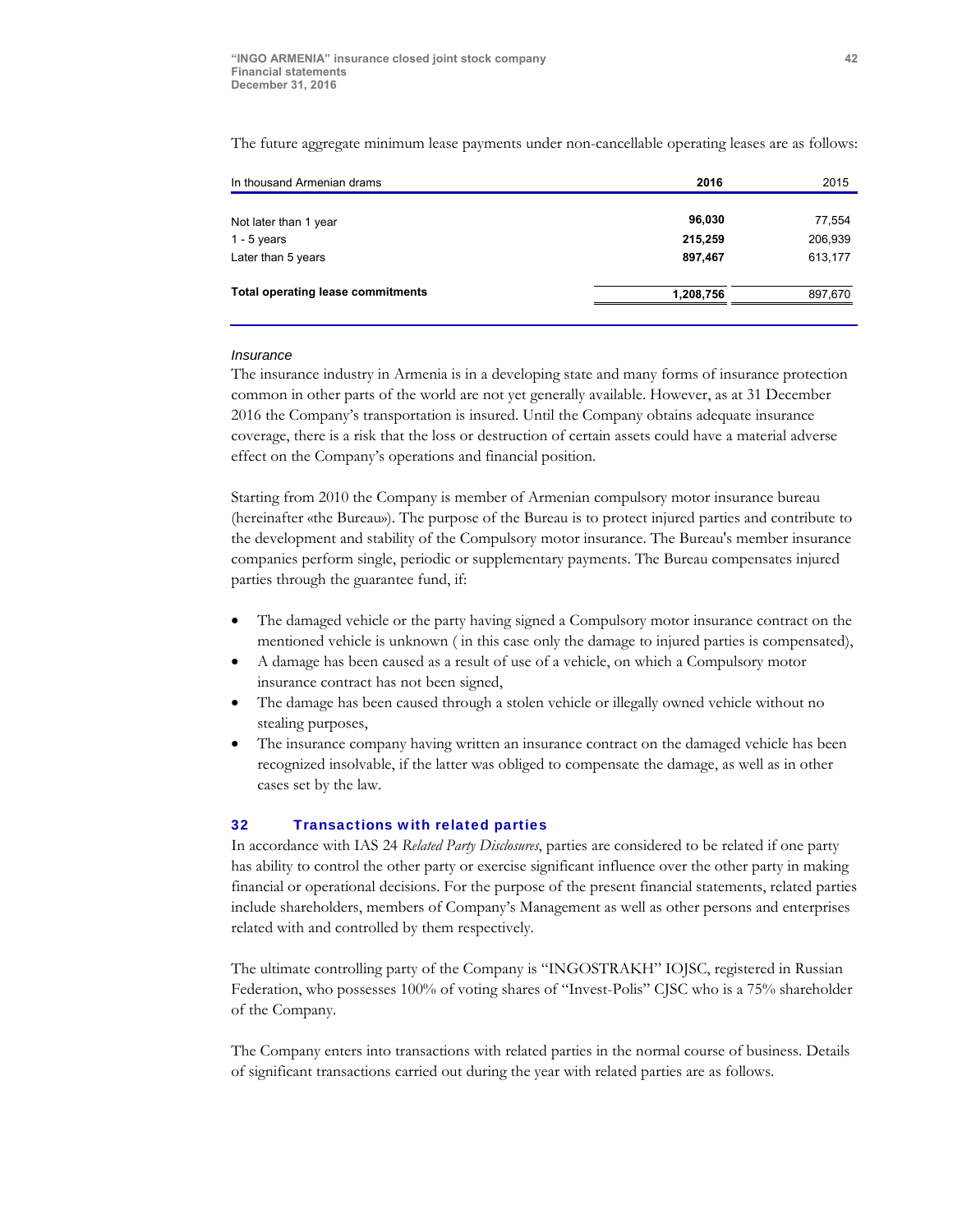| In thousand Armenian drams                                           |                                | 2016                        | 2015                           |                             |  |
|----------------------------------------------------------------------|--------------------------------|-----------------------------|--------------------------------|-----------------------------|--|
|                                                                      | Shareholders and<br>associates | Key management<br>personnel | Shareholders and<br>associates | Key management<br>personnel |  |
| <b>Statement of financial position</b>                               |                                |                             |                                |                             |  |
| Amounts due from policyholders                                       |                                |                             |                                |                             |  |
| Balance outstanding at January 1                                     | 94                             | 294                         | 115                            | 653                         |  |
| Increase during the year                                             | 852                            | 1,261                       | 859                            | 1,404                       |  |
| Decrease during the year                                             | (862)                          | (1, 232)                    | (880)                          | (1,763)                     |  |
| <b>Balance outstanding at December 31</b>                            | 84                             | 323                         | 94                             | 294                         |  |
|                                                                      |                                |                             |                                |                             |  |
| <b>Amounts due from reinsurers</b>                                   |                                |                             |                                |                             |  |
| Balance outstanding at January 1                                     |                                |                             |                                |                             |  |
| Increase during the year                                             | 24,959                         |                             | 305                            |                             |  |
| Decrease during the year                                             | (24, 959)                      |                             | (305)                          |                             |  |
| <b>Balance outstanding at December 31</b>                            |                                |                             |                                |                             |  |
| <b>Borrowings issued</b>                                             |                                |                             |                                |                             |  |
| Balance outstanding at January 1                                     | 105,758                        |                             |                                |                             |  |
| Increase during the year                                             | 11,164                         |                             | 188,108                        |                             |  |
| Decrease during the year                                             | (97, 522)                      |                             | (82, 350)                      |                             |  |
| <b>Balance outstanding at December 31</b>                            | 19,400                         |                             | 105,758                        |                             |  |
|                                                                      |                                |                             |                                |                             |  |
| Prepayments and other receivables                                    |                                |                             |                                |                             |  |
| Balance outstanding at January 1                                     |                                |                             | 160,670                        | 141                         |  |
| Increase during the year                                             |                                | 32,260                      | 7,000                          |                             |  |
| Decrease during the year                                             |                                | (32, 260)                   | (167, 670)                     | (141)                       |  |
| <b>Balance outstanding at December 31</b>                            |                                |                             |                                |                             |  |
| Amounts due to policyholders                                         |                                |                             |                                |                             |  |
| Balance outstanding at January 1                                     |                                |                             |                                |                             |  |
| Increase during the year                                             |                                | 517                         |                                | 961                         |  |
| Decrease during the year                                             |                                | (517)                       |                                | (961)                       |  |
| <b>Balance outstanding at December 31</b>                            |                                |                             |                                |                             |  |
|                                                                      |                                |                             |                                |                             |  |
| <b>Amounts due to reinsurers</b><br>Balance outstanding at January 1 | 10,839                         |                             | 46,856                         |                             |  |
| Increase during the year                                             | 264,235                        |                             | 152,594                        |                             |  |
| Decrease during the year                                             | (160, 753)                     |                             | (188, 611)                     |                             |  |
| <b>Balance outstanding at December 31</b>                            | 114,321                        |                             | 10,839                         |                             |  |
|                                                                      |                                |                             |                                |                             |  |
| <b>Statement of profit or loss and</b><br>other comprehensive income |                                |                             |                                |                             |  |
| Gross written premiums                                               | 852                            | 1,151                       | 859                            | 1,172                       |  |
| Gross claims                                                         |                                | 517                         |                                | 961                         |  |
| Premiums written to reinsurers                                       | 246,745                        |                             | 120,264                        |                             |  |
| Compensation received from reinsurers                                | 5,477                          |                             | 175                            |                             |  |
| <b>Other amounts</b>                                                 |                                |                             |                                |                             |  |
| Dividends                                                            | 400,000                        |                             |                                |                             |  |
| (Purchase)/sale of property and equipment                            |                                | (1, 917)                    | 7,000                          | (505)                       |  |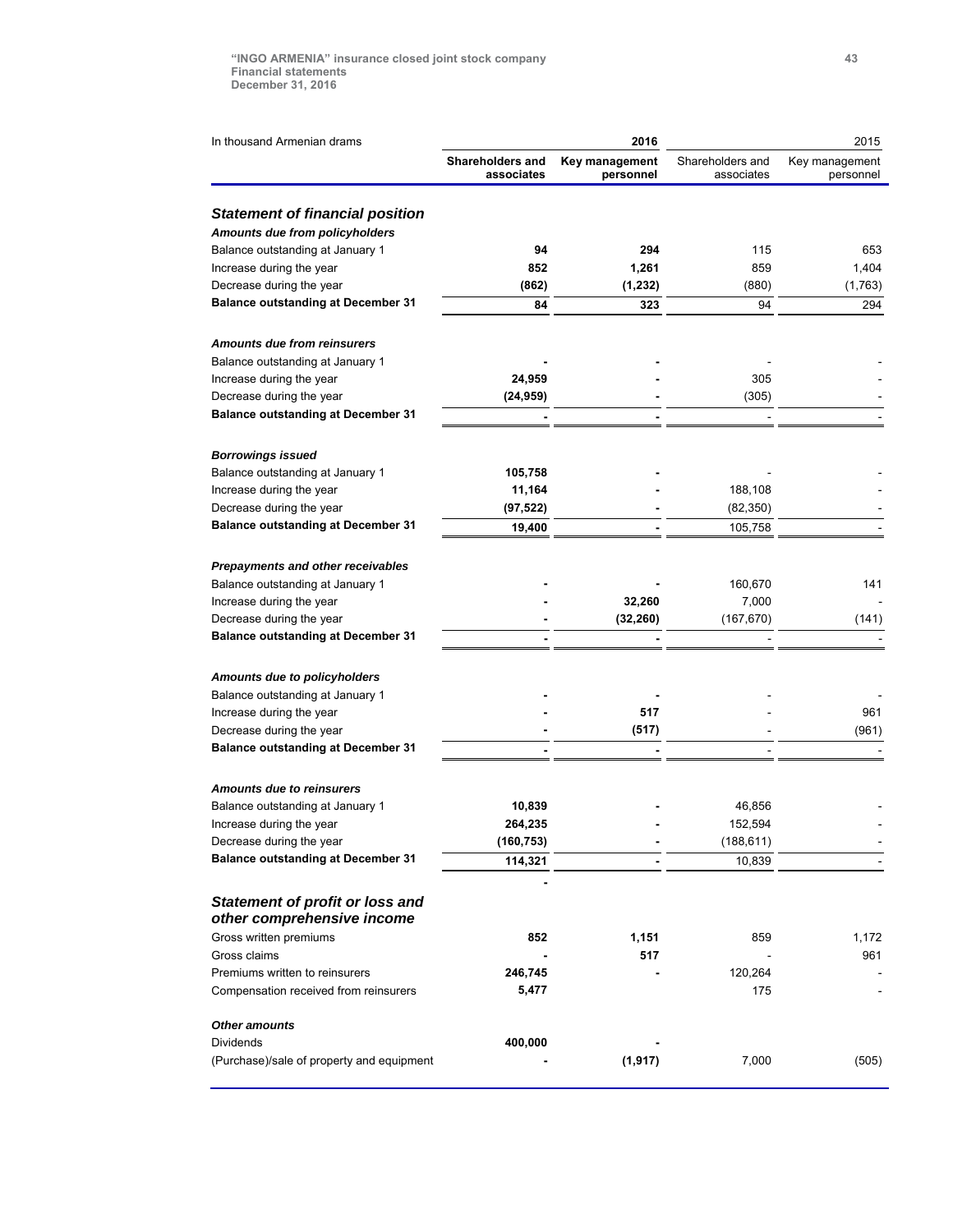Compensation of key management personnel was comprised of the following:

| 2016    | 2015    |
|---------|---------|
| 205.883 | 258.126 |
| 205.883 | 258.126 |
|         |         |

#### 33 Fair value measurement

The Company's Management determines the policies and procedures for unquoted available-for-sale securities and buildings.

External valuers are involved for valuation of significant assets, such as properties, involvement of external valuers is decided upon annually by the Company's Management.

At each reporting date, the Company's Management analyses the movements in the values of assets and liabilities which are required to be re-assessed as per the Company's accounting policies. For this analysis are verified the major inputs applied in the latest valuation by agreeing the information in the valuation computation to contracts and other relevant documents. The Company in conjunction with the external valuers, also compares each the changes in the fair value of each asset and liability with relevant external sources to determine whether the change is reasonable.

Financial and non-financial assets and liabilities measured at fair value in the statement of financial position are presented below. This hierarchy groups financial and non-financial assets and liabilities into three levels based on the significance of inputs used in measuring the fair value of the financial assets and liabilities. The fair value hierarchy has the following levels:

- Level 1: quoted prices (unadjusted) in active markets for identical assets or liabilities

- Level 2: inputs other than quoted prices included within Level 1 that are observable for the asset and liability, either directly (i.e. as prices) or indirectly (i.e. derived from prices)

- Level 3: inputs for the asset or liability that are not based on observable market data (unobservable inputs).

# 33.1 Financial instruments that are not measured at fair value

The table below presents the fair value of financial assets and liabilities not measured at their fair value in the statement of financial position and analyses them by the level in the fair value hierarchy into which teach fair value measurement is categorised. Unearned insurance premiums and reinsurers' share in unearned premiums have been removed from analisys as those are not considered contractual obligations.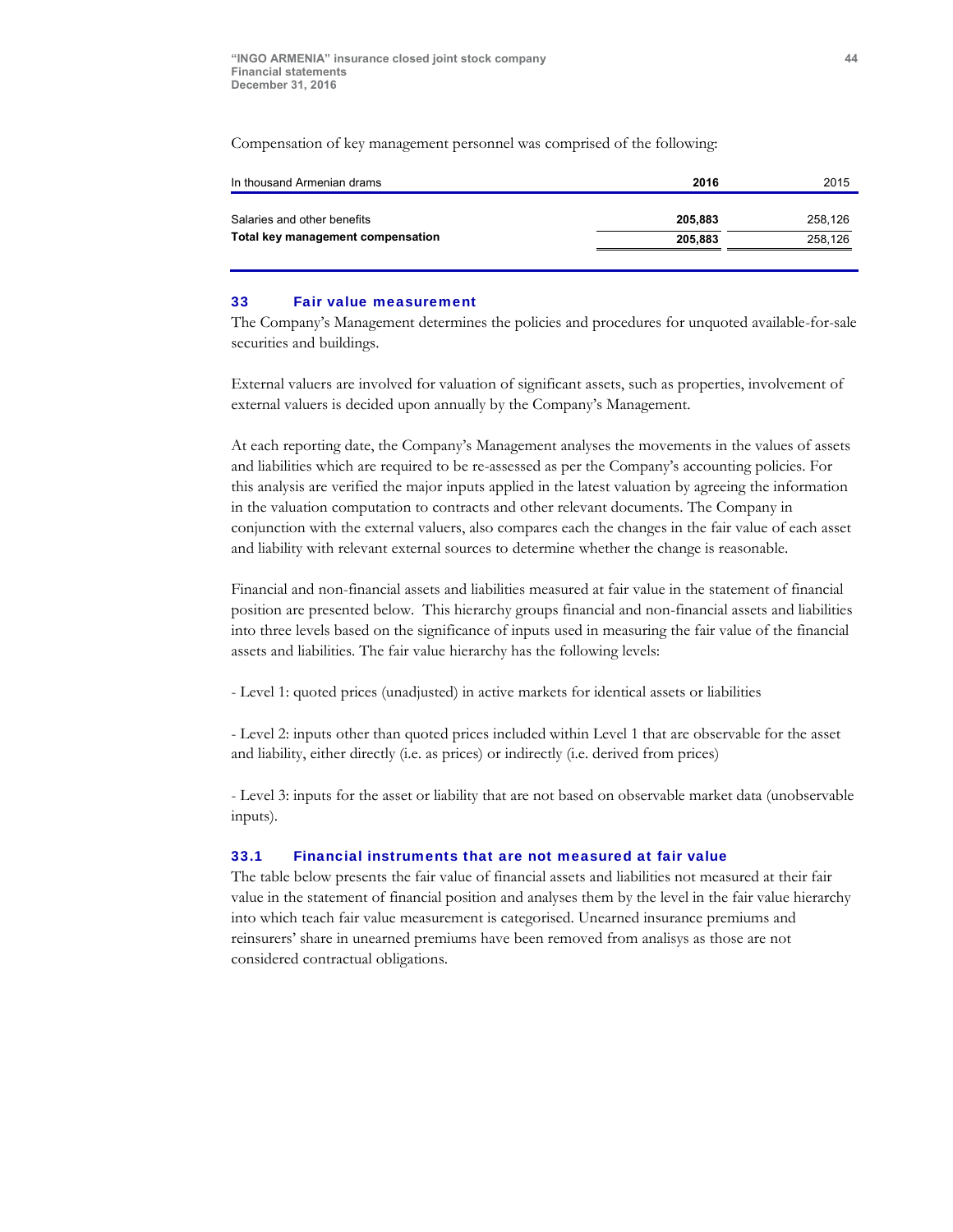| In thousand Armenian drams                       |                |           |         |                             | As at 31 December 2016          |  |  |
|--------------------------------------------------|----------------|-----------|---------|-----------------------------|---------------------------------|--|--|
|                                                  | Level 1        | Level 2   | Level 3 | <b>Total fair</b><br>values | <b>Total carrying</b><br>amount |  |  |
| <b>Financial assets</b>                          |                |           |         |                             |                                 |  |  |
| Insurance receivables                            |                | 1,399,250 |         | 1,399,250                   | 1,399,250                       |  |  |
| Loans to other parties                           |                | 22,101    |         | 22,101                      | 22,101                          |  |  |
| Reinsurance assets                               |                | 307,298   |         | 307,298                     | 307,298                         |  |  |
| Amounts due from other financial<br>institutions |                | 1,764,931 |         | 1,764,931                   | 1,764,931                       |  |  |
| Cash and cash equivalents                        |                | 103,250   |         | 103,250                     | 103,250                         |  |  |
| <b>Financial liabilities</b>                     |                |           |         |                             |                                 |  |  |
| Insurance contract liabilities                   |                | 835,838   |         | 835,838                     | 835,838                         |  |  |
| Loans under repurchase<br>agreements             | $\blacksquare$ | 1,432,615 |         | 1,432,615                   | 1,432,615                       |  |  |
| Insurance payables                               |                | 763,326   |         | 763,326                     | 763,326                         |  |  |
| Other liabilities                                |                | 188,230   |         | 188,230                     | 188,230                         |  |  |

In thousand Armenian drams **As at 31 December 2015** As at 31 December 2015

|                                                  |                          |           |         |                   | Total carrying |
|--------------------------------------------------|--------------------------|-----------|---------|-------------------|----------------|
|                                                  | Level 1                  | Level 2   | Level 3 | Total fair values | amount         |
| <b>Financial assets</b>                          |                          |           |         |                   |                |
| Insurance receivables                            |                          | 1,046,432 |         | 1,046,432         | 1,046,432      |
| Loans to other parties                           | $\overline{\phantom{a}}$ | 110,309   |         | 110,309           | 110,309        |
| Reinsurance assets                               | ٠                        | 252,834   |         | 252,834           | 252,834        |
| Amounts due from other financial<br>institutions |                          | 466.278   |         | 466,278           | 466.278        |
| Cash and cash equivalents                        |                          | 75.776    |         | 75,776            | 75,776         |
| <b>Financial liabilities</b>                     |                          |           |         |                   |                |
| Insurance contract liabilities                   |                          | 750,956   |         | 750,956           | 750,956        |
| Loans under repurchase<br>agreements             |                          | 1,071,891 |         | 1,071,891         | 1,071,891      |
| Insurance payables                               |                          | 542,620   |         | 542,620           | 542,620        |
| Other liabilities                                |                          | 192,582   |         | 192,582           | 192,582        |

### *Assets for which fair value approximates carrying value*

For financial assets and financial liabilities that have a short-term maturity (less than three months), it is assumed that the carrying amounts approximate to their fair value. This assumption is also applied to demand deposits, and savings accounts without a specific maturity.

#### *Fixed rate financial instruments*

The fair value of fixed rate financial assets and liabilities carried at amortised cost are estimated by comparing market interest rates when they were first recognised with current market rates for similar financial instruments. The estimated fair value of fixed interest bearing deposits is based on discounted cash flows using prevailing money-market interest rates for debts with similar credit risk and maturity. The fair value of those instruments does not differ from their carrying amounts at reporting date.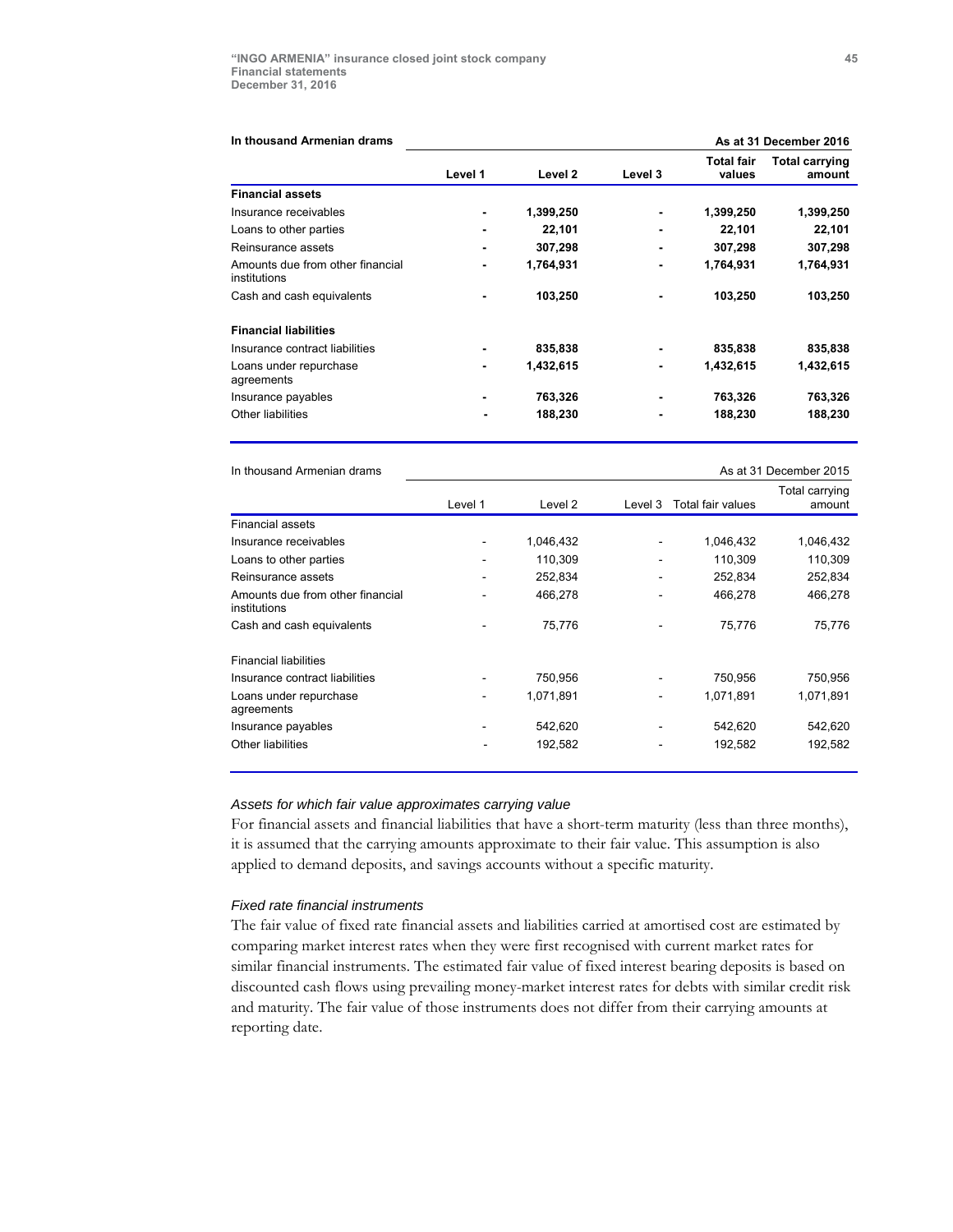# 33.2 Financial instruments that are measured at fair value

| In thousand Armenian drams                |         |           |         | 2016      |
|-------------------------------------------|---------|-----------|---------|-----------|
|                                           | Level 1 | Level 2   | Level 3 | Total     |
| <b>Financial assets</b>                   |         |           |         |           |
| Unlisted equity investments (Note 13, 18) |         | 4,658,362 |         | 4,658,362 |
| Total                                     |         | 4,658,362 |         | 4,658,362 |
| In thousand Armenian drams                |         |           |         | 2015      |
|                                           | Level 1 | Level 2   | Level 3 | Total     |
| <b>Financial assets</b>                   |         |           |         |           |
| Unlisted equity investments (Note 13, 18) |         | 4,464,018 |         | 4,464,018 |
| Total                                     |         | 4,464,018 |         | 4,464,018 |

The methods and valuation techniques used for the purpose of measuring fair value are unchanged compared to the previous reporting period.

# 33.3 Fair value measurements of non-financial assets and liabilities

| In thousand Armenian drams       |         |                    |           | 2016         |
|----------------------------------|---------|--------------------|-----------|--------------|
|                                  | Level 1 | Level 2            | Level 3   | <b>Total</b> |
| <b>Non-financial assets</b>      |         |                    |           |              |
| Property, plant and equipment    |         |                    |           |              |
| Land                             |         |                    | 7,000     | 7,000        |
| <b>Buildings</b>                 |         |                    | 1,076,700 | 1,076,700    |
| <b>Total</b>                     |         |                    | 1,083,700 | 1,083,700    |
| <b>Non-financial liabilities</b> |         |                    |           |              |
| <b>Total</b>                     |         |                    |           |              |
|                                  |         |                    |           |              |
| Net fair value                   |         |                    | 1,083,700 | 1,083,700    |
|                                  |         |                    |           |              |
| In thousand Armenian drams       |         |                    |           | 2015         |
|                                  | Level 1 | Level <sub>2</sub> | Level 3   | Total        |
| Non-financial assets             |         |                    |           |              |
| Property, plant and equipment    |         |                    |           |              |
| Land                             |         |                    | 9,200     | 9,200        |
| <b>Buildings</b>                 |         |                    | 1,078,700 | 1,087,900    |
| Total                            |         |                    | 1,087,900 | 1,087,900    |
| Non-financial liabilities        |         |                    |           |              |
| Total                            |         |                    |           |              |
| Net fair value                   |         |                    | 1,087,900 | 1,087,900    |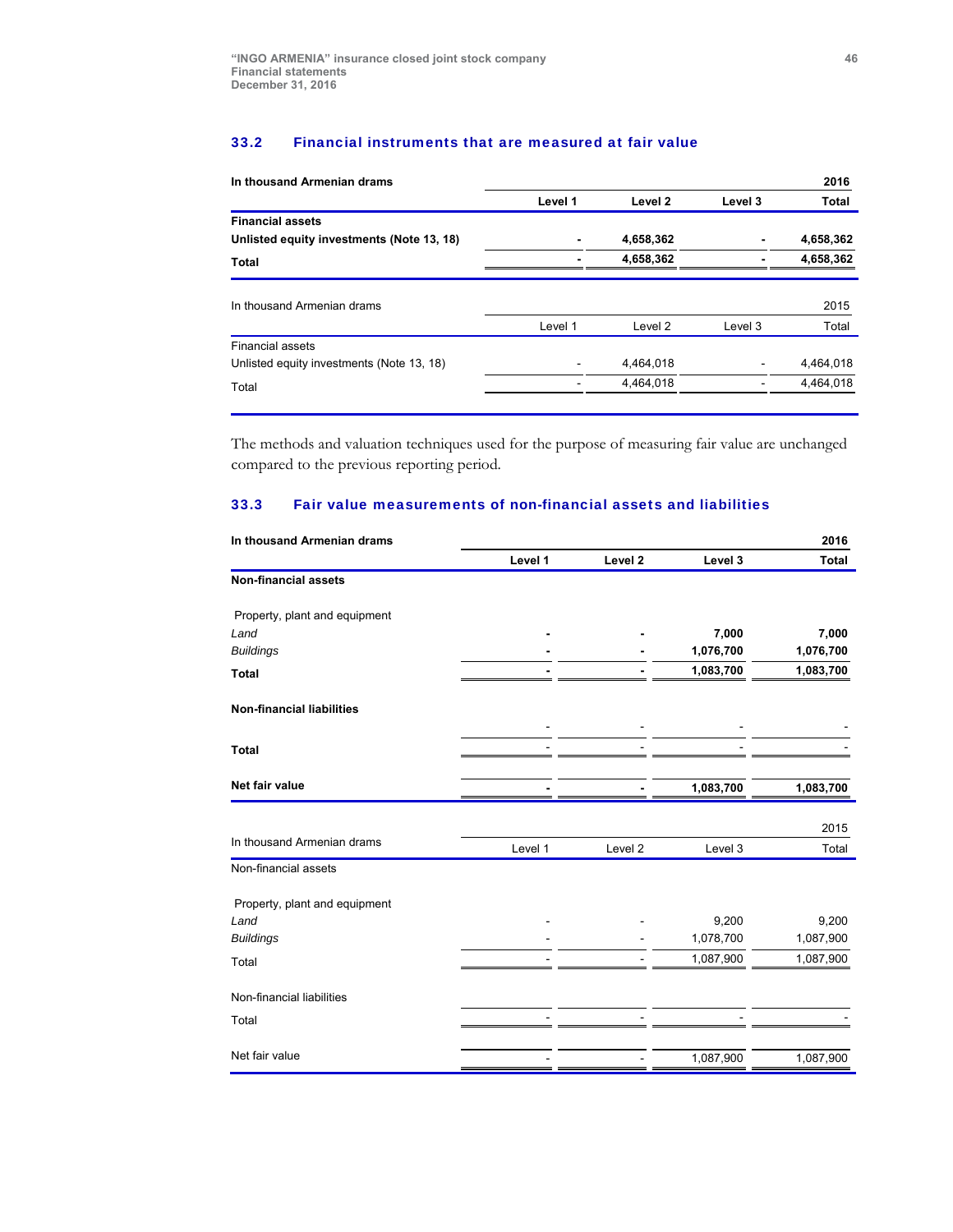### *Fair value measurements in Level 3*

The Company's financial assets and liabilities classified in Level 3 uses valuation techniques based on significant inputs that are not based on observable market data. The non-financial assets and non-financial obligations within this level can be reconciled from beginning to ending balance as follows:

| In thousand Armenian drams                         | 2016       |               |  |  |
|----------------------------------------------------|------------|---------------|--|--|
|                                                    | <b>PPE</b> | Total         |  |  |
| <b>Non-financial assets</b>                        |            |               |  |  |
| Balance as at 1 January 2016                       | 1,087,900  | 1,087,900     |  |  |
| Losses recognised in profit or loss                | (2, 200)   | (2, 200)      |  |  |
| Depreciation adjustment as a result of revaluation | (21, 574)  | (21, 574)     |  |  |
| Gains recognised in other comprehensive income     | 19,574     | 19,574        |  |  |
| Balance as at 31 December, 2016                    | 1,083,700  | 1,083,700     |  |  |
| In thousand Armenian drams                         | <b>PPE</b> | 2015<br>Total |  |  |
| Non-financial assets                               |            |               |  |  |
| Balance as at 1 January 2015                       | 1,115,683  | 1,115,683     |  |  |
| Losses recognised in profit or loss                | (532)      | (532)         |  |  |
| Depreciation adjustment as a result of revaluation | (44, 189)  | (44, 189)     |  |  |
| Gains recognised in other comprehensive income     | 16,938     | 16,938        |  |  |
| Balance as at 31 December, 2015                    | 1,087,900  | 1,087,900     |  |  |
|                                                    |            |               |  |  |

Fair value of the Company's main property assets is estimated based on appraisals performed by independent, professionally-qualified property valuers. The significant inputs and assumptions are developed in close consultation with management. The valuation processes and fair value changes are reviewed by the board of directors at each reporting date.

The appraisal of the land and buildings owned by the Company was carried out by independent appraisers on 30 December 2016 using a combination of the comparative, income and cost methods. Management has based their estimate of the fair value of the land and building on the results of the independent appraisal.

#### 34 Offsetting of financial assets and financial liabilities

In the ordinary course of business, the Company performs different operations with financial instruments which may be presented in net amounts when there is a legally enforceable right to set off the recognised amounts and there is an intention to settle on a net basis, or realise the asset and settle the liability simultaneously.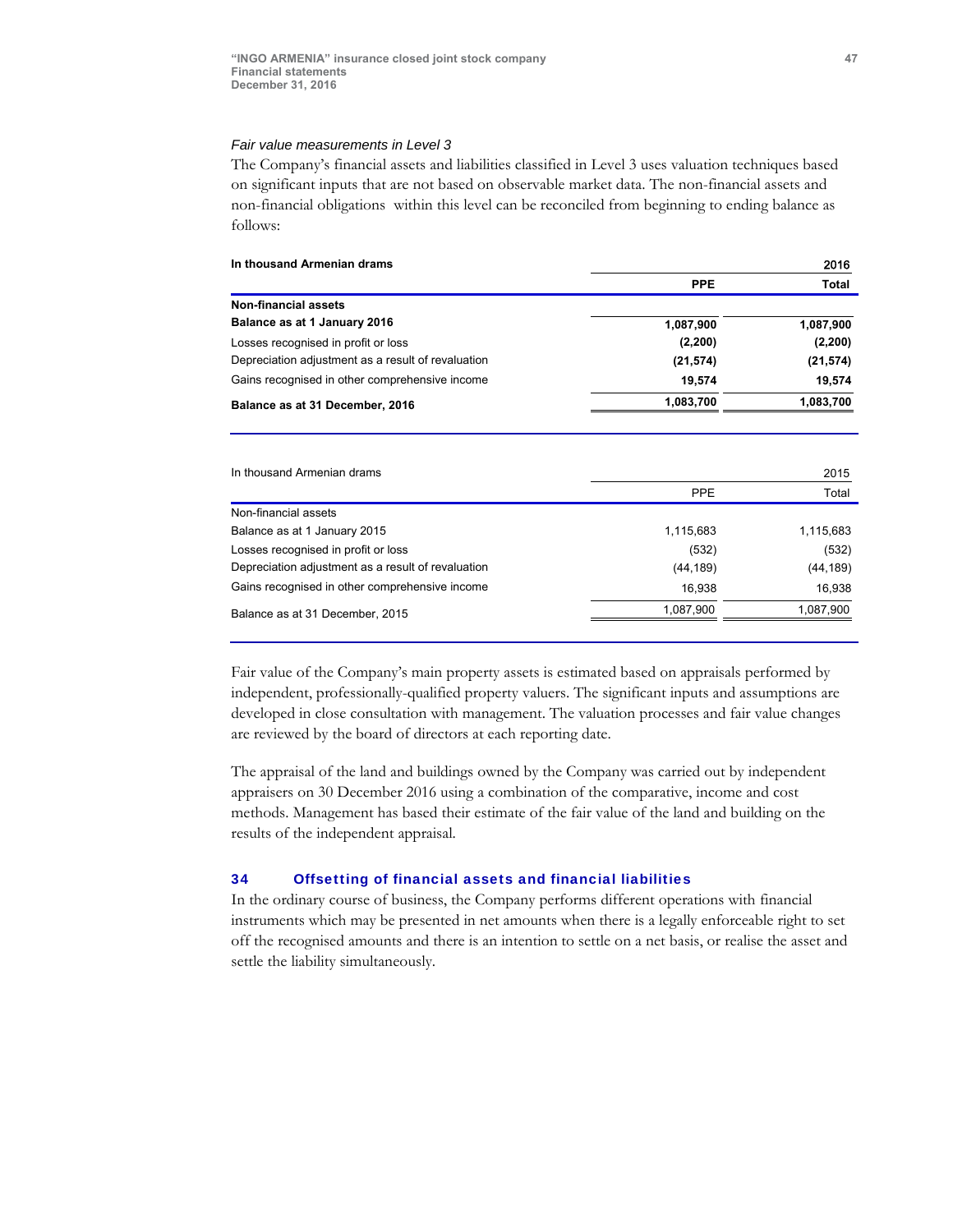The table below presents financial assets and financial liabilities that are offset in the statement of financial position or are subject to an enforceable master netting arrangement or similar agreement that covers similar financial instruments, irrespective of whether they are offset in the statement of financial position.

| In thousand Armenian<br>drams                  |                                        |                                                                                                   |                                                                                           |                                 | As at 31 December 2016                                                        |            |
|------------------------------------------------|----------------------------------------|---------------------------------------------------------------------------------------------------|-------------------------------------------------------------------------------------------|---------------------------------|-------------------------------------------------------------------------------|------------|
|                                                | Gross<br>amount of                     | Gross<br>amount of                                                                                |                                                                                           |                                 | Related amounts that are not offset in<br>the statement of financial position |            |
|                                                | recognised<br>financial<br>liabilities | recognised<br>financial<br>assets/<br>liabilities in<br>the statement<br>of financial<br>position | Net amount<br>of financial<br>liabilities in<br>the statement<br>of financial<br>position | <b>Financial</b><br>instruments | Cash<br>collateral<br>received                                                | Net        |
| <b>Financial liabilities</b>                   |                                        |                                                                                                   |                                                                                           |                                 |                                                                               |            |
| Loans under repurchase<br>agreements (Note 18) | 1,432,615                              | $\blacksquare$                                                                                    | 1,432,615                                                                                 | (1, 545, 353)                   |                                                                               | (112, 738) |
|                                                | 1,432,615                              |                                                                                                   | 1,432,615                                                                                 | (1, 545, 353)                   |                                                                               | (112, 738) |

In thousand Armenian drams

As at 31 December 2015

|                                                | Gross amount<br>of recognised | Gross amount<br>of recognised                                                       |                                                                                           |                          | Related amounts that are not offset in the<br>statement of financial position |            |
|------------------------------------------------|-------------------------------|-------------------------------------------------------------------------------------|-------------------------------------------------------------------------------------------|--------------------------|-------------------------------------------------------------------------------|------------|
|                                                | financial<br>liabilities      | financial<br>assets/<br>liabilities in the<br>statement of<br>financial<br>position | Net amount of<br>financial<br>liabilities in the<br>statement of<br>financial<br>position | Financial<br>instruments | Cash<br>collateral<br>received                                                | <b>Net</b> |
| <b>Financial liabilities</b>                   |                               |                                                                                     |                                                                                           |                          |                                                                               |            |
| Loans under repurchase<br>agreements (Note 18) | 1,071,891                     |                                                                                     | 1,071,891                                                                                 | (1, 133, 690)            |                                                                               | (61, 799)  |
|                                                | 1,071,891                     |                                                                                     | 1,071,891                                                                                 | (1, 133, 690)            |                                                                               | (61, 799)  |

#### 35 Maturity analysis of assets and liabilities

The table below summarises the maturity profile of assets and liabilities of the Company based to when they are expected to be recovered or settled. See Note 36.4 for the Company's contractual undiscounted repayment obligations. For insurance contract liabilities and reinsurance assets, maturity profiles are determined based on estimated timing of net cash outflows from the recognised insurance liabilities. Unearned premiums and the reinsurers' share of unearned premiums have been excluded from the analysis as they are not contractual obligations.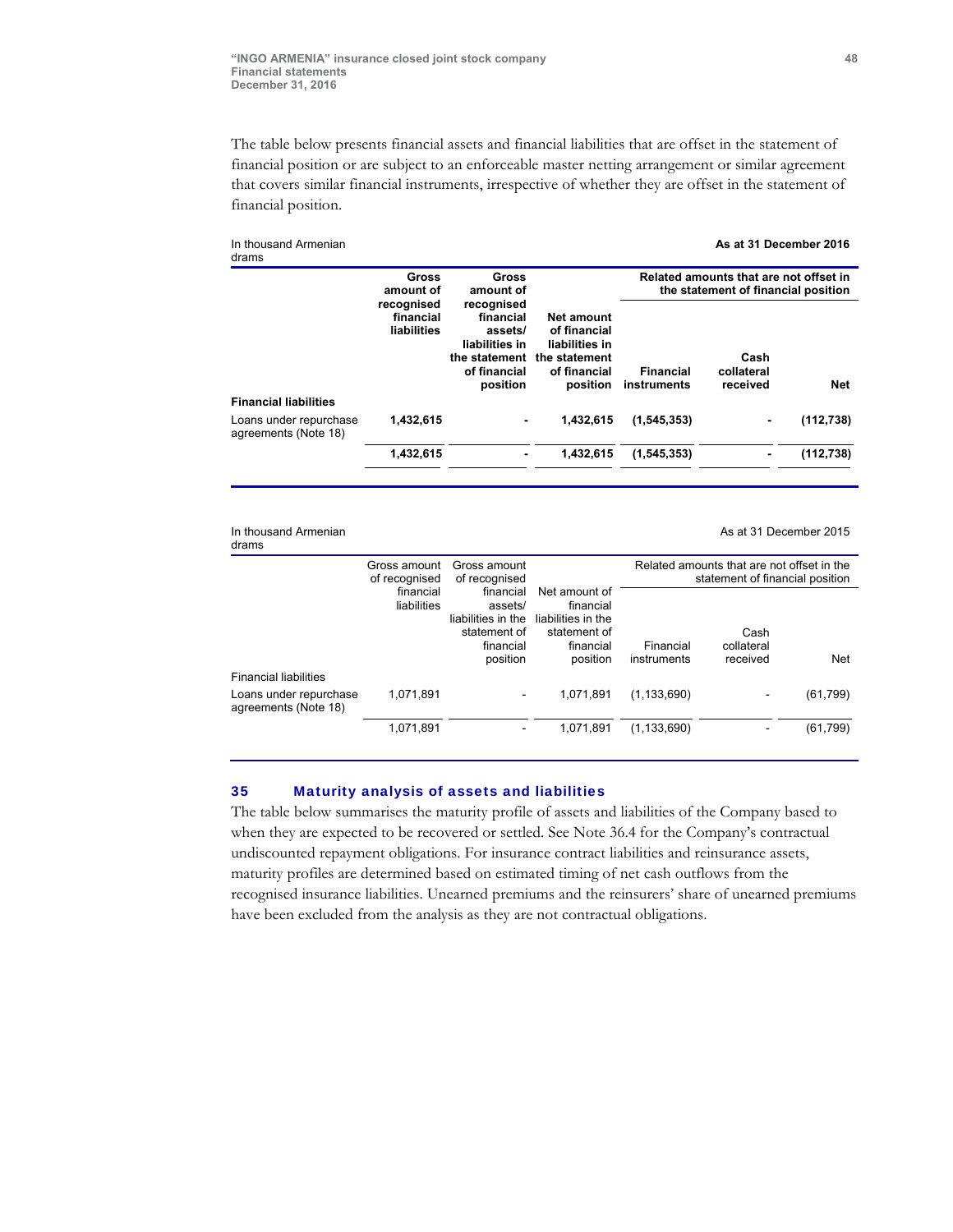| In thousand Armenian                              |                                             |                                 |                                  |                                    |                                  |                      |                               | 2016      |
|---------------------------------------------------|---------------------------------------------|---------------------------------|----------------------------------|------------------------------------|----------------------------------|----------------------|-------------------------------|-----------|
| drams                                             | On<br>demand<br>and less<br>than 1<br>month | <b>From</b><br>1 to 3<br>months | <b>From</b><br>3 to 12<br>months | Subtotal<br>less than<br>12 months | <b>From</b><br>1 to $5$<br>years | More than<br>5 years | Subtotal<br>over 12<br>months | Total     |
| <b>Assets</b>                                     |                                             |                                 |                                  |                                    |                                  |                      |                               |           |
| Insurance receivables                             | 2,365                                       | 3,788                           | 1,092,741                        | 1,098,894                          | 300,123                          | 233                  | 300,356                       | 1,399,250 |
| Loans to other parties                            |                                             | 9,460                           | 11,291                           | 20,751                             | 1,350                            |                      | 1,350                         | 22,101    |
| Amounts due from financial<br>institutions        |                                             | 313,892                         | 1,451,039                        | 1,764,931                          |                                  |                      |                               | 1,764,931 |
| Reinsurance assets                                |                                             |                                 | 307,298                          | 307,298                            |                                  |                      |                               | 307,298   |
| Securities pledged under<br>repurchase agreements |                                             | 16,601                          | 18,273                           |                                    | 34,874 1,243,811                 | 266,668              | 1,510,479                     | 1,545,353 |
| Investments available-for-sale                    |                                             | 32,865                          | 36,884                           | 69,749                             | 2,373,320                        | 669,940              | 3,043,260                     | 3,113,009 |
| Cash and cash equivalents                         | 103,250                                     |                                 |                                  | 103,250                            |                                  |                      |                               | 103,250   |
|                                                   | 105,615                                     | 376,606                         | 2,917,526                        |                                    | 3,399,747 3,918,604              | 936,841              | 4,855,445                     | 8,255,192 |
| Liabilities                                       |                                             |                                 |                                  |                                    |                                  |                      |                               |           |
| Insurance contract liabilities                    |                                             |                                 | 835,838                          | 835,838                            |                                  |                      |                               | 835,838   |
| Insurance payables                                | 262,860                                     | 56,551                          | 441,258                          | 760,669                            | 591                              | 2,066                | 2,657                         | 763,326   |
| Loans under repurchase<br>agreements              | 1,432,615                                   |                                 | $\blacksquare$                   | 1,432,615                          |                                  |                      |                               | 1,432,615 |
| Other liabilities                                 | 15,765                                      | 42,331                          | 130,134                          | 188,230                            |                                  |                      |                               | 188,230   |
|                                                   | 1,711,240                                   | 98,882                          | 1,407,230                        | 3,217,352                          | 591                              | 2,066                | 2,657                         | 3,220,009 |
| <b>Net position</b>                               | (1,605,625)                                 | 277,724                         | 1,510,296                        | 182,395                            | 3,918,013                        | 934,775              | 4,852,788                     | 5,035,183 |
| <b>Accumulated gap</b>                            | (1,605,625)                                 | (1,327,901)                     | 182,395                          |                                    | 4,100,408                        | 5,035,183            |                               |           |

| On demand<br>and less<br>From<br>Subtotal<br>From<br>Subtotal<br>From<br>$1$ to $3$<br>3 to 12<br>less than<br>$1$ to $5$<br>than 1<br>More than<br>over 12<br>months<br>month<br>months<br>12 months<br>5 years<br>months<br>vears<br>Assets<br>83,030<br>372.687<br>233.290<br>357,425<br>963,402<br>83,030<br>Insurance receivables<br>10,258<br>52,449<br>47,602<br>110,309<br>Loans to other parties<br>Amounts due from financial<br>45,981<br>420,297<br>466,278<br>institutions<br>57,602<br>195,232<br>252,834<br>Reinsurance assets<br>Securities pledged under<br>15,086<br>13,586<br>28,672<br>841,179<br>263.839<br>1,105,018<br>repurchase agreements<br>Investments available-for-sale<br>282,963<br>206,625<br>489,588<br>2,200,063<br>640,677<br>2,840,740<br>Cash and cash equivalents<br>75,776<br>75,776<br>458,721<br>825,001<br>1,103,137<br>2,386,859<br>3,124,272<br>904,516<br>4,028,788<br>Liabilities<br>262,002<br>488,954<br>750,956<br>Insurance contract liabilities<br>898<br>192,277<br>346,094<br>539,269<br>3,351<br>3,351<br>Insurance payables<br>1,071,891<br>1,071,891<br>Loans under repurchase<br>agreements | In thousand Armenian drams |         |  |  |  | 2015      |
|-------------------------------------------------------------------------------------------------------------------------------------------------------------------------------------------------------------------------------------------------------------------------------------------------------------------------------------------------------------------------------------------------------------------------------------------------------------------------------------------------------------------------------------------------------------------------------------------------------------------------------------------------------------------------------------------------------------------------------------------------------------------------------------------------------------------------------------------------------------------------------------------------------------------------------------------------------------------------------------------------------------------------------------------------------------------------------------------------------------------------------------------------------|----------------------------|---------|--|--|--|-----------|
|                                                                                                                                                                                                                                                                                                                                                                                                                                                                                                                                                                                                                                                                                                                                                                                                                                                                                                                                                                                                                                                                                                                                                       |                            |         |  |  |  |           |
|                                                                                                                                                                                                                                                                                                                                                                                                                                                                                                                                                                                                                                                                                                                                                                                                                                                                                                                                                                                                                                                                                                                                                       |                            |         |  |  |  |           |
|                                                                                                                                                                                                                                                                                                                                                                                                                                                                                                                                                                                                                                                                                                                                                                                                                                                                                                                                                                                                                                                                                                                                                       |                            |         |  |  |  |           |
|                                                                                                                                                                                                                                                                                                                                                                                                                                                                                                                                                                                                                                                                                                                                                                                                                                                                                                                                                                                                                                                                                                                                                       |                            |         |  |  |  | Total     |
|                                                                                                                                                                                                                                                                                                                                                                                                                                                                                                                                                                                                                                                                                                                                                                                                                                                                                                                                                                                                                                                                                                                                                       |                            |         |  |  |  |           |
|                                                                                                                                                                                                                                                                                                                                                                                                                                                                                                                                                                                                                                                                                                                                                                                                                                                                                                                                                                                                                                                                                                                                                       |                            |         |  |  |  | 1,046,432 |
|                                                                                                                                                                                                                                                                                                                                                                                                                                                                                                                                                                                                                                                                                                                                                                                                                                                                                                                                                                                                                                                                                                                                                       |                            |         |  |  |  | 110,309   |
|                                                                                                                                                                                                                                                                                                                                                                                                                                                                                                                                                                                                                                                                                                                                                                                                                                                                                                                                                                                                                                                                                                                                                       |                            |         |  |  |  | 466,278   |
|                                                                                                                                                                                                                                                                                                                                                                                                                                                                                                                                                                                                                                                                                                                                                                                                                                                                                                                                                                                                                                                                                                                                                       |                            |         |  |  |  | 252,834   |
|                                                                                                                                                                                                                                                                                                                                                                                                                                                                                                                                                                                                                                                                                                                                                                                                                                                                                                                                                                                                                                                                                                                                                       |                            |         |  |  |  | 1,133,690 |
|                                                                                                                                                                                                                                                                                                                                                                                                                                                                                                                                                                                                                                                                                                                                                                                                                                                                                                                                                                                                                                                                                                                                                       |                            |         |  |  |  | 3,330,328 |
|                                                                                                                                                                                                                                                                                                                                                                                                                                                                                                                                                                                                                                                                                                                                                                                                                                                                                                                                                                                                                                                                                                                                                       |                            |         |  |  |  | 75,776    |
|                                                                                                                                                                                                                                                                                                                                                                                                                                                                                                                                                                                                                                                                                                                                                                                                                                                                                                                                                                                                                                                                                                                                                       |                            |         |  |  |  | 6,415,647 |
|                                                                                                                                                                                                                                                                                                                                                                                                                                                                                                                                                                                                                                                                                                                                                                                                                                                                                                                                                                                                                                                                                                                                                       |                            |         |  |  |  |           |
|                                                                                                                                                                                                                                                                                                                                                                                                                                                                                                                                                                                                                                                                                                                                                                                                                                                                                                                                                                                                                                                                                                                                                       |                            |         |  |  |  | 750,956   |
|                                                                                                                                                                                                                                                                                                                                                                                                                                                                                                                                                                                                                                                                                                                                                                                                                                                                                                                                                                                                                                                                                                                                                       |                            |         |  |  |  | 542.620   |
|                                                                                                                                                                                                                                                                                                                                                                                                                                                                                                                                                                                                                                                                                                                                                                                                                                                                                                                                                                                                                                                                                                                                                       |                            |         |  |  |  | 1,071,891 |
| 192,582                                                                                                                                                                                                                                                                                                                                                                                                                                                                                                                                                                                                                                                                                                                                                                                                                                                                                                                                                                                                                                                                                                                                               | Other liabilities          | 192,582 |  |  |  | 192,582   |
| 3,351<br>3,351<br>835.048<br>262,900<br>1,456,750<br>2,554,698                                                                                                                                                                                                                                                                                                                                                                                                                                                                                                                                                                                                                                                                                                                                                                                                                                                                                                                                                                                                                                                                                        |                            |         |  |  |  | 2,558,049 |
| 840,237<br>(167, 839)<br>3,120,921<br>904,516<br>(998, 029)<br>(10,047)<br>4,025,437<br>Net position                                                                                                                                                                                                                                                                                                                                                                                                                                                                                                                                                                                                                                                                                                                                                                                                                                                                                                                                                                                                                                                  |                            |         |  |  |  | 3,857,598 |
| Accumulated gap<br>(1,008,076)<br>(998, 029)<br>(167, 839)<br>2,953,082<br>3,857,598                                                                                                                                                                                                                                                                                                                                                                                                                                                                                                                                                                                                                                                                                                                                                                                                                                                                                                                                                                                                                                                                  |                            |         |  |  |  |           |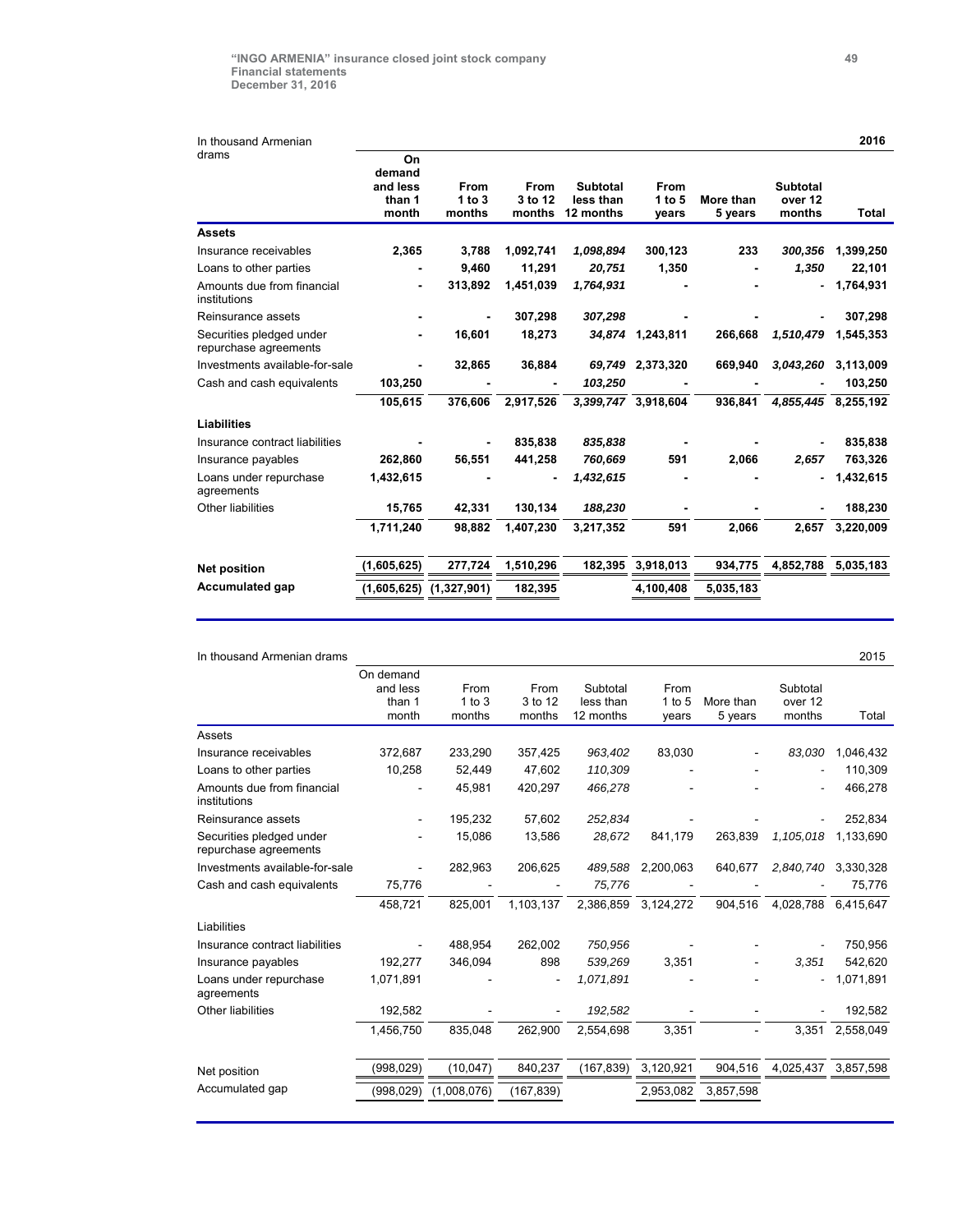### 36 Insurance and financial risk management

The Company's activities expose it to a variety of risks and those activities involve the analysis, evaluation, acceptance and management of some degree of risk or combination of risks. Taking risk is core to the financial business, and the operational risks are an inevitable consequence of being in business. The Company's aim is therefore to achieve an appropriate balance between risk and return and minimise potential adverse effects on the Company's financial performance.

The most important types of risk are insurance risk and financial risk, which includes liquidity risk, market risk and credit risk.

#### 36.1 Insurance risk

The principal risk the Company faces under insurance contracts is that the actual claims and benefit payments or the timing thereof, differ from expectations. This is influenced by the frequency of claims, severity of claims, actual benefits paid and subsequent development of long-term claims. Therefore, the objective of the Company is to ensure that sufficient reserves are available to cover these liabilities. The above risk exposure is mitigated by diversification across a large portfolio of insurance contracts. The variability of risks is also improved by careful selection and implementation of underwriting strategy guidelines, as well as the use of reinsurance arrangements.

The Company purchases both facultative and obligatory reinsurance as part of its risks mitigation programme. Reinsurance ceded is placed on a proportional basis. The majority of proportional reinsurance is quota-share reinsurance which is taken out to reduce the overall exposure of the Company to certain classes of business

Amounts recoverable from reinsurers are estimated in a manner consistent with the outstanding claims provision and are in accordance with the reinsurance contracts. Although the Company has reinsurance arrangements, it is not relieved of its direct obligations to its policyholders and thus a credit exposure exists with respect to ceded insurance, to the extent that any reinsurer is unable to meet its obligations assumed under such reinsurance agreements. The Company's placement of reinsurance is diversified such that it is neither dependent on a single reinsurer nor are the operations of the Company substantially dependent upon any single reinsurance contract.

#### 36.1.1 Insurance contracts

The Company principally issues the following types of general insurance contracts: motor (including passengers and third party liabilities), health, property, general liabilities, cargo, accident insurance and Compulsory Motor Third-Party Liability Insurance. Risks under general insurance policies usually cover twelve month duration.

The above risk exposure is mitigated by diversification across a large portfolio of insurance contracts. The variability of risks is improved by careful selection and implementation of underwriting strategies, which are designed to ensure that risks are diversified in terms of type of risk and level of insured benefits. This is largely achieved through diversification across industry sectors. Further, strict claim review policies to assess all new and ongoing claims, regular detailed review of claims handling procedures and frequent investigation of possible fraudulent claims are all policies and procedures put in place to reduce the risk exposure of the Company. The Company further enforces a policy of actively managing and promptly pursuing claims, in order to reduce its exposure to unpredictable future developments that can negatively impact the business. Inflation risk is mitigated by taking expected inflation into account when estimating insurance contract liabilities.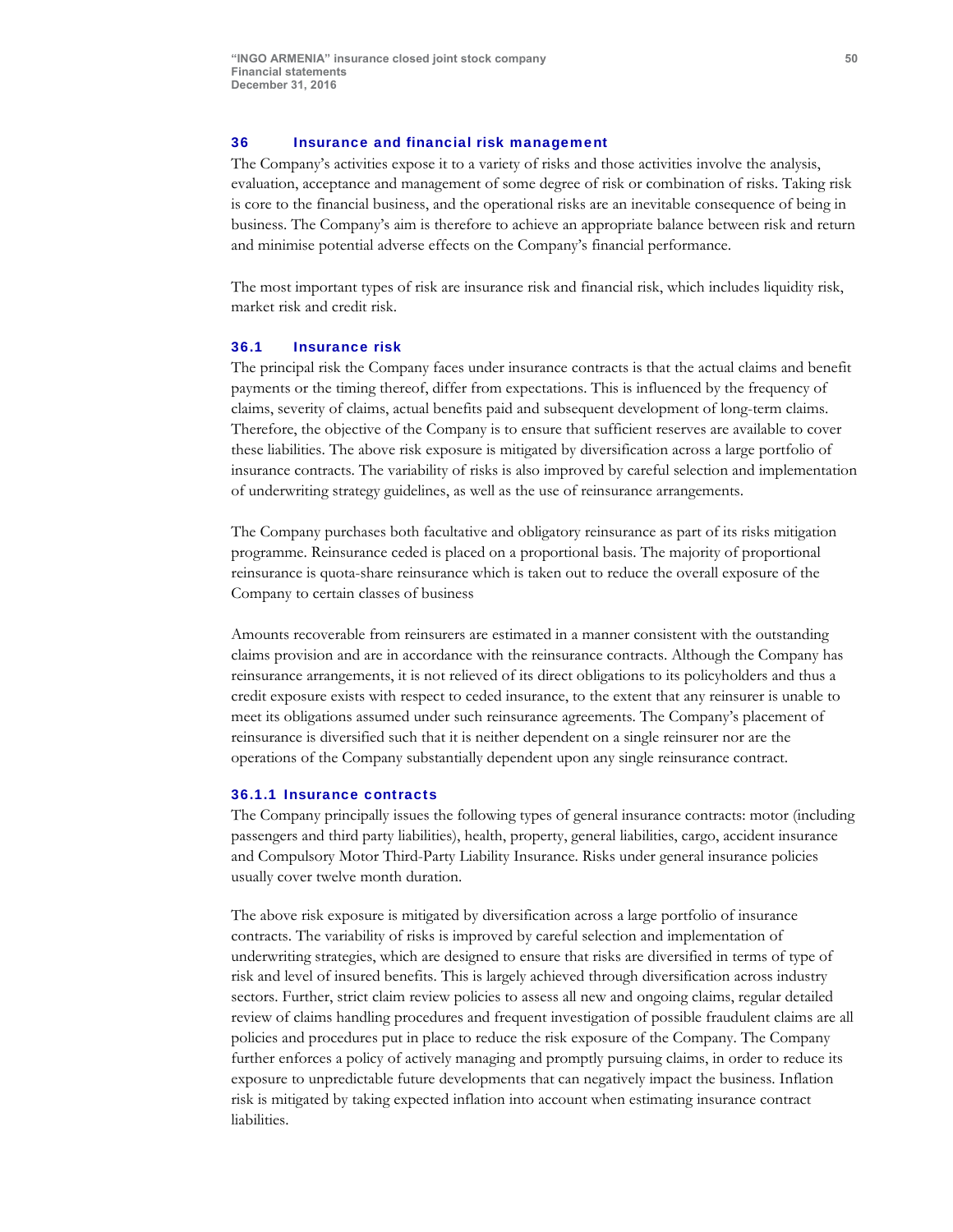The purpose of these underwriting and reinsurance strategies is to limit exposure to catastrophes based on the Company's risk appetite as decided by management. The overall aim is currently to restrict the impact of a single catastrophic event to approximately 10% of shareholders' equity. The Board may decide to increase or decrease the maximum tolerances based on market conditions and other factors.

The table below sets out the concentration of insurance contract liabilities by type of contract.

| In thousand Armenian      |                                      |                       | 2016                   |                                      |                       | 2015            |
|---------------------------|--------------------------------------|-----------------------|------------------------|--------------------------------------|-----------------------|-----------------|
| drams                     | Insurance<br>contract<br>liabilities | Reinsurance<br>assets | <b>Net liabilities</b> | Insurance<br>contract<br>liabilities | Reinsurance<br>assets | Net liabilities |
| Accident                  | 113,620                              | (62, 788)             | 50,832                 | 73.432                               | 3,091                 | 70,341          |
| Health                    | 748,290                              | (90, 950)             | 657,340                | 635,807                              |                       | 635,807         |
| Motor                     | 258,220                              | (47, 811)             | 210,409                | 326,192                              | (59,680)              | 266,512         |
| Aircraft                  | 53,028                               | (39, 652)             | 13,376                 | 18.618                               | (8,536)               | 10,082          |
| Cargo                     | 7,790                                | (5,066)               | 2.724                  | 8.785                                | (4,690)               | 4,095           |
| Fire and natural diseases | 1,284,770                            | (1, 132, 322)         | 152,448                | 1.075.121                            | (896, 834)            | 178,287         |
| Voluntary motor liability | 13,004                               | (2,997)               | 10,007                 | 15.194                               | (3,243)               | 11,951          |
| Aircraft liability        | 51,009                               | (43,525)              | 7,484                  | 6,862                                | (2,897)               | 3,965           |
| General liability         | 159,754                              | (136, 879)            | 22,875                 | 168,890                              | (118, 404)            | 50,486          |
| <b>Financial losses</b>   | 288,783                              | (289, 222)            | (439)                  | 180,570                              | (183, 165)            | (2,595)         |
| Travel                    | 87,035                               | (34,000)              | 53,035                 | 96,938                               | (37,954)              | 58,984          |
| <b>CMTPL</b>              | 1,772,667                            |                       | 1,772,667              | 1,582,039                            |                       | 1,582,039       |
| At December 31            | 4,837,970                            | (1,885,212)           | 2,952,758              | 4,188,448                            | (1,318,494)           | 2,869,954       |

The Company sets out the total aggregate exposure that it is prepared to accept in relation to general insurance risk concentrations. It monitors these exposures at the time of underwriting a risk.

The maximum loss, net of reinsurance that the Company accepts on each contract is 10% of total capital, in accordance with the regulations of the Central Bank of Armenia.

#### *Key assumptions*

The principal assumption underlying the liability estimates is that the Company's future claims development will follow a similar pattern to past claims development experience. This includes assumptions in respect of average claim costs, claim handling costs, expected loss rations and claim numbers for each accident year. Additional qualitative judgments are used to assess the extent to which past trends may not apply in the future, for example once-off occurrence, changes in market factors such as public attitude to claiming, economic conditions, as well as internal factors such as portfolio mix, policy conditions and claims handling procedures.

Judgment is further used to assess the extent to which external factors such as judicial decisions and government legislation affect the estimates.

Other key circumstances affecting the reliability of assumptions include variation in interest rates, delays in settlement and changes in foreign currency rates.

However, due to relatively new insurance market in Armenia, it difficult to predict with certainty the likely outcome of any particular claim and the ultimate cost of notified claims. The impact of many of the items affecting the ultimate costs of the loss is difficult to estimate. For these reasons the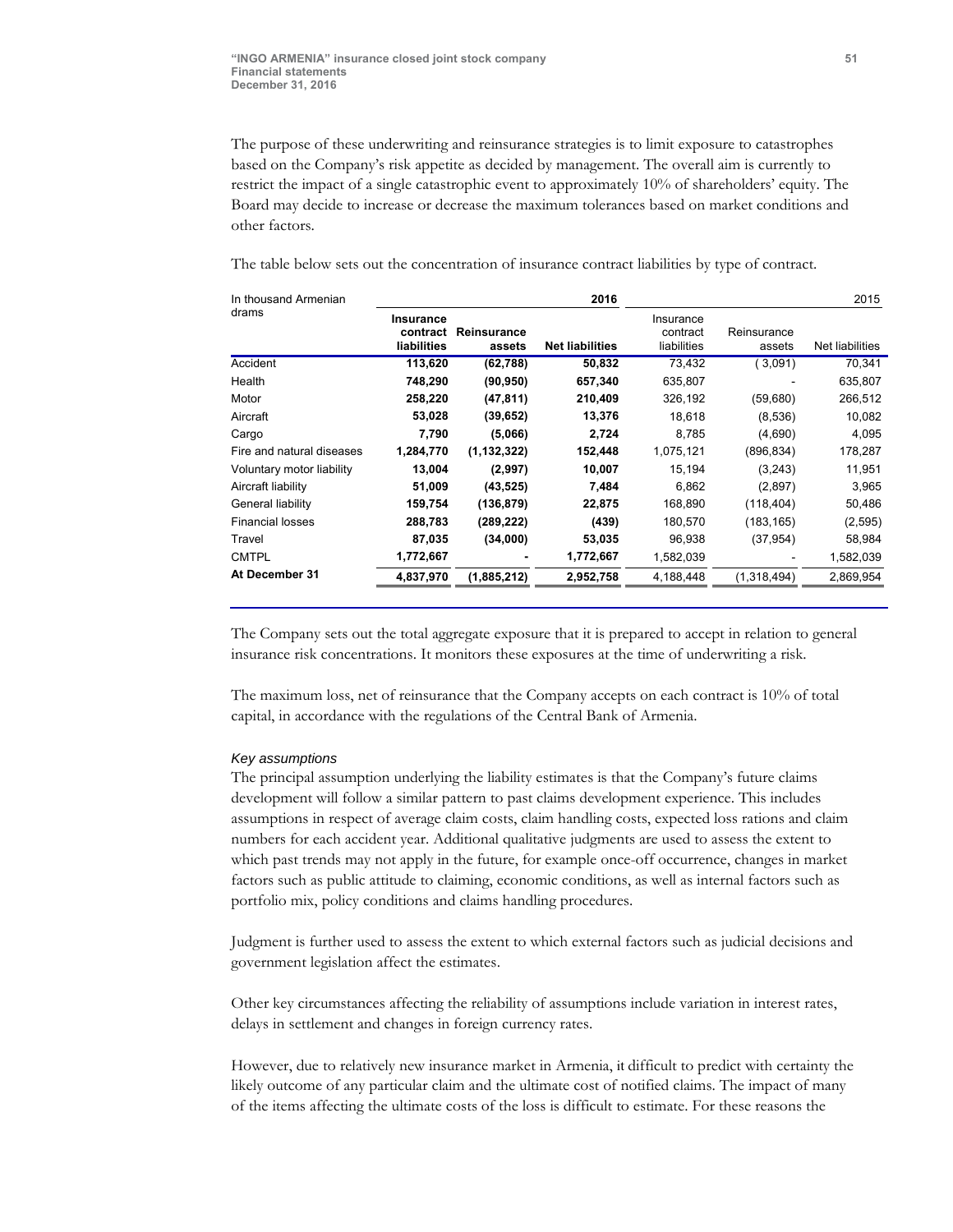Company's management regularly reviews the statistical data, market changes and other factors for a more prudential provisioning.

# *Sensitivities*

The insurance claim liabilities are sensitive to the key assumptions shown below. It has not been possible to quantify the sensitivity of certain assumptions such as legislative changes or uncertainty in the estimation process.

The analysis below is performed for reasonably possible movements in key assumptions with all other assumptions held constant, showing the impact on profit before tax and equity. The correlation of assumptions will have a significant effect in determining the ultimate claims liabilities, but to demonstrate the impact due to changes in assumptions, assumptions had to be changed on an individual basis.

It should be noted that movements in these assumptions are non-linear.

| In thousand Armenian drams |                            |                             | 2016               |
|----------------------------|----------------------------|-----------------------------|--------------------|
|                            |                            | Effect on profit before tax |                    |
|                            | Change in assumptions in % | <b>Gross of reinsurance</b> | Net of reinsurance |
| Average claim cost         | $+10$                      | (340, 990)                  | (321, 776)         |
|                            | $-10$                      | 340,990                     | 321,776            |
| Expected loss ratio        | $+10$                      | (349, 478)                  | (324, 818)         |
|                            | $-10$                      | 349,478                     | 324,818            |
|                            |                            |                             |                    |
|                            |                            |                             |                    |

| In thousand Armenian drams |                            |                             | 2015               |
|----------------------------|----------------------------|-----------------------------|--------------------|
|                            |                            | Effect on profit before tax |                    |
|                            | Change in assumptions in % | Gross of reinsurance        | Net of reinsurance |
|                            |                            |                             |                    |
| Average claim cost         | $+10$                      | (358, 058)                  | (340, 221)         |
|                            | $-10$                      | 358,058                     | 340,221            |
| Expected loss ratio        | $+10$                      | (362, 337)                  | (335, 341)         |
|                            | -10                        | 362,337                     | 335,341            |
|                            |                            |                             |                    |

#### *Claims development table*

The following tables show the estimate cumulative incurred claims, including both claims notified and IBNR for each successive accident year at each balance sheet date, together with cumulative payments to date.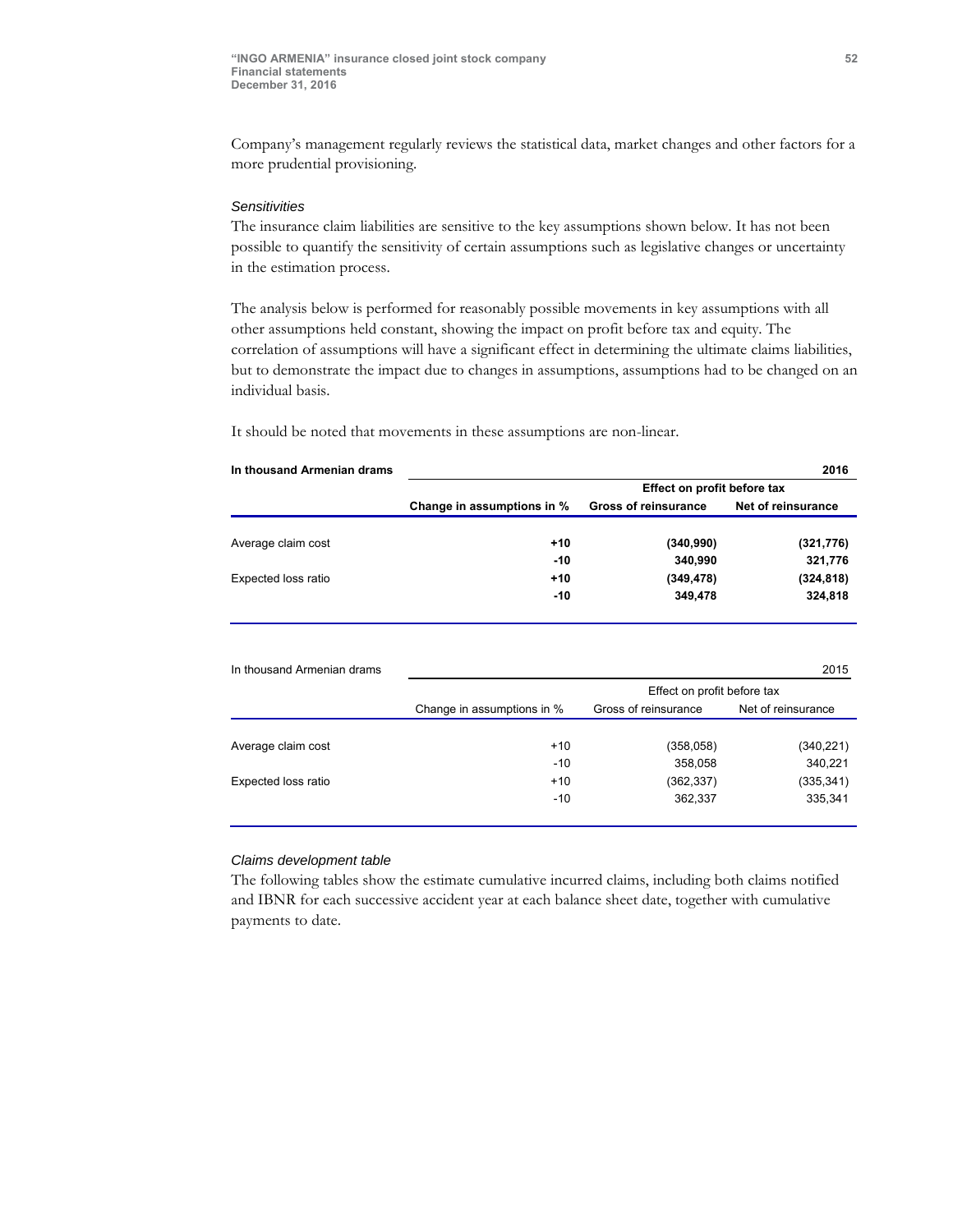Gross insurance contract liabilities for 2016 are developed as follows:

| In thousand Armenian drams                                          | 2012        | 2013          | 2014          | 2015        | 2016        | Total                        |
|---------------------------------------------------------------------|-------------|---------------|---------------|-------------|-------------|------------------------------|
| <b>Current estimate of cumulative</b><br>claims incurred            |             |               |               |             |             |                              |
| At end of accident year                                             | 3,633,261   | 3,800,883     | 3,613,282     | 3,579,913   | 3,430,313   | 18,057,652                   |
| One year later                                                      | 3,870,080   | 3,684,982     | 3,505,611     | 3,491,539   |             | 14,552,212                   |
| Two years later                                                     | 3,887,415   | 3,690,036     | 3,509,025     |             |             | 11,086,476                   |
| Three years later                                                   | 3,893,376   | 3,686,628     |               |             |             | 7,580,004                    |
| Four years later                                                    | 3,892,836   |               |               |             |             | 3,892,836                    |
| <b>Current estimate of cumulative</b><br>claims incurred            | 3,892,836   | 3,686,628     | 3,509,025     | 3,491,539   | 3,430,313   | 18,010,341                   |
| Cumulative payments to date                                         |             |               |               |             |             |                              |
| At end of accident year                                             | (3,216,890) | (3, 149, 624) | (2,953,271)   | (2,919,756) | (2,767,597) | (15,007,138)                 |
| One year later                                                      | (3,844,383) | (3,656,358)   | (3, 437, 344) | (3,362,036) |             | (14, 300, 121)               |
| Two years later                                                     | (3,868,052) | (3,680,554)   | (3,478,183)   |             |             | (11,026,789)                 |
| Three years later                                                   | (3,880,451) | (3,684,778)   |               |             |             | (7, 565, 229)                |
| Four years later                                                    | (3,881,909) |               |               |             |             | (3,881,909)                  |
| <b>Cumulative payments to date</b>                                  | (3,881,909) | (3,684,778)   | (3,478,183)   | (3,362,036) |             | $(2,767,597)$ $(17,174,503)$ |
| Total gross insurance contract<br>liabilities per the balance sheet | 10,927      | 1,850         | 30,842        | 129,503     | 662,716     | 835,838                      |

Insurance contract liabilities for 2016 net of reinsurance:

| In thousand Armenian drams                                        | 2012          | 2013        | 2014        | 2015        | 2016        | <b>Total</b>                 |
|-------------------------------------------------------------------|---------------|-------------|-------------|-------------|-------------|------------------------------|
| <b>Current estimate of cumulative</b><br>claims incurred          |               |             |             |             |             |                              |
| At end of accident year                                           | 3,509,751     | 3,664,909   | 3,270,827   | 3,243,156   | 3,118,520   | 16,807,163                   |
| One year later                                                    | 3,746,816     | 3,601,447   | 3,229,134   | 3,217,410   |             | 13,794,807                   |
| Two years later                                                   | 3,760,285     | 3,607,327   | 3,235,113   |             |             | 10,602,725                   |
| Three years later                                                 | 3,766,247     | 3,603,920   |             |             |             | 7,370,167                    |
| Four years later                                                  | 3,765,706     |             |             |             |             | 3,765,706                    |
| <b>Current estimate of cumulative</b><br>claims incurred          | 3,765,706     | 3,603,920   | 3,235,113   | 3,217,410   | 3,118,520   | 16,940,669                   |
| <b>Cumulative payments to date</b>                                |               |             |             |             |             |                              |
| At end of accident year                                           | (3, 130, 965) | (3,085,970) | (2,760,945) | (2,781,237) |             | $(2,620,409)$ $(14,379,526)$ |
| One year later                                                    | (3,724,912)   | (3,580,202) | (3,211,714) | (3,201,741) |             | (13,718,569)                 |
| Two years later                                                   | (3,744,672)   | (3,597,846) | (3,229,379) |             |             | (10, 571, 897)               |
| Three years later                                                 | (3,757,071)   | (3,602,070) |             |             |             | (7, 359, 141)                |
| Four years later                                                  | (3,758,530)   |             |             |             |             | (3,758,530)                  |
| <b>Cumulative payments to date</b>                                | (3,758,530)   | (3,602,070) | (3,229,379) | (3,201,741) | (2,620,409) | (16, 412, 129)               |
| Total net insurance contract<br>liabilities per the balance sheet | 7,176         | 1,850       | 5,734       | 15,669      | 498,111     | 528,540                      |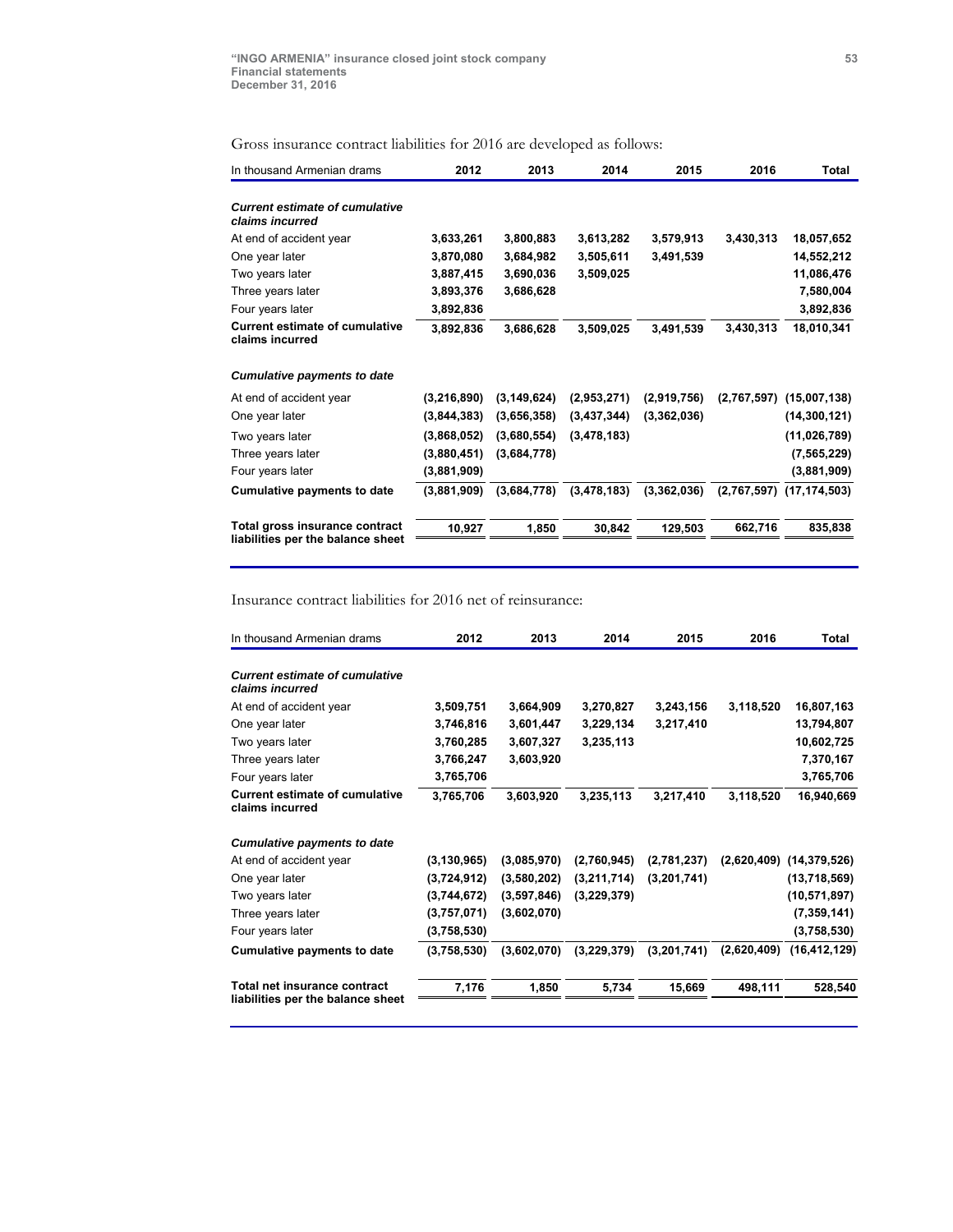#### 36.2 Credit risk

The Company takes on exposure to credit risk. Key areas where the Company is exposed to credit risk are:

- Debt securities and bank accounts;
- Amounts to from financial institutions;
- Reinsurers' share of insurance liabilities;
- Amounts due from reinsurers in respect of claims already paid;
- Amounts due from insurance contract holders;
- Amounts due from insurance intermediaries.

In the further credit risk disclosures the reinsurer's part in provision for unearned premiums is excluded from reinsurance assets, as it is not a financial asset.

#### 36.2.1 Maximum exposure to credit risk

The carrying amounts of the Company's financial assets best represent the maximum exposure to credit risk related to them, without taking account of any collateral held or other credit enhancements.

### 36.2.2 Risk concentrations of the maximum exposure to credit risk *Ratings*

The table below provides information regarding the credit risk exposure of the Company at 31 December 2016 by classifying assets according to credit ratings of the counterparties.

| In thousand Armenian drams                        | A+             | AA             | AA-    | <b>BBB</b>     | BBB+           | A1                       | BBB-                     | А-     | A              | Not rated         | <b>Total</b> |
|---------------------------------------------------|----------------|----------------|--------|----------------|----------------|--------------------------|--------------------------|--------|----------------|-------------------|--------------|
|                                                   |                |                |        |                |                |                          |                          |        |                |                   |              |
| Insurance receivables                             |                | $\blacksquare$ | 16,089 | $\blacksquare$ | $\blacksquare$ |                          | $\blacksquare$           | 12,726 |                | $-1,370,435$      | 1,399,250    |
| Loans to other parties                            | $\blacksquare$ | -              |        | -              | $\blacksquare$ | $\overline{\phantom{0}}$ | -                        |        | $\blacksquare$ | 22.101            | 22,101       |
| Reinsurance assets                                | 123,430        | 8,368          | 12,997 | 185            | $\blacksquare$ | $\blacksquare$           | $\blacksquare$           | 10,686 | 123,415        | 28,217            | 307,298      |
| Amounts due from financial<br>institutions        |                |                |        |                | -              |                          |                          |        |                | $-1,764,931$      | 1,764,931    |
| Securities pledged under<br>repurchase agreements |                |                |        |                |                |                          |                          |        |                | $-1,545,353$      | 1,545,353    |
| Investments available-for-sale                    |                |                |        |                | $\blacksquare$ |                          |                          |        |                | $-3,113,009$      | 3,113,009    |
| Cash and cash equivalents                         |                |                |        |                | $\blacksquare$ |                          |                          |        | $\blacksquare$ | 103,250           | 103,250      |
| As at 31 December 2016                            | 123,430        | 8,368          | 29,086 | 185            |                |                          |                          | 23,412 |                | 123,415 7,947,296 | 8,255,192    |
| As at 31 December 2015                            | 119.430        | 23.783         | 30.208 |                |                |                          | $\overline{\phantom{0}}$ | 32,162 | 23.859         | 6,186,205         | 6,415,647    |
|                                                   |                |                |        |                |                |                          |                          |        |                |                   |              |

#### 36.2.3 Risk limit control and mitigation policies

The Company has a credit risk policy setting out the assessment and determination of what constitutes credit risk for the Company. The policy is regularly reviewed for pertinence and for changes in the risk environment.

Reinsurance is used to manage insurance risk. This does not, however, discharge the Company's liability as primary insurer. If a reinsurer fails to pay a claim for any reason, the Company remains liable for the payment to the policyholder. Reinsurance is placed with counterparties that have a good credit rating and concentration of risk is avoided by following policy guidelines in respect of counterparties' limits that are set each year by the Board and are subject to regular reviews. The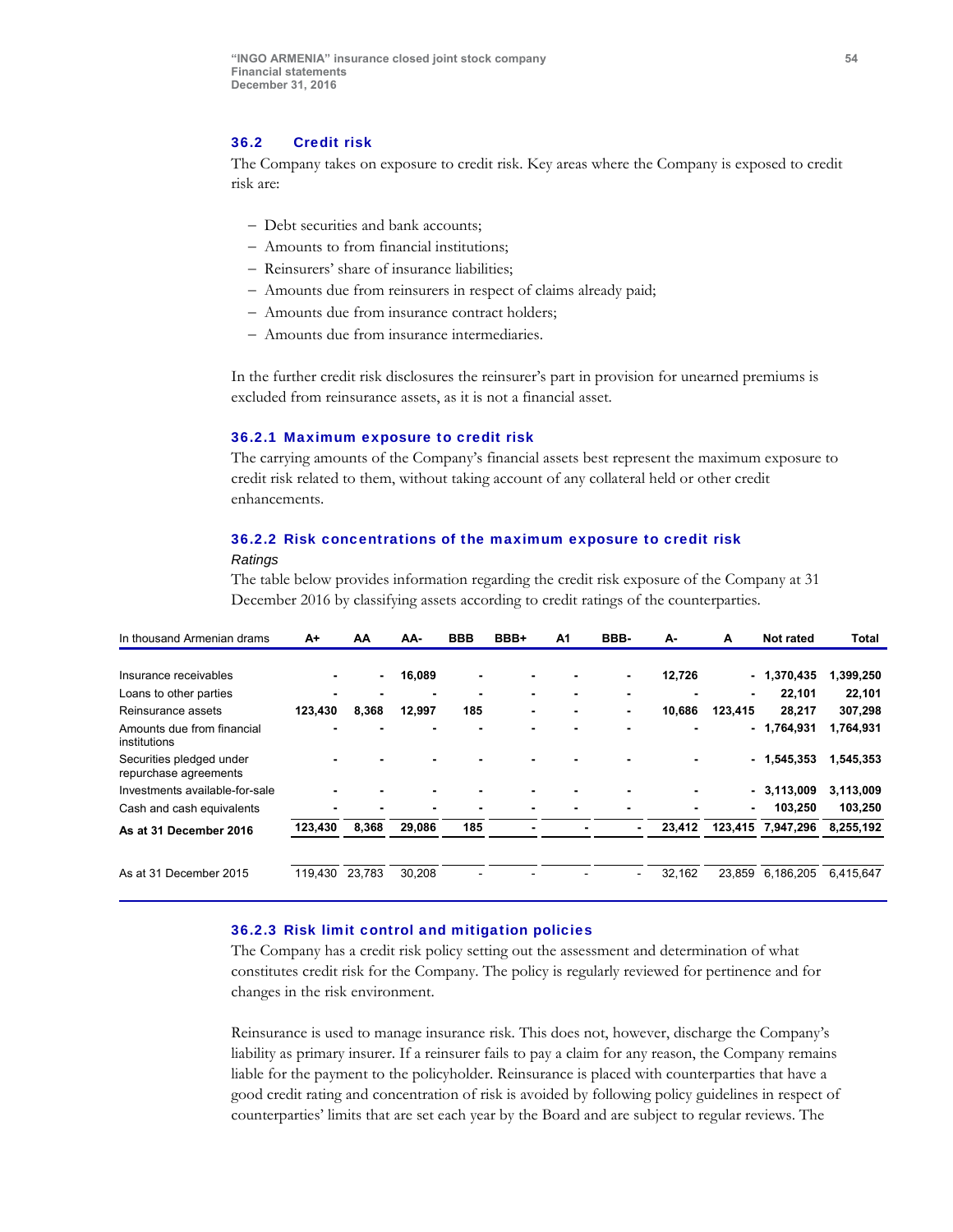creditworthiness of reinsurers is considered on an annual basis by reviewing their financial strength prior to finalisation of any contract.

### 36.2.4 Impairment and provisioning policies

The main considerations for the financial assets impairment assessment include whether any payments are overdue by more than 90 days or there are any known difficulties in the cash flows of counterparties, credit rating downgrades, or infringement of the original terms of the contract. The Company addresses impairment assessment into areas: individually assessed allowances and collectively assessed allowances.

#### *Past due but not impaired financial assets*

Past due financial assets include those that are only past due by a few days.

As at 31 December 2016 the Company doesn't have any past due but not impaired financial assets (2015: nil)

#### *Impaired financial assets*

At 31 December 2016 there are impaired financial assets of AMD 307,138 thousand (2015: AMD 202,642 thousand).

No collateral is held as security for any past due or impaired assets.

### 36.3 Market risk

Market risk is the risk that the fair value or future cash flows of financial instruments will fluctuate due to changes in market variables such as interest rates and foreign exchange rates. Market risk comprises three types of risk: interest rate risk and currency risk.

 Except for the concentrations within foreign currency, the Company has no significant concentration of market risk.

#### 36.3.1 Interest rate risk

Interest rate risk arises from the possibility that changes in interest rates will affect future cash flows or the fair values of financial instruments. The Board has established limits on the interest rate gaps for stipulated periods.

Floating rate instruments expose the Company to cash flow interest risk, whereas fixed interest rate instruments expose the Company to fair value interest risk.

The sensitivity of the statement of comprehensive income is the effect of the assumed changes in interest rates on the net interest income for one year, based on the floating rate non-trading financial assets and financial liabilities held at 31 December 2016 including the effect of hedging instruments.

The sensitivity of equity is analysed by maturity of the asset or swap. The total sensitivity of equity is based on the assumption that there are parallel shifts in the yield curve, while the analysis by maturity band displays the sensitivity to non-parallel changes.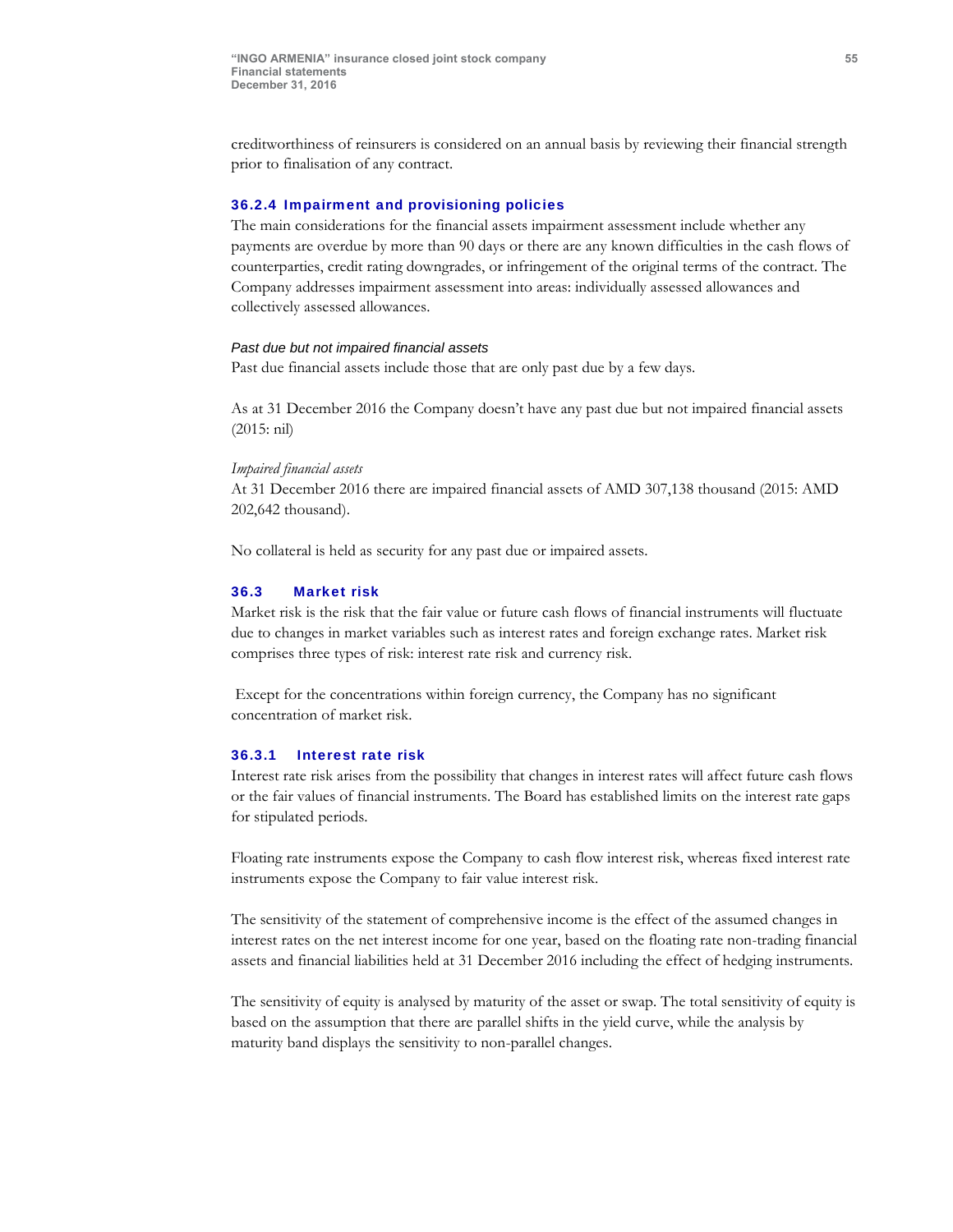| In thousand Armenian drams   |                                             |                     |                       |                      |                              | 2016      |
|------------------------------|---------------------------------------------|---------------------|-----------------------|----------------------|------------------------------|-----------|
|                              |                                             |                     |                       |                      |                              |           |
| Change<br>in basis<br>points | Sensitivity<br>of net<br>interest<br>income | Up to $6$<br>months | 6 months<br>to 1 year | 1 year to 5<br>vears | More than<br>5 years         | Total     |
| $+1$                         | $\blacksquare$                              | $\blacksquare$      | -                     | (85, 888)            | (60, 110)                    | (145,998) |
| -1                           | $\blacksquare$                              | $\blacksquare$      | $\blacksquare$        | 88,745               | 66.938                       | 155,683   |
|                              |                                             |                     |                       |                      | <b>Sensitivity of equity</b> |           |

| 2015                          |
|-------------------------------|
|                               |
| More than<br>Total<br>5 years |
| (44, 388)<br>(104, 178)       |
| 48.485<br>109,987             |
|                               |

#### 36.3.2 Currency risk

Currency risk is the risk that the value of a financial instrument will fluctuate due to changes in foreign exchange rates. The Board of Directors has set limits on positions by currency.

The tables below indicate the currencies to which the Company had significant exposure at 31 December 2016 on its non-trading monetary assets and liabilities and its forecast cash flows. The analysis calculated the effect of a reasonably possible movement of the currency rate against the Armenian dram, with all other variables held constant on the statement of comprehensive income (due to the fair value of currency sensitive non-trading monetary assets and liabilities) and equity. A negative amount in the table reflects a potential net reduction in the statement of comprehensive income while a positive amount reflects a net potential increase.

| In thousand Armenian drams |                                    | 2015                                     |                                    |                                |
|----------------------------|------------------------------------|------------------------------------------|------------------------------------|--------------------------------|
| Currency                   | Change in<br>currency rate<br>in % | <b>Effect on</b><br>profit before<br>tax | Change in<br>currency rate in<br>% | Effect on profit<br>before tax |
| <b>USD</b>                 | $+5$                               | (13, 445)                                | +5                                 | 387                            |
| <b>USD</b>                 | -5                                 | 13.445                                   | -5                                 | (387)                          |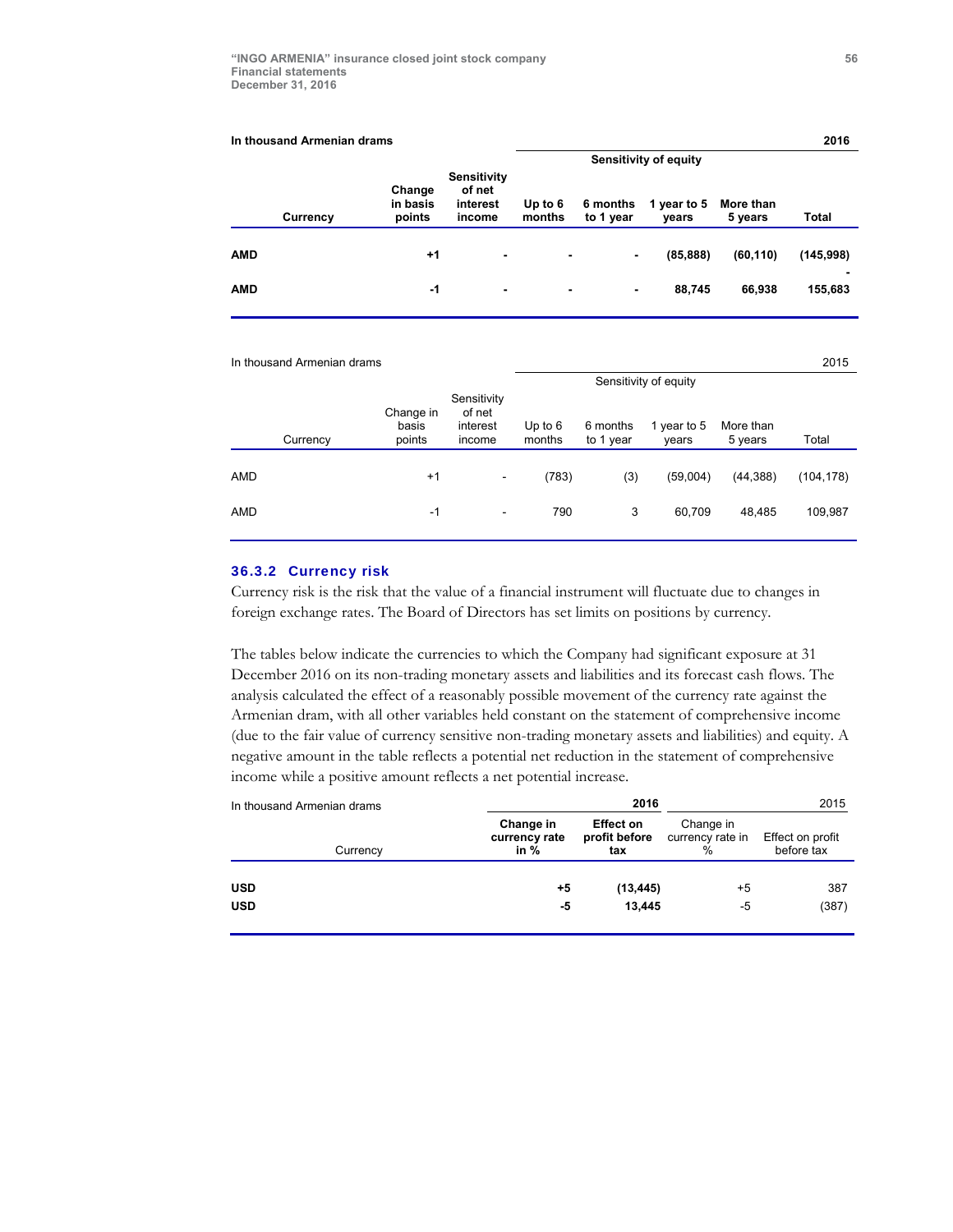The Company's exposure to foreign currency exchange risk is as follow:

| In thousand Armenian drams                     | Armenian<br><b>Dram</b> | Freely<br>convertible<br>currencies | Non-freely<br>convertible<br>currencies | Total     |
|------------------------------------------------|-------------------------|-------------------------------------|-----------------------------------------|-----------|
|                                                |                         |                                     |                                         |           |
| <b>ASSETS</b>                                  |                         |                                     |                                         |           |
| Insurance receivables                          | 1,380,980               | 18,270                              |                                         | 1,399,250 |
| Loans to other parties                         | 22,101                  |                                     |                                         | 22,101    |
| Amounts due from other financial institutions  | 1,553,461               | 211,470                             |                                         | 1,764,931 |
| Reinsurance assets                             | 307,298                 |                                     |                                         | 307,298   |
| Securities pledged under repurchase agreements | 1,545,353               |                                     |                                         | 1,545,353 |
| Investments available-for-sale                 | 3,113,009               |                                     |                                         | 3,113,009 |
| Cash and cash equivalents                      | 102,000                 | 1,250                               |                                         | 103,250   |
| <b>Total assets</b>                            | 8,024,202               | 230,990                             |                                         | 8,255,192 |
| <b>Liabilities</b>                             |                         |                                     |                                         |           |
| Insurance contract liabilities                 | 835,838                 |                                     |                                         | 835,838   |
| Insurance payables                             | 279,731                 | 483,595                             |                                         | 763,326   |
| Loans under repurchase agreements              | 1,432,615               |                                     |                                         | 1,432,615 |
| Other liabilities                              | 171,940                 | 16,290                              |                                         | 188,230   |
| <b>Total liabilities</b>                       | 2,720,124               | 499,885                             |                                         | 3,220,009 |
|                                                | 5,304,078               | (268, 895)                          |                                         | 5,035,183 |
| Net position as at 31 December 2016            |                         |                                     |                                         |           |
| <b>Total financial assets</b>                  | 6,320,941               | 94,706                              |                                         | 6,415,647 |
| <b>Total financial liabilities</b>             | 2,471,090               | 86,959                              |                                         | 2,558,049 |
| Net position as at 31 December 2015            | 3,849,851               | 7,747                               |                                         | 3,857,598 |

Freely convertible currencies represent mainly US dollar amounts, but also include currencies from other OECD countries. Non-freely convertible amounts relate to currencies of CIS countries, excluding Republic of Armenia. The reinsurer's part in provision for unearned premiums is excluded from reinsurance assets, as it is not a financial asset.

#### 36.4 Liquidity risk

Liquidity risk is the risk that the Company will be unable to meet its payment obligations when they fall due under normal and stress circumstances. To limit this risk, management has arranged diversified funding sources in addition to its core deposit base, manages assets with liquidity in mind, and monitors future cash flows and liquidity on a daily bases. This incorporates an assessment of expected cash flows and the availability of high grade collateral which could be used to secure additional funding if required.

The Company maintains a portfolio of highly marketable and diverse assets that can be easily liquidated in the event of an unforeseen interruption of cash flow. The Company also has committed lines of credit that it can access to meet liquidity needs. The liquidity position is assessed and managed under a variety of scenarios, giving due consideration to stress factors relating to both the market in general and specifically to the Company.

The liquidity management of the Company requires considering the level of liquid assets necessary to settle obligations as they fall due; maintaining access to a range of funding sources; maintaining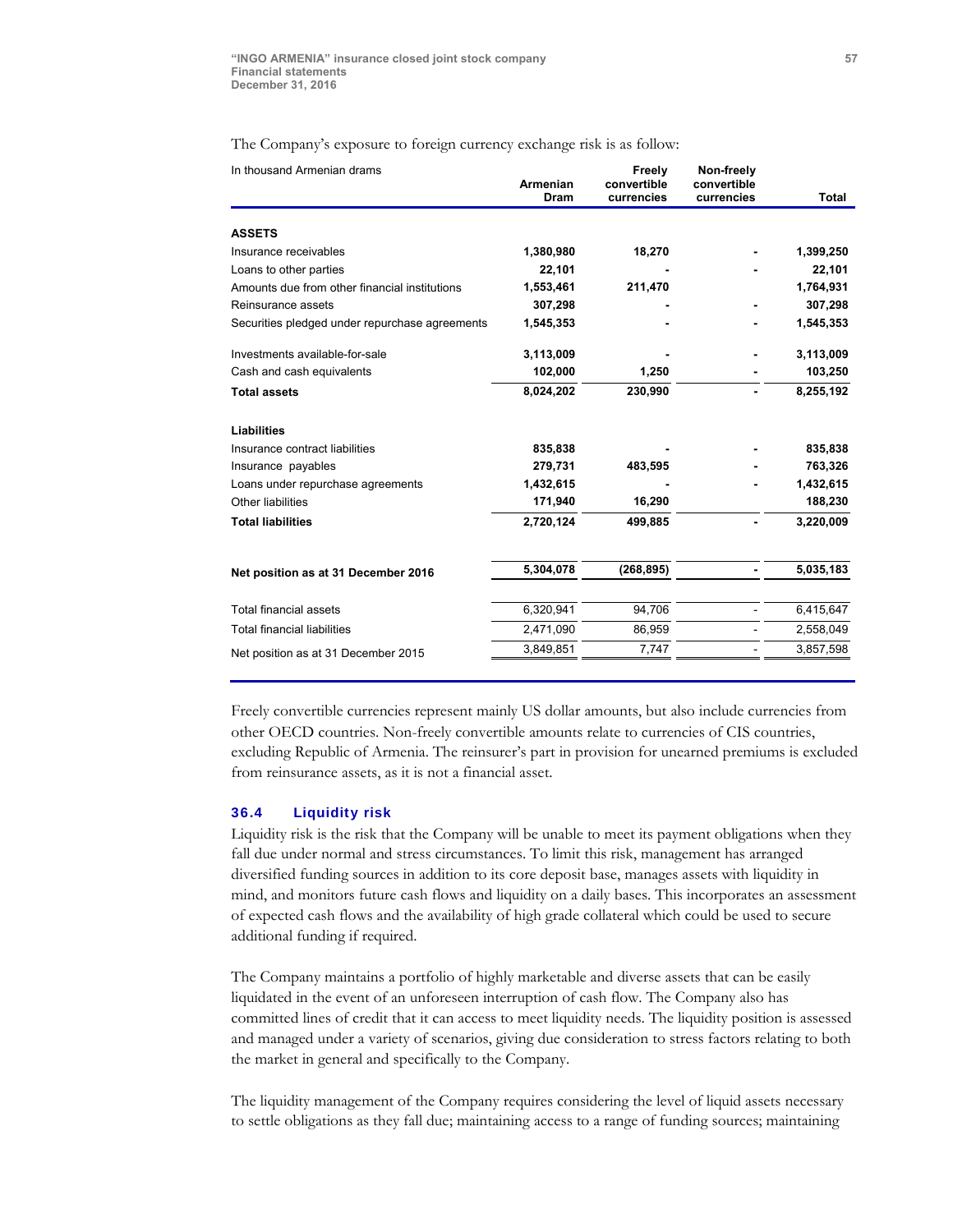funding contingency plans and monitoring balance sheet liquidity ratios against regulatory requirements. The Company calculates the liquidity ratio in accordance with the requirement of the Central Bank of Armenia.

The Company has taken advantage of point d (i) of the paragraph 39 of IFRS 4, by disclosing the information on estimated timing of net undiscounted cash flows from insurance liabilities as at 31 December 2016, instead of the disclosure of maturities required by point a) of 39 paragraph of IFRS 7. See note 35 for the expected maturities of these liabilities.

| In thousand Armenian drams | <b>Carrying amount</b> | Estimated net undiscounted cash flow |                     |         |
|----------------------------|------------------------|--------------------------------------|---------------------|---------|
|                            |                        | Up to 1 year                         | More than 1<br>year | Total   |
| As at 31 December 2016     |                        |                                      |                     |         |
| Insurance liabilities      | 835,838                | 835,838                              |                     | 835,838 |
| Total                      | 835,838                | 835,838                              |                     | 835,838 |
| As at 31 December 2015     |                        |                                      |                     |         |
| Insurance liabilities      | 750,956                | 750,956                              |                     | 750,956 |
| Total                      | 750,956                | 750,956                              |                     | 750,956 |

### 36.5 Operational risk

Operational risk is the risk of direct or indirect loss arising from a wide variety of causes associated with the Company's involvement with financial instruments, including processes, personnel, technology and infrastructure, and from external factors other than credit, market and liquidity risks such as those arising from legal and regulatory requirements and generally accepted standards of corporate behaviour.

The Company's objective is to manage operational risk so as to balance the avoidance of financial losses and damage to the Company's reputation with overall cost effectiveness.

The primary responsibility for the development and implementation of controls to address operational risk is assigned to the Board. This responsibility is supported by the development of overall standards for the management of operational risk in the following areas:

- requirements for appropriate segregation of duties, including the independent authorisation of transactions;
- requirements for the reconciliation and monitoring of transactions;
- compliance with regulatory and other legal requirements, including the minimal requirements of the Central Bank of Armenia on internal control system;
- documentation of controls and procedures;
- requirements for the periodic assessment of operational risks faced, and the adequacy of controls and procedures to address the risks identified;
- requirements for the reporting of operational losses and proposed remedial action;
- development of contingency plans;
- training and professional development;
- ethical and business standards; and
- risk mitigation.

Compliance with Company standards is supported by a programme of periodic reviews undertaken by Internal Audit. The results of Internal Audit reviews are discussed with the management of the Company to which they relate, with summaries submitted to the Board.